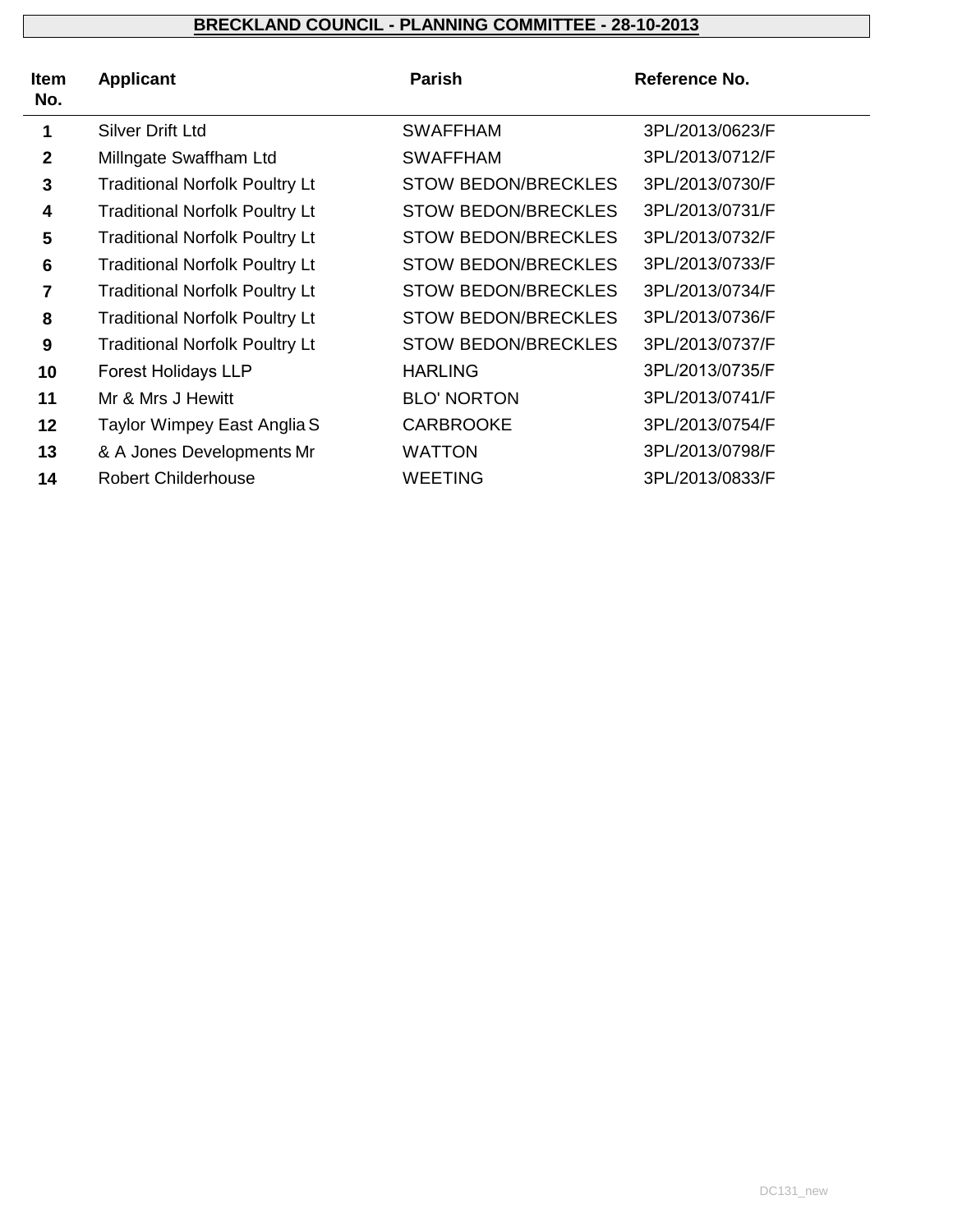| <b>ITEM</b>       | 1                                                                      | <b>RECOMMENDATION: APPROVAL</b>                                                              |  |  |  |
|-------------------|------------------------------------------------------------------------|----------------------------------------------------------------------------------------------|--|--|--|
| <b>REF NO:</b>    | 3PL/2013/0623/F                                                        | <b>CASE OFFICER: Jemima Dean</b>                                                             |  |  |  |
| <b>LOCATION:</b>  | <b>SWAFFHAM</b><br><b>Great Friars Farm</b><br><b>Silver Drift</b>     | <b>APPN TYPE: Full</b><br><b>POLICY:</b><br><b>Out Settlemnt Bndry</b><br><b>ALLOCATION:</b> |  |  |  |
| <b>APPLICANT:</b> | <b>Silver Drift Ltd</b><br>C/o Agent                                   | <b>CONS AREA: N</b><br>TPO:<br><sup>N</sup><br><b>LB GRADE:</b><br><sub>N</sub>              |  |  |  |
| <b>AGENT:</b>     | <b>Cornerstone Planning Limited</b><br>6 Nightingale Drive Cringleford |                                                                                              |  |  |  |
| <b>PROPOSAL:</b>  |                                                                        | Anaerobic Digestion renewable energy facility and associated landscaping works               |  |  |  |

### **KEY ISSUES**

Principle of development Landscape impact Local amenity

# **DESCRIPTION OF DEVELOPMENT**

The proposed development comprises the construction of a biomass fuelled renewable energy facility. The facility and process would convert around 55,000 tonnes of locally sourced biomass into biogas which would, in turn, be used to generate renewable electricity, to be transferred into the National Grid network, for local and national use.

The proposed facility would consist primarily of four tanks: one 14.4m high x 30m diameter; one 14.4m high x 34m diameter; and two 14.4m high x 37m diameter (all domed heights with a wall height of 7.4m); together with four silage clamps 120m x 27 with 3.5 high walls tapered at both ends. A new access is proposed along with other associated works including a weighbridge, site office, attenuation lagoon, feed hopper and a technical/control building.

The biogas plant would generate clean, renewable energy from local biomass and would generate electricity for around 6,000 homes. The plant would operate using an anaerobic digestion (AD) process, converting organic material from crops into biogas within a completely airtight, oxygen free environment.

The AD plant would convert locally sourced crops into biogas and bio fertiliser. The feed stock of 55,000 tonnes, brought to the site by tractor units, would be delivered to the site over a three month harvest period and vehicles would deliver to the site over a 16 hour day. The plant would produce approximately 39,000 tonnes of organic fertiliser which would be transported locally by tractor and trailer.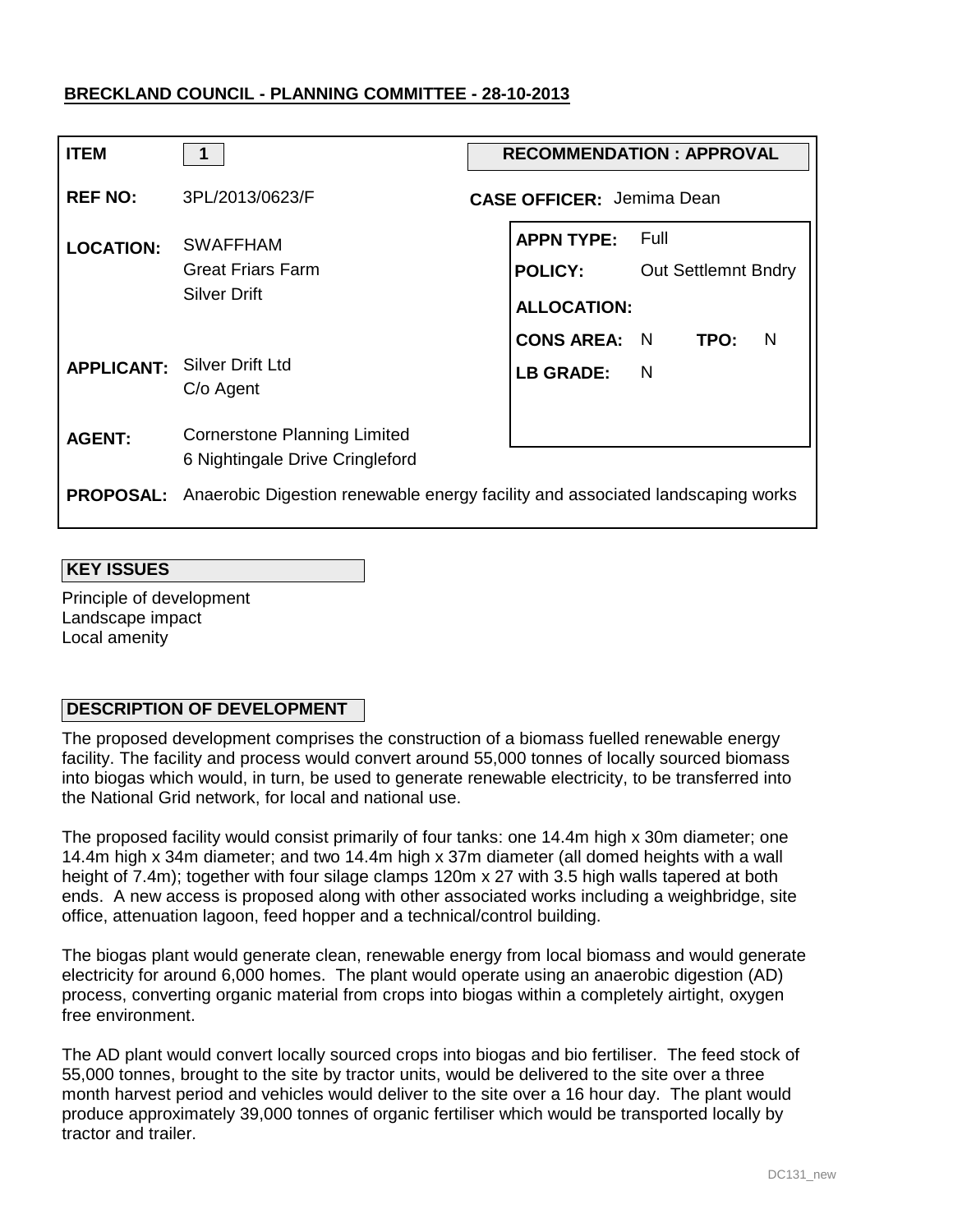The vehicular traffic generated by the proposal on average would amount to approximately 41 vehicles per day, which would represent approximately 2.5 vehicles per hour, a maximum of 5 to 6 trips per hour in total.

### **SITE AND LOCATION**

The application site comprises a broadly rectangular parcel of land around 3km to the west of Swaffham. The site is approximately 4.9 hectares and is located in close proximity to existing agricultural buildings including two sets of poultry units to the north west and to the east. The site is accessed via the A47 which runs approximately 600m to the south and south west. The site and surrounding landscape is generally flat and level. Restricted byway (Swaffham RB60) runs to the north of the application site, and for a short stretch shares the vehicular access track to the site.

# **EIA REQUIRED**

No

# **RELEVANT SITE HISTORY**

3SR/2013/0011/SCR - concluded not EIA development

### **POLICY CONSIDERATIONS**

The following policies of the adopted Breckland Core Strategy and Development Control Policies and the adopted Site Specific Policies and Proposals Document, including the Proposals Maps, have been taken into consideration in the determination of this application. The provisions of the National Planning Policy Framework have also been taken into account, where appropriate

- CP.09 Pollution and Waste
- CP.10 Natural Environment
- CP.11 Protection and Enhancement of the Landscape
- DC.01 Protection of Amenity
- DC.12 Trees and Landscape
- DC.15 Renewable Energy
- NPPF With particular regard to para. 97 and 98

# **CIL / OBLIGATIONS**

Not Applicable

### **CONSULTATIONS**

**SWAFFHAM TOWN COUNCIL -**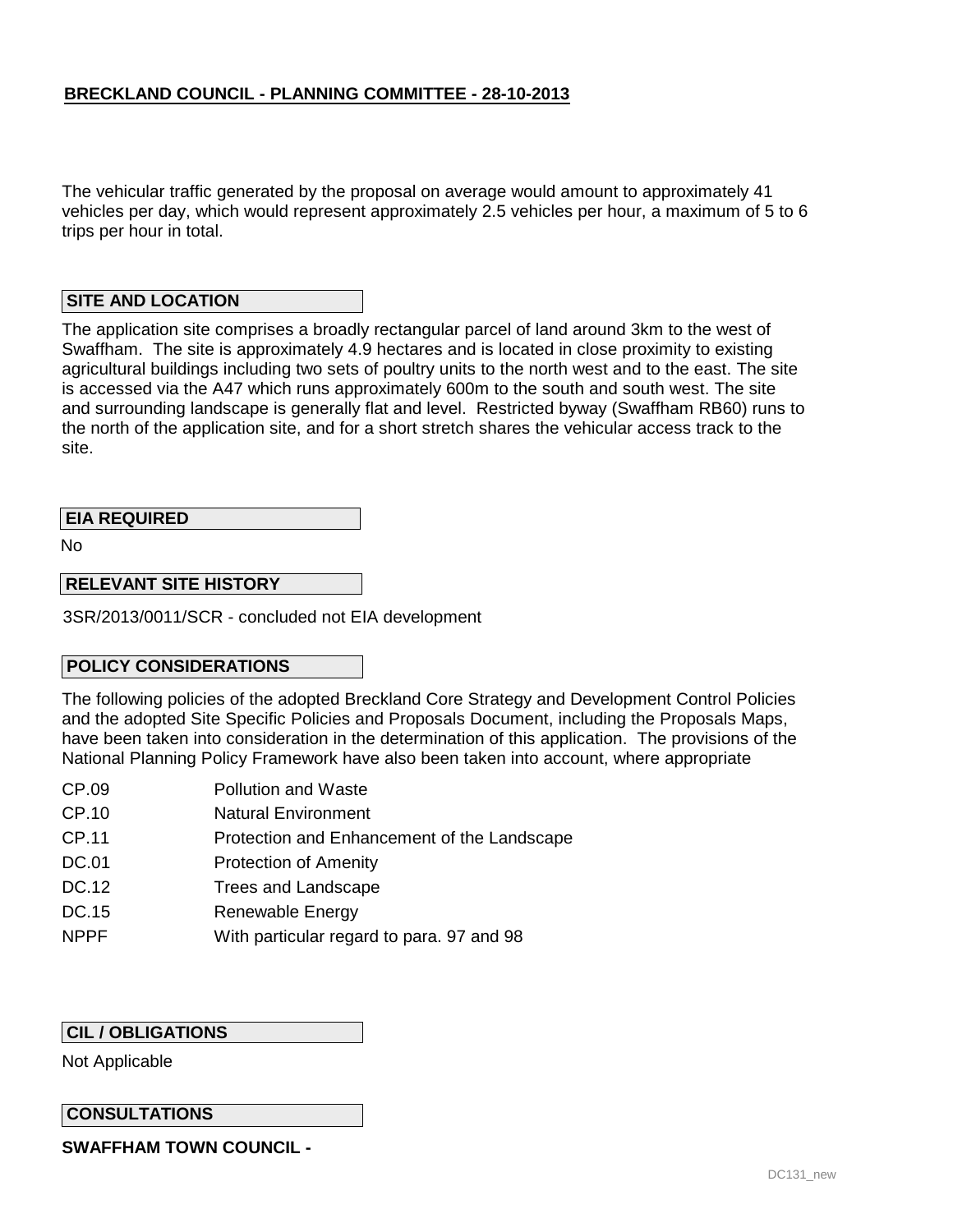No objection.

# **ENVIRONMENT AGENCY**

No objection subject to conditions

### **NORFOLK COUNTY COUNCIL HIGHWAYS**

No objection in terms of additional traffic generated, however, development such as this requires a connection to the national grid. It is recommended a plan be submitted to show how/where this site will connect to the national grid to assess whether this aspect of the proposal will have any highways implications.

### **ENGLISH HERITAGE**

No objection

### **HISTORIC ENVIRONMENT OFFICER**

No recommendations for archaeological work.

# **RAMBLERS ASSOCIATION: NORFOLK AREA**

Object: There is a need to secure a means of segregating traffic from the walkers using the byway.

### **NATURAL ENGLAND**

No objection

### **MINISTRY OF DEFENCE**

No safeguarding objections

# **HIGHWAYS AGENCY**

No objections subject to conditions.

### **ENVIRONMENTAL HEALTH - AIR QUALITY**

No objection on grounds of Air Quality

### **ENVIRONMENTAL HEALTH OFFICERS**

No objection subject to conditions in respect of type and amount of feedstock materials; noise levels; operating hours; no loudspeaker equipment etc.; type of reversing alarms; pest control scheme.

# **TREE & COUNTRYSIDE CONSULTANT**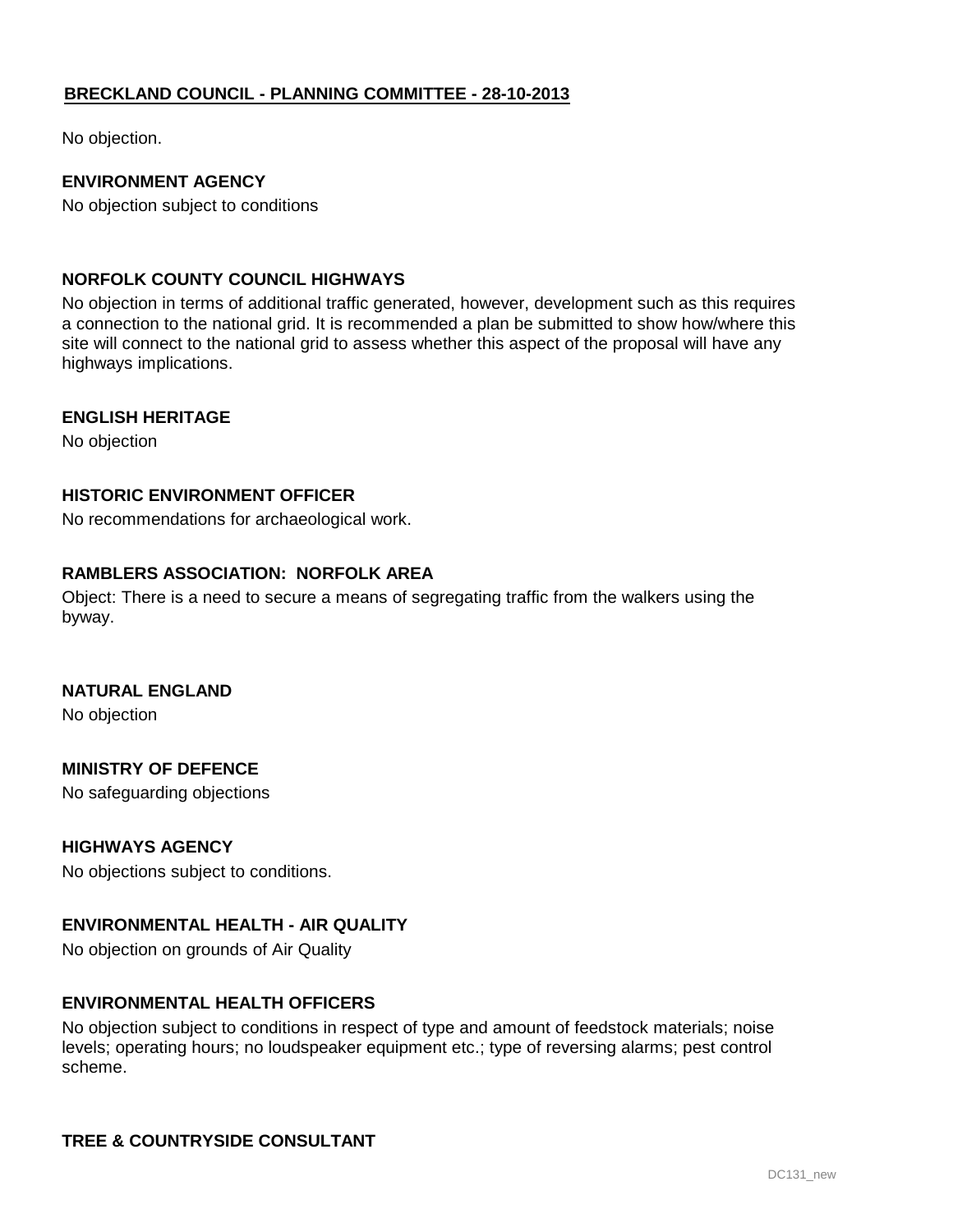Mitigation and enhancement proposals, as detailed by Wild Frontier Ecology, need to be translated into a fully specified landscaping plan secured via planning condition.

### **PUBLIC RIGHTS OF WAY OFFICER**

No objection to the proposal on rights of way grounds but would make the following comments. Applicants may wish to consider the Ramblers Association comments and consider creating sufficient width along this stretch of route to allow segregation between private and public use.

# **R S P B - No Comments Received**

### **REPRESENTATIONS**

None

### **ASSESSMENT NOTES**

\* The application is referred to Planning Committee as it is a major application.

Principle of development

\* Core Strategy Policy DC15 supports renewable energy projects subject to certain criteria.

#### Landscape impact

\* Policy DC15 supports renewable energy projects subject to certain criteria, including landscape impact. Policy CP11 requires rural landscapes to be protected in order to maintain their appearance and ecological/historical value. The site falls within the Heathland with Plantations Landscape Character Area as defined in the Council's Landscape Character Assessment, defined by large scale plantation forestry and a simple composition.

\* The proposed anaerobic digestion plant would be located next to existing agricultural buildings on agricultural land to the north of the A47. The site is bounded in part to the north by a small wooded area and existing agricultural buildings, albeit some of these are poultry units which are low in height. Apart from this, the site is largely open. Key elements of the scheme in terms of visual impact are the four domed storage/digestate tanks which would be 14.4m in height and the proposed silage clamps with an overall height of 7.4m.

\* There would be close views of the proposed energy plant from the public right of way that runs to the north of the application site, a public bridleway, as well as locations with a lower sensitivity to the south. More distance glimpsed views would be possible for public users of the A47. Views from the south would, to some extent, be mitigated by the fact that the plant would be seen against a back drop of trees and hedging and not open skyline and also in the context of the existing agricultural buildings, albeit much greater in height. Clearer and more apparent views of the plant would be from the north.

\* Landscaping is proposed as part of the application in the form of plantation belt woodland and new hedgerows, to help further screen the development in the future. Although no detailed landscaping scheme is presented at this stage, this could be secured via planning condition. Woodland belt planting around the southern side would screen the proposed plant to some extent. To lessen the landscape impact of the proposed plant it is thought, by the Tree and Landscape Consultant, that its colour should be non-reflective matt green and/or grey. Whilst the colour is not stated within the application, this could be secured via planning condition.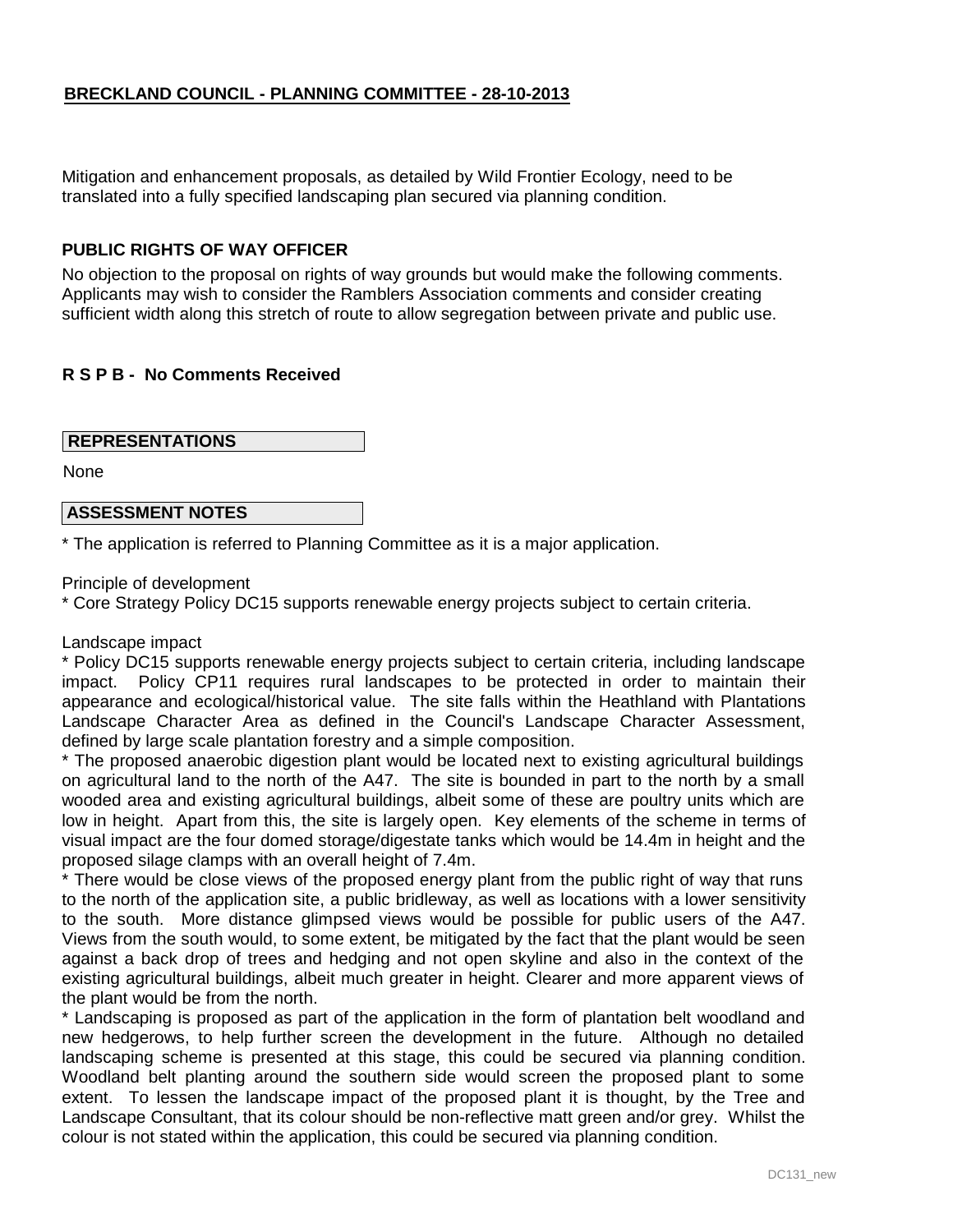\* Overall, it is considered that whilst there would be some short and long terms harm to the landscape, the development would not have a significant adverse effect on the character and appearance of the surrounding rural landscape. The proposal would, therefore, comply with Policies CP11 and DC15.

# Ecology

\* The proposed plant would fall approximately 900m to the northeast of the Breckland Forest Site of Special Scientific Interest (SSSI) forming part of the Breckland Special Protection Area (SPA). The ecological appraisal concludes the impacts on the SPA population are considered to be negligible as a result of this proposal. The Tree & Countryside Consultant and Natural England have raised no objection to the proposed development. In this respect the proposal is considered acceptable.

#### **Pollution**

\* The Environment Agency (EA) was consulted on the proposal. They objected to the proposed development as submitted due to insufficient detail to demonstrate that the risk of pollution to controlled waters is acceptable. More detailed information and an assessment was required by the EA which has been duly submitted by the applicant. In response to the further information the objection to the application has been withdrawn.

#### Local Amenity

\* The nature of the development is such that it has the potential to impact on local residents due to increased smells and noise. Core Strategy Policies DC1 and DC15 require consideration to be given to effects of all new development on residential amenity.

\* It is understood that the site will operate 24 hours per day 7 days per week. The closest residential receptor lies approximately 170m to the north east of the proposed AD facility. The noise impact assessment submitted with the application determined that the noise rating levels generated fall below the noise rating level criteria agreed with Breckland District Council.

\* The anaerobic digestion plant would be fuelled by biomass; the operations of the plant may result in odour emissions from number activities; these have the potential to cause an impact at sensitive receptors within the vicinity of the site. The odour assessment submitted with the application predicted odour concentrations would be below the relevant benchmark level at all sensitive receptors in the vicinity of the site.

\* It is considered that the proposed development would be unlikely to cause unacceptable smell or noise nuisance to local residents. Conditions would be attached to any planning permission in relation to these issues.

#### Highway safety

\* In terms of traffic generated by the proposed development, the Highways Agency is of the opinion that the proposal would be unlikely to adversely affect the operation of the A47 trunk road.

\* With regard to the impact on the local road network it is proposed that the AD plant is fuelled using locally grown crops and, with this in mind, it is thought that the actual increase in traffic in the area would be minimal whilst essentially the transportation routes would alter. However, a plan to show how/where the site would connect to the grid has been requested by the Highway Authority to assess whether this aspect of the proposal would have any highway implications. To date this has not been received.

\* The impact of the additional traffic on users of the restricted byway (Swaffham RB60) which forms part of the northern boundary of the site has raised concerns from The Ramblers Association. It is considered that having regard to the relatively short stretch of track where this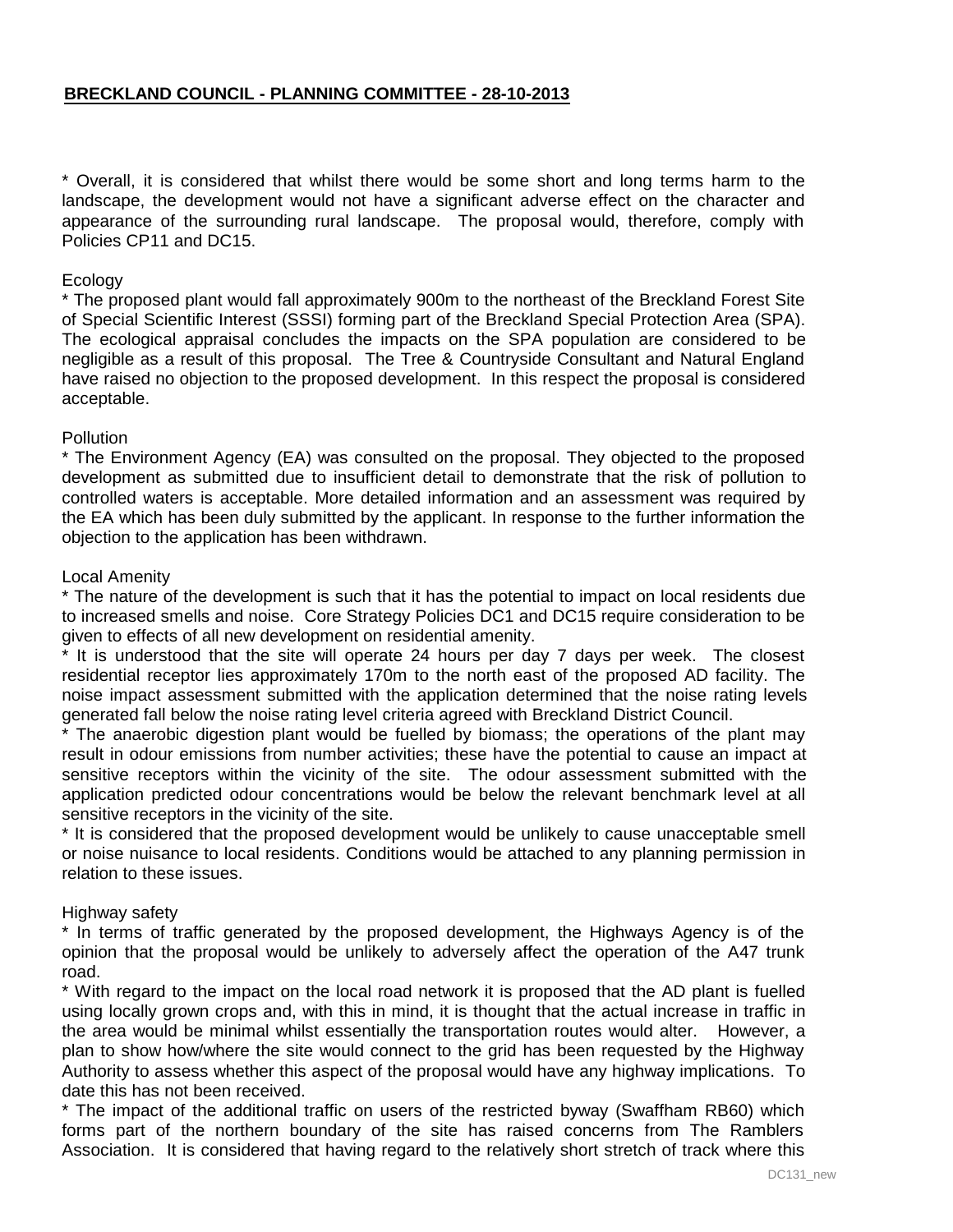conflict would exist, when considering the modest number of vehicles associated with the proposed development and the fact that vehicles already use this track, no significant harm would occur. The Public Rights of Way Officer does not object to the proposal on rights of way grounds.

#### **Conclusion**

\* It is considered that the proposal would accord with Council policies relating to protection of rural landscapes and residential amenities. Some harm would be caused to the appearance of the area, but it is not considered that this would be significant and it would be increasingly mitigated by proposed landscaping. It is considered the proposed plant would be sufficiently far from existing properties to avoid significant impacts on local amenities and ramblers would not be unacceptably put in danger.

\* On balance, it is considered that the proposed development is appropriate in this location and, as such, it is recommended that planning permission is granted subject to conditions.

#### **RECOMMENDATION**

#### **Planning Permission**

| <b>CONDITIONS</b> |
|-------------------|
|-------------------|

- **3007** Full Permission Time Limit (3 years)
- **3048** In accordance with submitted
- **3920** EHO - type and amount of feedstock materials
- **3920** EHO - noise levels
- **3920** EHO - hours restriction
- **3920** EHO - no loudspeaker etc.
- **3920** EHO - reversing alarms
- **3920** EHO - pest control scheme
- **3920** EA contamination
- **3920** EA verification report
- **3920** EA unexpected contamination
- **3920** EA - surface water disposal
- **3920** EA - piling or foundation details
- **3920** EA - silage clamp details
- **3920** EA - flood risk assessment
- **3920** Landscape condition
- **3920** Materials condition
- **3994** EA NOTES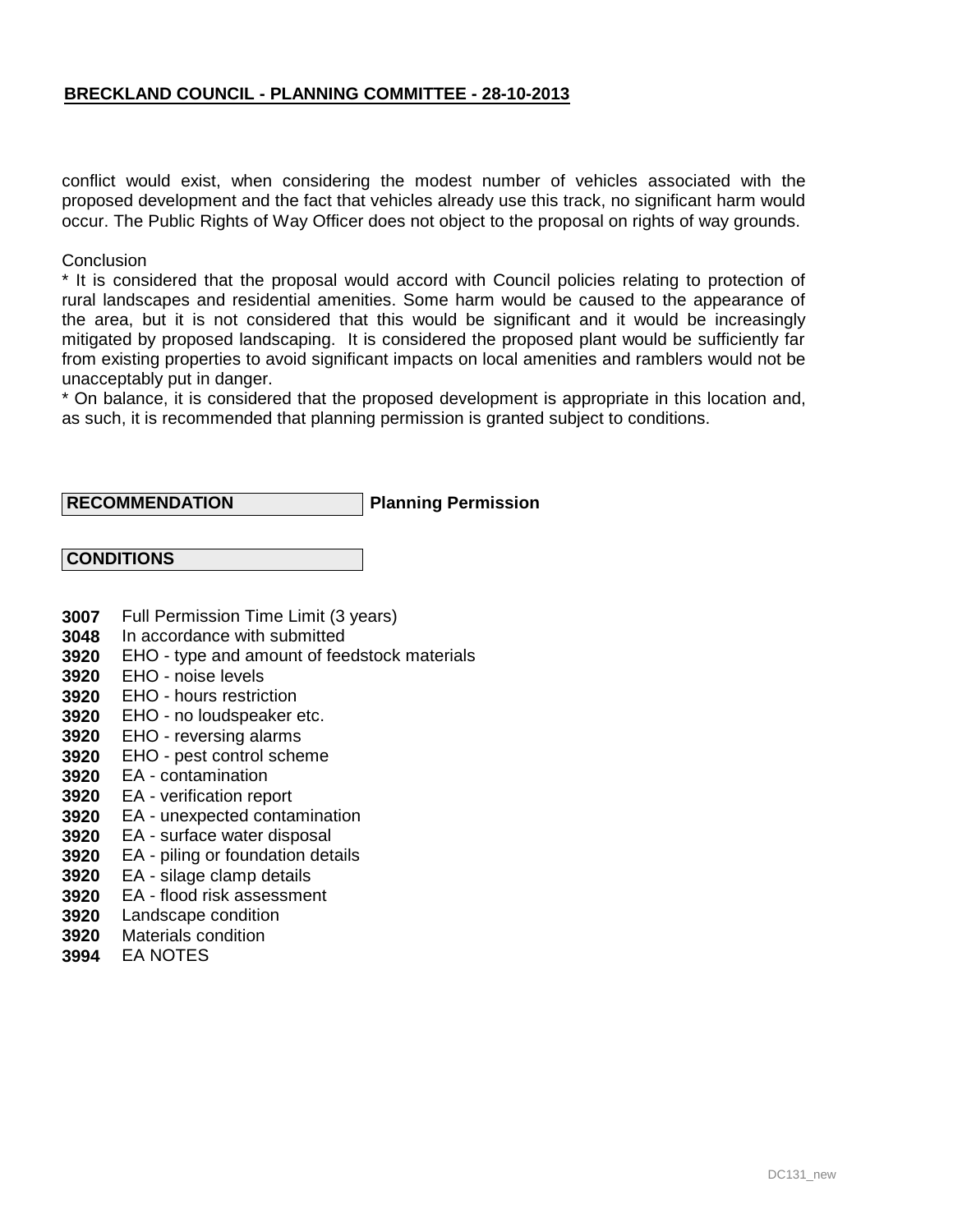| <b>ITEM</b>      | $\overline{2}$                                                                                                                       | <b>RECOMMENDATION: APPROVAL</b> |                                 |                                           |  |  |
|------------------|--------------------------------------------------------------------------------------------------------------------------------------|---------------------------------|---------------------------------|-------------------------------------------|--|--|
| <b>REF NO:</b>   | 3PL/2013/0712/F                                                                                                                      |                                 | <b>CASE OFFICER: Jayne Owen</b> |                                           |  |  |
| <b>LOCATION:</b> | <b>SWAFFHAM</b>                                                                                                                      |                                 | <b>APPN TYPE:</b>               | – Full                                    |  |  |
|                  | Castle Acre Road                                                                                                                     |                                 | <b>POLICY:</b>                  | In Settlemnt Bndry                        |  |  |
|                  |                                                                                                                                      |                                 |                                 | <b>ALLOCATION: General Employ</b><br>Area |  |  |
|                  | <b>APPLICANT:</b> Millngate Swaffham Ltd                                                                                             |                                 | <b>CONS AREA: N</b>             | TPO:<br>N                                 |  |  |
|                  | & Tesco Stores Ltd c/o Agent                                                                                                         |                                 | <b>LB GRADE:</b>                | - N                                       |  |  |
| <b>AGENT:</b>    | The Harris Partnership                                                                                                               |                                 |                                 |                                           |  |  |
|                  | 101 London Road Reading                                                                                                              |                                 |                                 |                                           |  |  |
|                  | <b>PROPOSAL:</b> Vary conditions 2 & 7 on 3PL/2012/0269/F (revise site plan, floor plan,<br>elevations, roof plan & landscape specs) |                                 |                                 |                                           |  |  |

#### **KEY ISSUES**

Principle of development Design and appearance Amenity Highway safety Natural environment Contaminated land

# **DESCRIPTION OF DEVELOPMENT**

The application seeks to vary conditions 2 and 7 on 3PL/2012/0279/F which granted planning permission to demolish buildings and the erection of a new supermarket (A1), landscaping, servicing, parking and highway improvements and new access.

The application is submitted together with a Landscape Planting Specification and Methodology, an Arboricultural Implications Assessment and an Arboricultural Method Statement.

\*The application seeks to vary conditions 2 and 7 attached to the above mentioned application. \* Condition 2 reads:

The development must be carried out in strict accordance with the application form, plans, drawings and other documents and details submitted or provided by the applicant, as amended by the documents referred to above.

\* Condition 7 reads:

Prior to the commencement of trading, the proposed vehicular and pedestrian accesses shall be provided in accordance with the approved plan (drawing number 9466-31F) and thereafter retained. Arrangements shall be made for surface water drainage to be intercepted and disposed of separately so that it does not discharge from or onto the highway carriageway.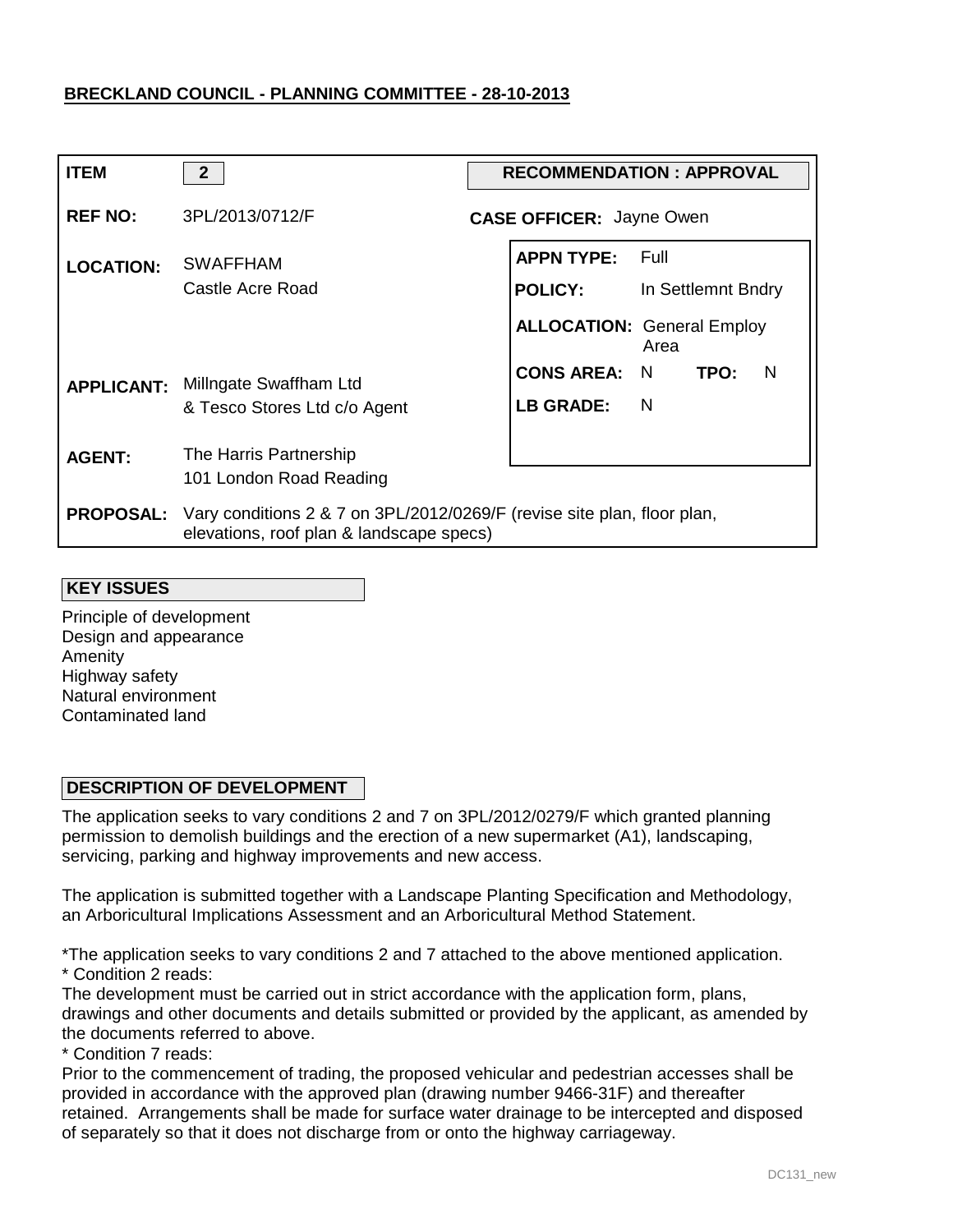The amendments principally comprise:

Revisions to the size and design of plant area; changes to fenestration detailing (door and window positions); repositioning of lobby; trolleys and ATM; indicative signage repositioned; changes to external cage marshalling area including increasing size by 20 sq m; timber cladding to the service area fence extended along Brocks Road from the access to the car park

### **SITE AND LOCATION**

The application site is a 1.187 ha parcel of brownfield land to the north of Swaffham at the junction of Brocks Road and Castle Acre Road, which is one of the main routes through Swaffham. The site is approximately 330 m away from the primary shopping area boundary of Swaffham and is within the Settlement Boundary of Swaffham. The site, which is currently vacant, is within the Eco-Tech General Employment Area and currently comprises a derelict building that was constructed within the Eco-Tech Business and Innovation Park as a series of workshop units.

### **EIA REQUIRED**

No

### **RELEVANT SITE HISTORY**

3PL/2012/0269/F - Demolish buildings and erection of new supermarket (A1) landscaping, servicing, parking and highway improvements/new access - Approved

### **POLICY CONSIDERATIONS**

The following policies of the adopted Breckland Core Strategy and Development Control Policies and the adopted Site Specific Policies and Proposals Document, including the Proposals Maps, have been taken into consideration in the determination of this application. The provisions of the National Planning Policy Framework have also been taken into account, where appropriate

- SS1 Spatial Strategy
- CP.05 Developer Obligations
- CP.07 Town Centres
- CP.09 Pollution and Waste
- CP.10 Natural Environment
- CP.13 Accessibility
- DC.01 Protection of Amenity
- DC.06 General Employment Areas
- DC.09 Proposals for Town Centre Uses
- DC.12 Trees and Landscape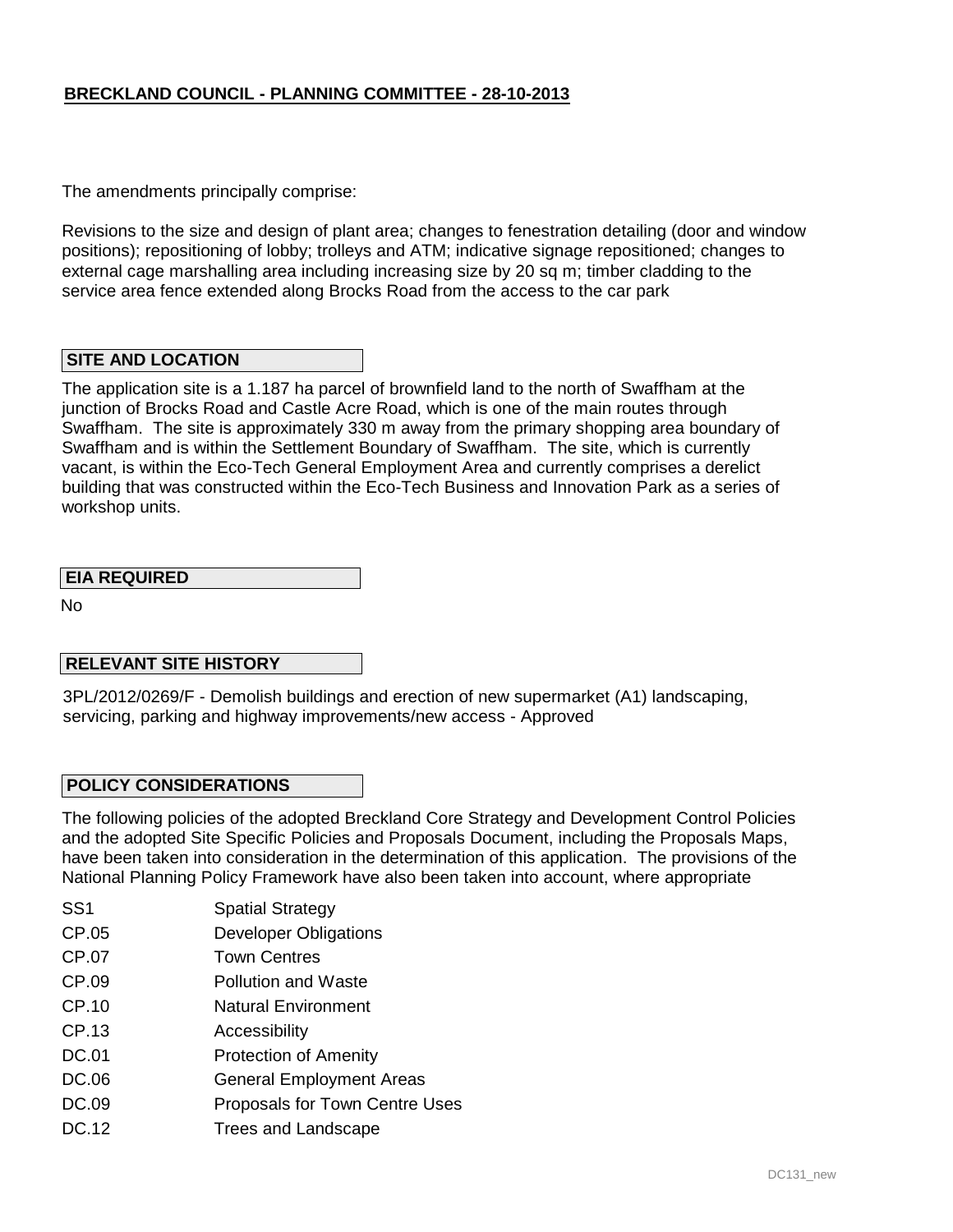- DC.14 Energy Efficiency
- DC.15 Renewable Energy
- DC.16 Design
- DC.19 Parking Provision
- NPPF With particular regard to paragraphs 7-9, 11-16, 17, 18-22, 23-27, 29-41, 56- 68 and 69-78.

### **CIL / OBLIGATIONS**

Not Applicable

#### **CONSULTATIONS**

**SWAFFHAM TOWN COUNCIL -**  No objection.

### **HIGHWAYS AGENCY**

No objection

# **CRIME REDUCTION/ARCHITECTURAL LIAISON OFFICER**

No objection

# **NORFOLK COUNTY COUNCIL HIGHWAYS**

No objections

# **TREE & COUNTRYSIDE CONSULTANT**

No objection - a detailed landscaping plan should be forthcoming conditioned to any consent.

### **ASSET MANAGEMENT**

No objection to the proposed layout, but have the following comments: -

1. There are no drainage details shown on the layout plan. Drainage can be a problem in this part of Swaffham, with no positive surface water drainage available. There are two surface water storage/soakage ponds on the estate intended to serve development of the business park, but there is obviously limited storage available and rules were agreed with the Environment Agency on the permitted use of the BDC drainage infrastructure. Any drainage proposals would need to meet these Env Agency guidelines.

2. The proposals include some works to Brocks Road, which is a private road belonging to BDC. Asset Management intend to have the road adopted in the future, so any work must be carried out to an adoptable standard.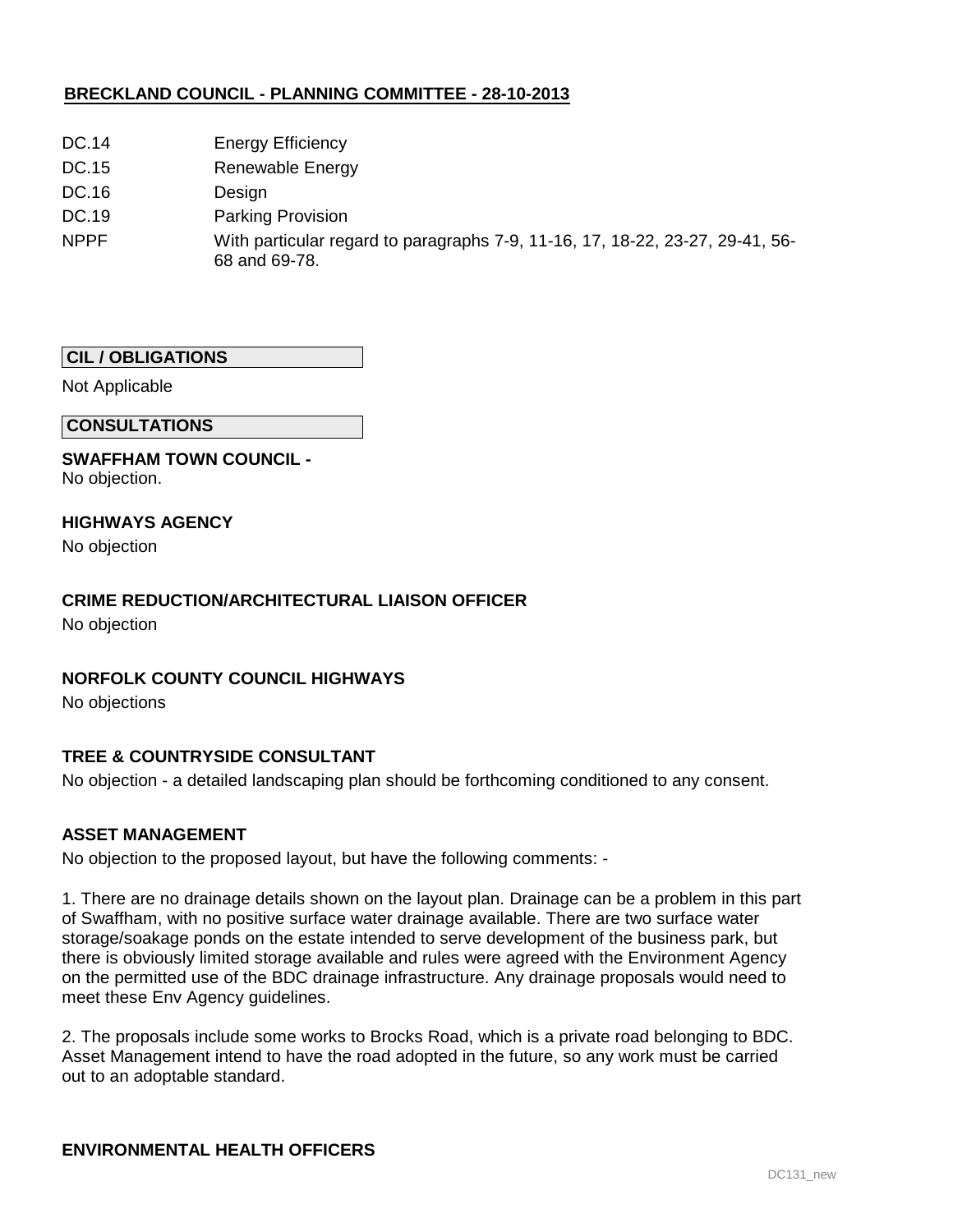No objections

# **CONTAMINATED LAND OFFICER**

No objections subject to conditions

# **ENVIRONMENT AGENCY - No Comments Received**

#### **REPRESENTATIONS**

Representations have been received raising the following issues:

Objection to the store being built as Swaffham is already well served and this store will only serve to further destroy the local businesses in the town centre leading to further degradation of the town centre beyond its already unacceptable levels.

Highway Safety - Increase in traffic on the Castle Acre Road will lead to severe problems and congestion.

#### **ASSESSMENT NOTES**

\* The application is referred to the Planning Committee as it is a major application.

#### Principle of development

\* The principle of the development is established by planning permission reference 3PL/2012/0269/F. The previous planning permission granted is subject to a Section 106 Obligation regarding the provision of improved bus services and contributions towards projects, initiatives or programmes to promote and enhance Swaffham town centre as a retail destination.

\* The previous Section 106 Obligation binds the original permission and any further permissions issued for this development. On this basis no Deed of Variation is necessary.

\* The changes are considered to be of a minor nature and do not fundamentally change the nature and scale of the originally approved scheme.

#### Design and appearance

\* The site is currently a disused brownfield site which is visually unattractive and detracts from the visual amenity of the area. The proposal, as previously approved, would result in the demolition of an existing, unattractive building and the erection of a much more aesthetically sensitive supermarket. The scheme will include some landscaping but this is minimal owing to the size constraints of the site.

#### Landscape Impact

\* The Tree and Countryside Consultant has been consulted on the proposals and has commented that the outline proposals illustrated in Ravencroft's drawings are acceptable. A detailed landscaping plan should be forthcoming and conditioned to any consent.

#### Amenity

\* The proposed store would not be located directly adjacent to any residential properties but there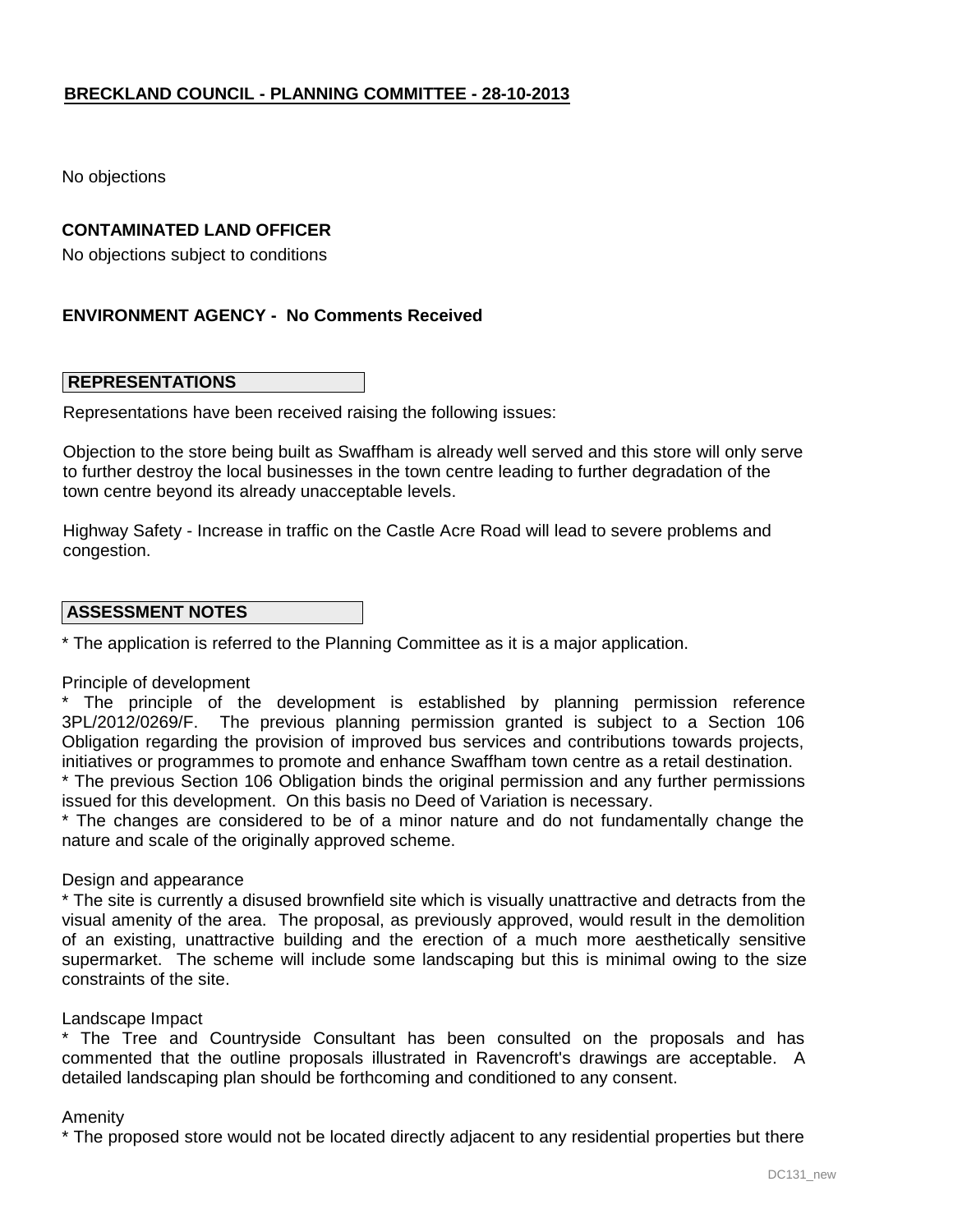are dwellings to the east of the site, on the opposite side of Castle Acre Road. The Council's Environmental Health Officers have been consulted and no objections have been raised based on the information provided and providing the development proceeds in line with the application details. Conditions previously recommended and attached to the original planning permission remain applicable. These conditions include restricting loading and unloading times and times when power tools, vehicles or machinery shall be used on the site and that prior to the commencement of trading a scheme to provide security, including CCTV and car park lighting to be submitted to and approved in writing by the Local Planning Authority.

#### **Highways**

\* Norfolk County Council Highways have been consulted on the proposal and have commented that the proposal has no implications with respect to the off-site highway works or the site accesses and therefore no highway objections are raised.

\* The Highways Agency have been consulted on the proposal and have commented that the proposals would not adversely affect the A47 Trunk Road at this location.

#### Natural Environment

\* The Tree and Countryside Consultant was satisfied with the content of the previously submitted arboricultural, landscaping and ecological reports. In summary, the ecological study did not demonstrate the existence of protected species. However, Core Strategy Policy CP10 (Natural Environment) requires measures for the enhancement of biodiversity on the proposal site. Building on the previously submitted ecological study and the landscaping plan, a scheme for the positive encouragement of biodiversity on the post-development site will be, as previously, conditioned to any consent.

#### Contaminated Land

\* The Contaminated Land Officer has been consulted on the proposal and has raised no objections to the application to vary conditions 2 and 7. Previous recommendations for conditions with respect to contaminated in relation to 3PL/2012/0269/F remain applicable.

#### \* Other Matters

With regard to the comments made by Breckland Council's Asset Management Department details of the drainage proposals have never been indicated on the proposed site plan. The drainage details are subject to condition discharge from the original consent (3PL/2012/0269/F Conditions 17 and 18) and the highways works at the junction of Castle Acre Road and Brocks Road are covered by condition from the original consent (3PL/2012/0269 Condition 11). The applicants are in discussion with Norfolk County Council Highways and the other proposed works between Brocks Road and the site will be to adoptable standards.

#### **Conclusion**

\* The proposed supermarket has already been found acceptable in principle. The scheme as revised remains acceptable having regard to the design and appearance, landscape impact, residential amenity, highways impact, the natural environment and contaminated land subject to conditions. The original Section 106 Obligation binds the original permission and any further permissions for this development.

| <b>RECOMMENDATION</b> | Planning Permission |
|-----------------------|---------------------|
|-----------------------|---------------------|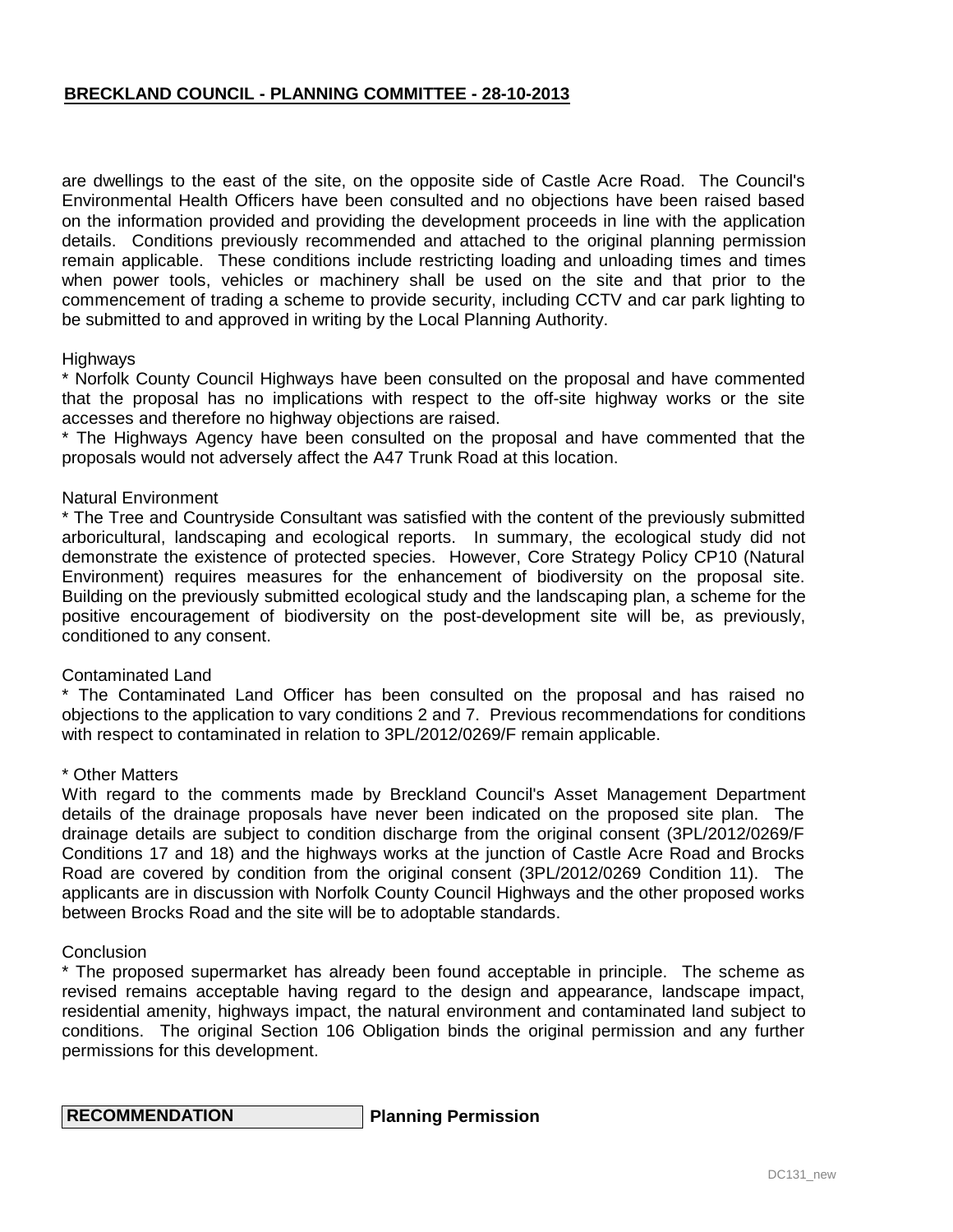# **CONDITIONS**

- **3007** Full Permission Time Limit (3 years)
- **3048** In accordance with submitted AMENDMENTS
- **3920** Net retails sales area not exceed 1,970 sqm
- **3413** Indicated landscaping to be implemented
- **3920** Biodiversity scheme
- **3941** Renewable Energy
- **3740** Highways: vehicular access
- **3740** Highways: visibility splays
- **3740** Highways: laid out parking etc
- **3740** Highways: provision of wear and tear
- **3740** Highways: scheme of off-site improv works
- **3740** Highways: submit overarching travel plan
- **3920** Scheme to provide security
- **3949** Contaminated Land - Site Investigation/Remediation
- **3920** Contam Land Verification Report
- **3946** Contaminated Land - Unexpected Contamination
- **3920** Surface water drainage scheme
- **3920** No infiltration of surf water drainage
- **3920** Piling not permitted
- **3920** Details of fume extraction systems
- **3920** Full details generators compressors etc
- **3920** No power tools in certain hours
- **3994** S106 note bus improvements
- **3994** Highways Note INF1
- **3994** Highways Note INF6
- **3994** Non-standard note
- **3923** Contaminated Land - Informative (Extensions)
- **3994** Env Agency Informatives
- **4000** Variation of approved plans
- **3996** Note - Discharge of Conditions
- **2000** NOTE: Application Approved Without Amendment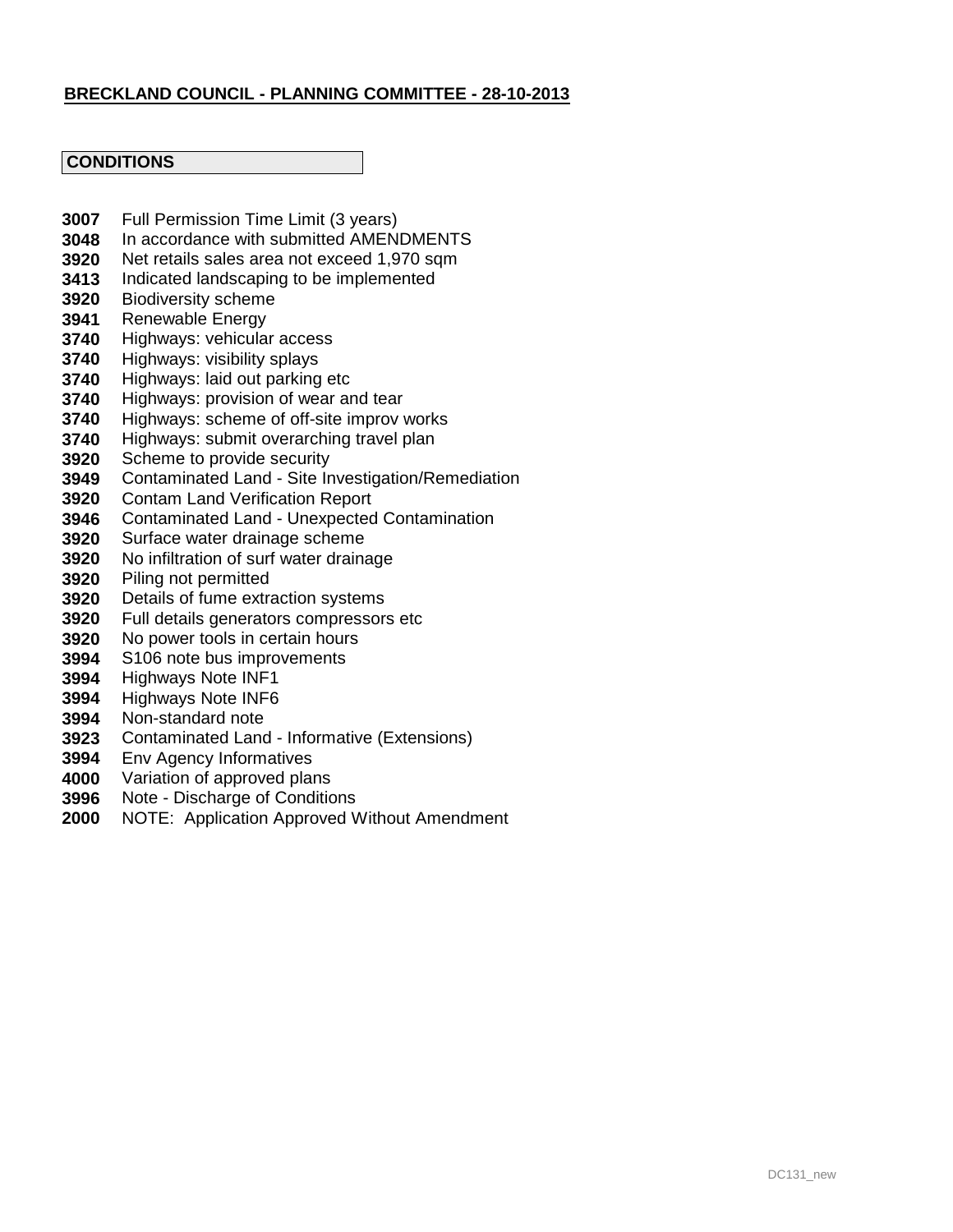| <b>ITEM</b>      | $\mathbf{3}$                                                                                                       | <b>REPORT RECOMMENDING REFUSAL</b> |                                                                         |                                    |   |  |
|------------------|--------------------------------------------------------------------------------------------------------------------|------------------------------------|-------------------------------------------------------------------------|------------------------------------|---|--|
| <b>REF NO:</b>   | 3PL/2013/0730/F                                                                                                    |                                    | <b>CASE OFFICER:</b> Viv Bebbington                                     |                                    |   |  |
| <b>LOCATION:</b> | <b>STOW BEDON/BRECKLES</b><br><b>Breckles Farm Site</b><br>Land near Breckles Heath                                |                                    | <b>APPN TYPE:</b><br><b>POLICY:</b><br><b>ALLOCATION: No Allocation</b> | Full<br><b>Out Settlemnt Bndry</b> |   |  |
|                  | <b>APPLICANT:</b> Traditional Norfolk Poultry Ltd<br>Oak Tree Business Park Hargham Road                           |                                    | <b>CONS AREA:</b><br><b>LB GRADE:</b>                                   | N<br>TPO:<br>N                     | N |  |
| <b>AGENT:</b>    | <b>Lanpro Services</b><br>4 St. Mary Duke Street                                                                   |                                    |                                                                         |                                    |   |  |
| <b>PROPOSAL:</b> | Retain 2 small poultry arcs in movable locations within area on Drg<br>TNP001/0250 5-3 & feed silo (Retrospective) |                                    |                                                                         |                                    |   |  |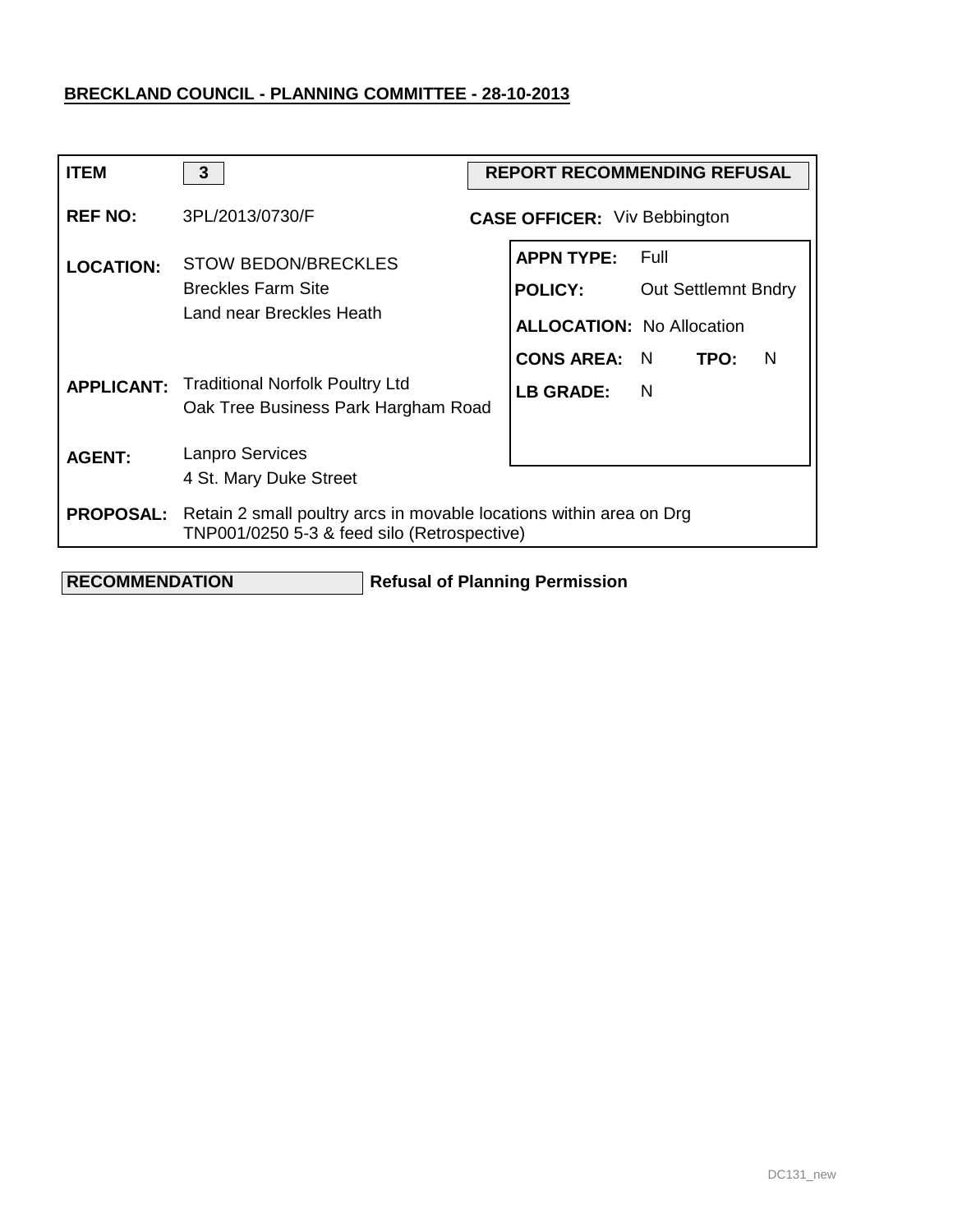| <b>ITEM</b>      | 4                                                                                                                      | <b>REPORT RECOMMENDING REFUSAL</b> |                                                                         |                                      |      |   |
|------------------|------------------------------------------------------------------------------------------------------------------------|------------------------------------|-------------------------------------------------------------------------|--------------------------------------|------|---|
| <b>REF NO:</b>   | 3PL/2013/0731/F                                                                                                        |                                    | <b>CASE OFFICER:</b> Viv Bebbington                                     |                                      |      |   |
| <b>LOCATION:</b> | <b>STOW BEDON/BRECKLES</b><br><b>Breckles Farm Site</b><br>Land near Breckles Heath                                    |                                    | <b>APPN TYPE:</b><br><b>POLICY:</b><br><b>ALLOCATION: No Allocation</b> | - Full<br><b>Out Settlemnt Bndry</b> |      |   |
|                  | <b>APPLICANT:</b> Traditional Norfolk Poultry Ltd<br>Oak Tree Business Park Hargham Road                               |                                    | <b>CONS AREA: N</b><br><b>LB GRADE:</b>                                 | N                                    | TPO: | N |
| <b>AGENT:</b>    | <b>Lanpro Services</b><br>4 St. Mary Duke Street                                                                       |                                    |                                                                         |                                      |      |   |
| <b>PROPOSAL:</b> | Retain 2 small poultry arcs in movable locations within area on Drawing<br>TNP001/0250 4-3 & feed silo (Retrospective) |                                    |                                                                         |                                      |      |   |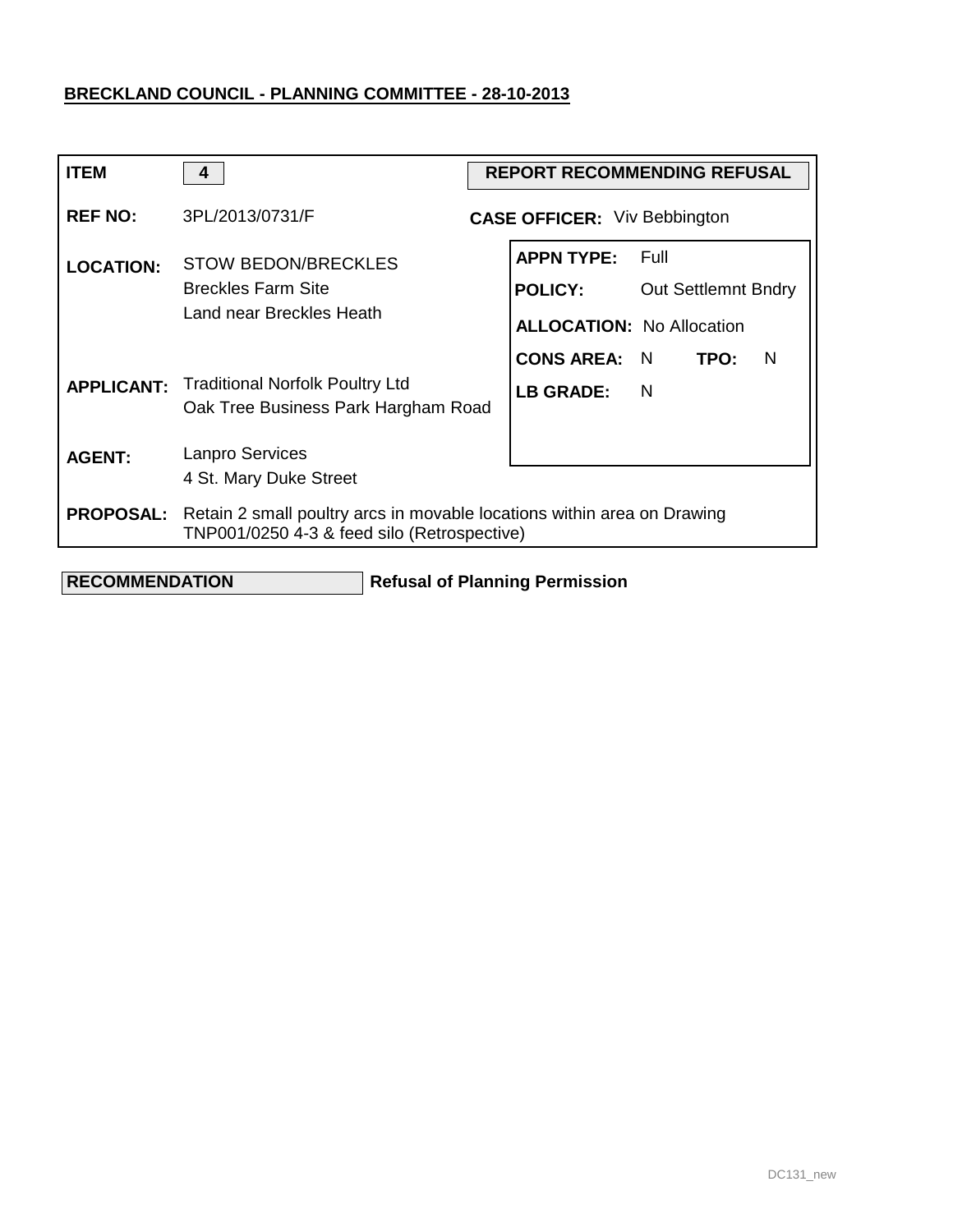| <b>REF NO:</b><br>3PL/2013/0732/F<br><b>CASE OFFICER:</b> Viv Bebbington<br><b>APPN TYPE:</b><br>Full<br><b>STOW BEDON/BRECKLES</b><br><b>LOCATION:</b><br><b>Breckles Farm Site</b><br><b>POLICY:</b><br><b>Out Settlemnt Bndry</b><br>Land near Breckles Heath<br><b>ALLOCATION: No Allocation</b><br><b>Stow Bedon Watton</b><br><b>CONS AREA: N</b><br>TPO:<br>N<br><b>Traditional Norfolk Poultry Ltd</b><br><b>APPLICANT:</b><br>LB GRADE:<br>- N<br>Oak Tree Business Park Hargham Road<br><b>Lanpro Services</b><br><b>AGENT:</b><br>4 St. Mary Duke Street<br><b>PROPOSAL:</b><br>Retain small poultry arcs in movable locations, see Drg TNP001/0250 7-3 &<br>associated feed silo (Retrospective) | <b>ITEM</b> | 5 | <b>REPORT RECOMMENDING REFUSAL</b> |  |  |
|--------------------------------------------------------------------------------------------------------------------------------------------------------------------------------------------------------------------------------------------------------------------------------------------------------------------------------------------------------------------------------------------------------------------------------------------------------------------------------------------------------------------------------------------------------------------------------------------------------------------------------------------------------------------------------------------------------------|-------------|---|------------------------------------|--|--|
|                                                                                                                                                                                                                                                                                                                                                                                                                                                                                                                                                                                                                                                                                                              |             |   |                                    |  |  |
|                                                                                                                                                                                                                                                                                                                                                                                                                                                                                                                                                                                                                                                                                                              |             |   |                                    |  |  |
|                                                                                                                                                                                                                                                                                                                                                                                                                                                                                                                                                                                                                                                                                                              |             |   |                                    |  |  |
|                                                                                                                                                                                                                                                                                                                                                                                                                                                                                                                                                                                                                                                                                                              |             |   |                                    |  |  |
|                                                                                                                                                                                                                                                                                                                                                                                                                                                                                                                                                                                                                                                                                                              |             |   |                                    |  |  |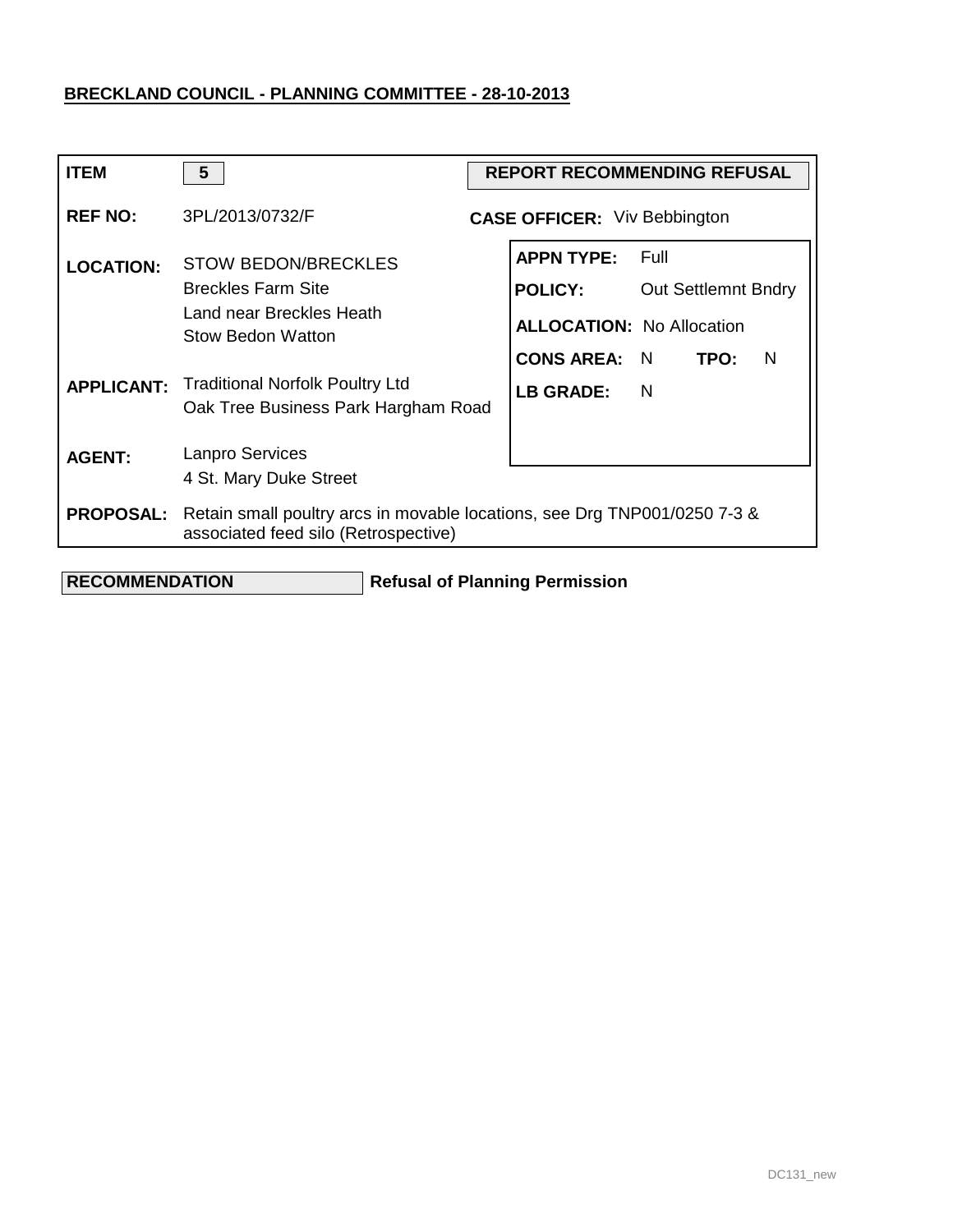| <b>ITEM</b>      | 6                                                                                        | <b>REPORT RECOMMENDING REFUSAL</b>                                                                            |
|------------------|------------------------------------------------------------------------------------------|---------------------------------------------------------------------------------------------------------------|
| <b>REF NO:</b>   | 3PL/2013/0733/F                                                                          | <b>CASE OFFICER:</b> Viv Bebbington                                                                           |
| <b>LOCATION:</b> | <b>STOW BEDON/BRECKLES</b><br><b>Breckles Farm Site</b><br>Land near Breckles Heath      | <b>APPN TYPE:</b><br>Full<br><b>POLICY:</b><br><b>Out Settlemnt Bndry</b><br><b>ALLOCATION: No Allocation</b> |
|                  | <b>APPLICANT:</b> Traditional Norfolk Poultry Ltd<br>Oak Tree Business Park Hargham Road | <b>CONS AREA: N</b><br>TPO:<br>N<br><b>LB GRADE:</b><br><sup>N</sup>                                          |
| <b>AGENT:</b>    | <b>Lanpro Services</b><br>4 St. Mary Duke Street                                         |                                                                                                               |
| <b>PROPOSAL:</b> | access road/ turning area Retrospective                                                  | Spanish-type polytunnel (No.1 on TNP001/0250 1), feed silo, water tank &                                      |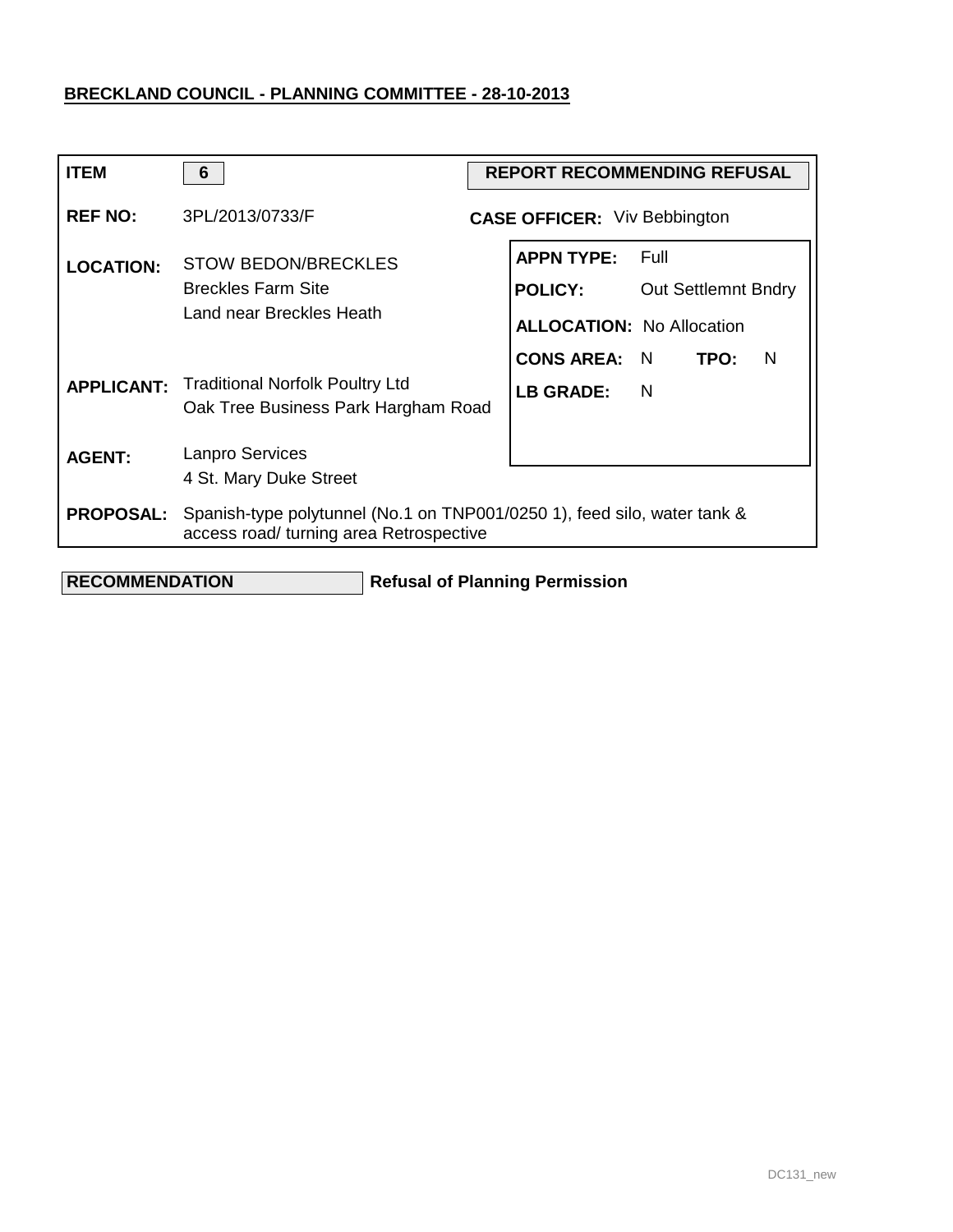| <b>ITEM</b>      | $\overline{7}$                                                                                                                    | <b>REPORT RECOMMENDING REFUSAL</b>                                      |                                    |      |   |
|------------------|-----------------------------------------------------------------------------------------------------------------------------------|-------------------------------------------------------------------------|------------------------------------|------|---|
| <b>REF NO:</b>   | 3PL/2013/0734/F                                                                                                                   | <b>CASE OFFICER:</b> Viv Bebbington                                     |                                    |      |   |
| <b>LOCATION:</b> | <b>STOW BEDON/BRECKLES</b><br><b>Breckles Farm Site</b><br>Land near Breckles Heath                                               | <b>APPN TYPE:</b><br><b>POLICY:</b><br><b>ALLOCATION: No Allocation</b> | Full<br><b>Out Settlemnt Bndry</b> |      |   |
|                  | <b>APPLICANT:</b> Traditional Norfolk Poultry Ltd<br>Oak Tree Business Park Hargham Road                                          | <b>CONS AREA:</b><br><b>LB GRADE:</b>                                   | N<br>N                             | TPO: | N |
| <b>AGENT:</b>    | <b>Lanpro Services</b><br>4 St. Mary Duke Street                                                                                  |                                                                         |                                    |      |   |
|                  | <b>PROPOSAL:</b> Retain small poultry arcs in movable locations within area on Drg TNP001/0250<br>6-3 & feed silo (Retrospective) |                                                                         |                                    |      |   |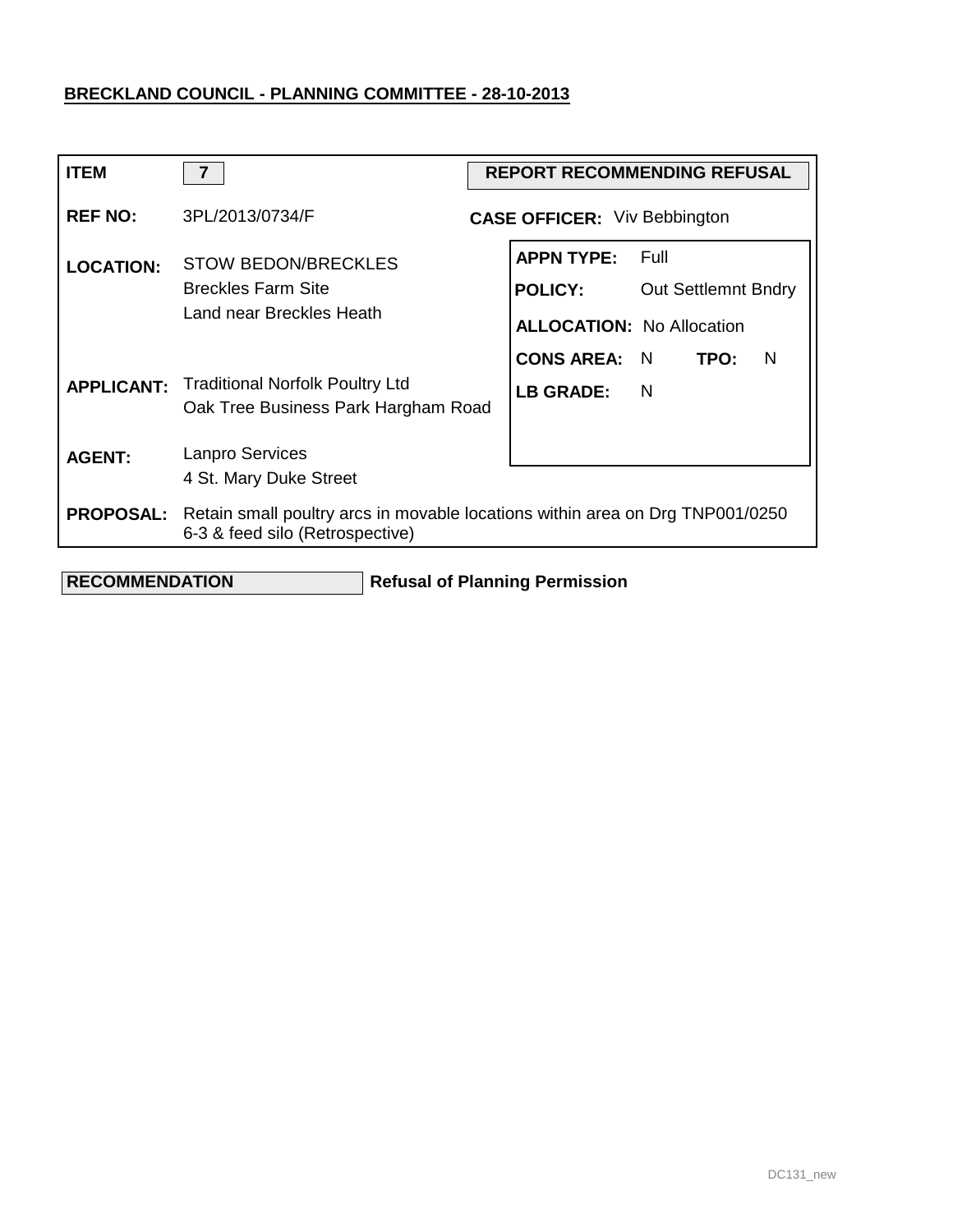| <b>ITEM</b>      | 8                                                                                                                   | <b>REPORT RECOMMENDING REFUSAL</b>                                      |                                      |      |   |
|------------------|---------------------------------------------------------------------------------------------------------------------|-------------------------------------------------------------------------|--------------------------------------|------|---|
| <b>REF NO:</b>   | 3PL/2013/0736/F                                                                                                     | <b>CASE OFFICER:</b> Viv Bebbington                                     |                                      |      |   |
| <b>LOCATION:</b> | <b>STOW BEDON/BRECKLES</b><br><b>Breckles Farm Site</b><br>Land near Breckles Heath                                 | <b>APPN TYPE:</b><br><b>POLICY:</b><br><b>ALLOCATION: No Allocation</b> | - Full<br><b>Out Settlemnt Bndry</b> |      |   |
|                  | <b>APPLICANT:</b> Traditional Norfolk Poultry Ltd<br>Oak Tree Business Park Hargham Road                            | <b>CONS AREA:</b><br><b>LB GRADE:</b>                                   | N<br>- N                             | TPO: | N |
| <b>AGENT:</b>    | <b>Lanpro Services</b><br>4 St. Mary Duke Street                                                                    |                                                                         |                                      |      |   |
| <b>PROPOSAL:</b> | Retain Spanish-type polytunnel (2 on TNP001/0250 2-1) feed silo, water tank,<br>access & turning area Retrospective |                                                                         |                                      |      |   |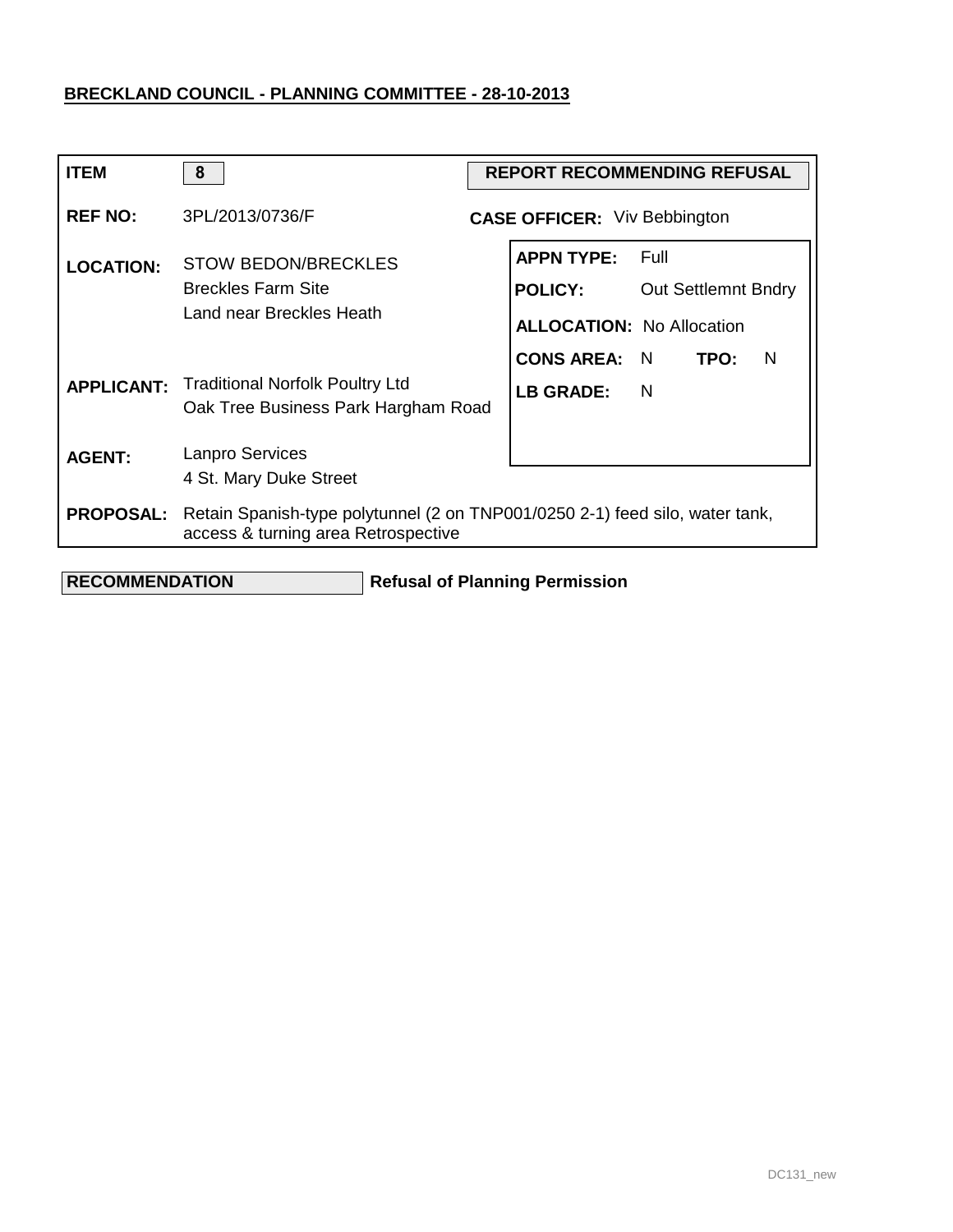| <b>ITEM</b>      | 9                                                                                                                       | <b>REPORT RECOMMENDING REFUSAL</b> |                                                                         |          |                            |   |
|------------------|-------------------------------------------------------------------------------------------------------------------------|------------------------------------|-------------------------------------------------------------------------|----------|----------------------------|---|
| <b>REF NO:</b>   | 3PL/2013/0737/F                                                                                                         |                                    | <b>CASE OFFICER:</b> Viv Bebbington                                     |          |                            |   |
| <b>LOCATION:</b> | <b>STOW BEDON/BRECKLES</b><br><b>Breckles Farm Site</b><br>Land near Breckles Heath                                     |                                    | <b>APPN TYPE:</b><br><b>POLICY:</b><br><b>ALLOCATION: No Allocation</b> | Full     | <b>Out Settlemnt Bndry</b> |   |
|                  | <b>APPLICANT:</b> Traditional Norfolk Poultry Ltd<br>Oak Tree Business Park Hargham Road                                |                                    | <b>CONS AREA: N</b><br><b>LB GRADE:</b>                                 | <b>N</b> | TPO:                       | N |
| <b>AGENT:</b>    | Lanpro Services<br>4 St Mary Duke Street                                                                                |                                    |                                                                         |          |                            |   |
| <b>PROPOSAL:</b> | Retain spanish-type polytunnel (3 on TNP001/0250 3-3), feed silos, water tank,<br>access & turning area (Retrospective) |                                    |                                                                         |          |                            |   |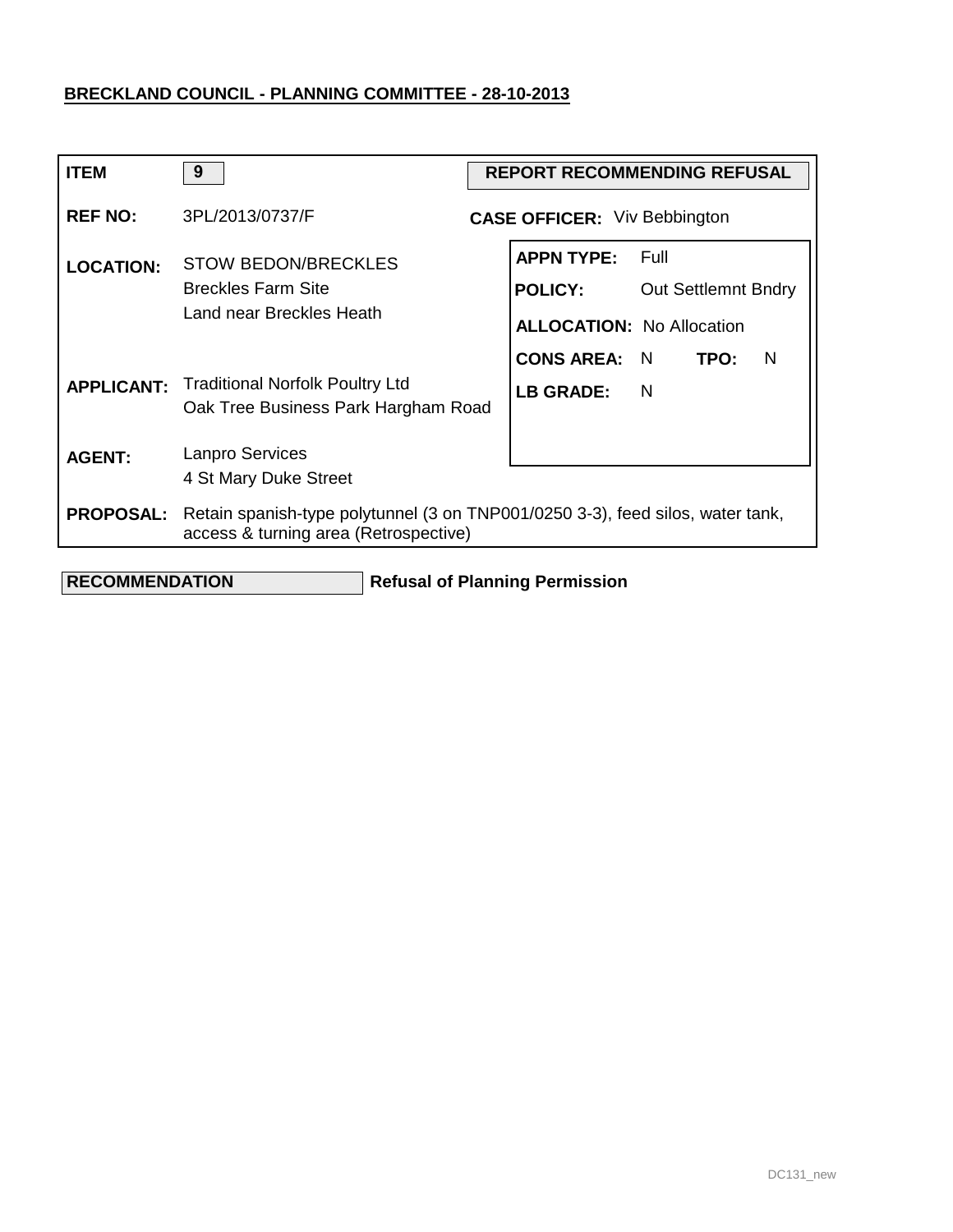### **BRECKLAND COUNCIL**

# **PLANNING COMMITTEE - 28th OCTOBER, 2013**

### **REPORT OF DIRECTOR OF COMMISSIONING**

(Author: Viv Bebbington, Senior Planner)

### **STOW BEDON: Breckles Farm, Land near Breckles Heath**

### **Retain Spanish-type poly tunnel, feed silos, water tank, access & turning area (Retrospective). 3PL/2013/0733/F, 3PL/2013/0736/F, 3PL/2013/0737/F**

### **Poultry arcs in movable locations within area & feed silos. 3PL/2013/0730/F, 3PL/2013/0731/F, 3PL/2013/0732/F, 3PL/2013/0734/F**

# **Applicant: Traditional Norfolk Poultry**

### **INTRODUCTION**

This report covers 7 separate retrospective applications for the retention of poly tunnels and moveable arcs for poultry at land known as Breckles Farm. The issues relating to each of the planning applications are identical and the sites all adjoin each other and form part of one farming unit, therefore the applicant has submitted one single supporting statement and Design and Access statement to cover all the development which has occurred on the holding. It is therefore considered appropriate to assess the applications as part of a single report.

Each individual application has its own separate site layout and detailed plan identifying a separate site area and roaming area.

In total the applications provide for:-

- 3 Spanish -type poly tunnels with associated feed silos and water tanks, access and turning area, for seasonal use for turkeys
- 10 mobile chicken arcs with associated silos

Members should be aware that the description for the 3 larger Spanish type poly tunnels has recently been amended. The applications were originally submitted on the basis that those poly tunnels would be used for turkeys during the period August to December and chickens for the remaining part of the year and all the consultations undertaken and included in this report are on this basis. The applicant has recently amended the scheme to refer only to seasonal use for turkeys. The amendment would result in a reduction in the scale and use of the site both in terms of vehicular activity and impact on the environment at those times outside the turkey breeding seasons. All consultees have been re-consulted on this amendment and their comments on the reduced scheme will be reported verbally.

### **KEY ISSUES**

Principle Impact on the adjacent SPA, SSSI and County Wildlife sites Visual impact Highway issues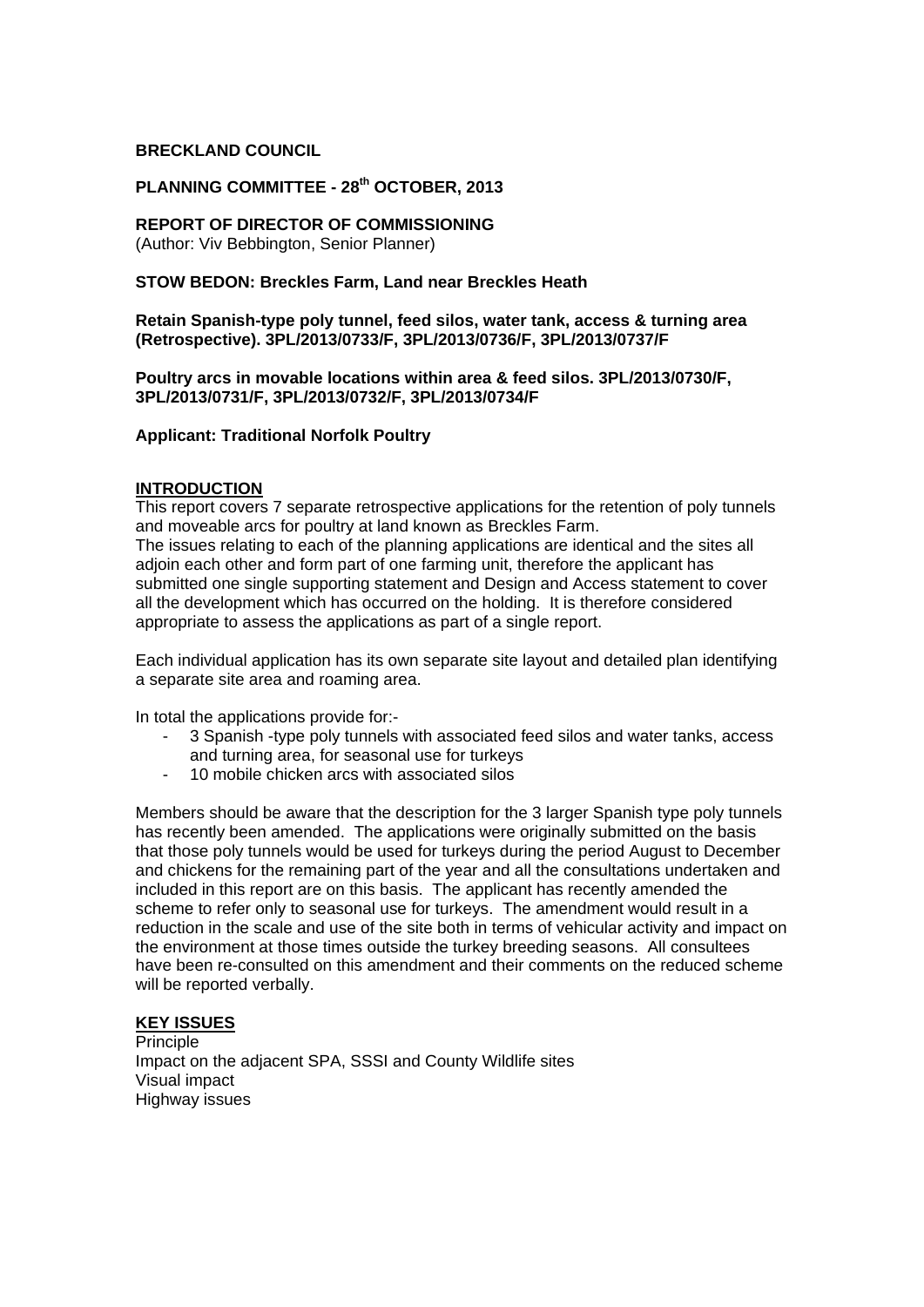# **DESCRIPTION OF THE DEVELOPMENT**

Three applications seek to retain three poly tunnels and their associated feed silos and water tanks (3PL/2013/0733, 0736 and 0737). Each poly tunnel has been submitted as a separate application showing a separate roaming area which extends into the adjacent woodland. The use of the poly tunnels was originally submitted for seasonal turkeys and chickens for the remaining part of the year. The three applications have subsequently been amended for seasonal use for turkeys only (August to December). Each poly tunnel would house 6,000 turkeys.

The remaining four applications seek to retain a total of 10 smaller mobile arcs and associated silos and water tanks (3PL/2013/0730, 0731, 0732 and 0734). These arcs are proposed to be used all year round for the accommodation of chickens. Each arc would house 1,500 chickens. The arcs would be moved around within the wider planning unit.

The proposal includes the shared access road.

### **SITE AND LOCATION**

The site is located in an isolated location to the west of the A1075 Watton to Thetford road adjacent the STANTA training area.

The site is in close proximity to Breckland Forest, Breckland Farm and Cranberry Common SSSI's which all form part of the Breckland SPA. It is in proximity to the Stanford Training Area SSSI which is part of the Breckland SAC and Breckland SPA.

The site is, in part, accessed via Peddars Way. This is designated as a 'soft road' and also forms part of a national trail which is popular for walkers, cyclists and horse riders.

# **EIA REQUIRED**

The proposals have been screened and it has been concluded the proposals are not EIA development and therefore an EIA has not been requested.

### **RELEVANT SITE HISTORY**

3PL/2012/1339/F, 3PL/2012/1340 /F & 3PL/2012/1341 - Retain Spanish-type poly tunnel Nos 1, 2, & 3 – Withdrawn

An Enforcement Notice was served on the site for the unauthorised poly tunnels on 19 October 2012.

The Applicant appealed against the Enforcement Notice. This was dismissed and the notice took effect on 24 August 2013. The grounds of appeal did not include ground (a) that planning permission should be granted and therefore the planning issues did not form part of the decision. The Inspector did conclude that the mobile arcs were development and therefore required planning permission.

### **POLICY CONSIDERATIONS**

CP 10 - Natural Environment CP11 - Protection and Enhancement of the Landscape DC 1 - Protection of Amenity NPPF - Paras 28, 309, 118

# **OBLIGATIONS/CIL**

Not applicable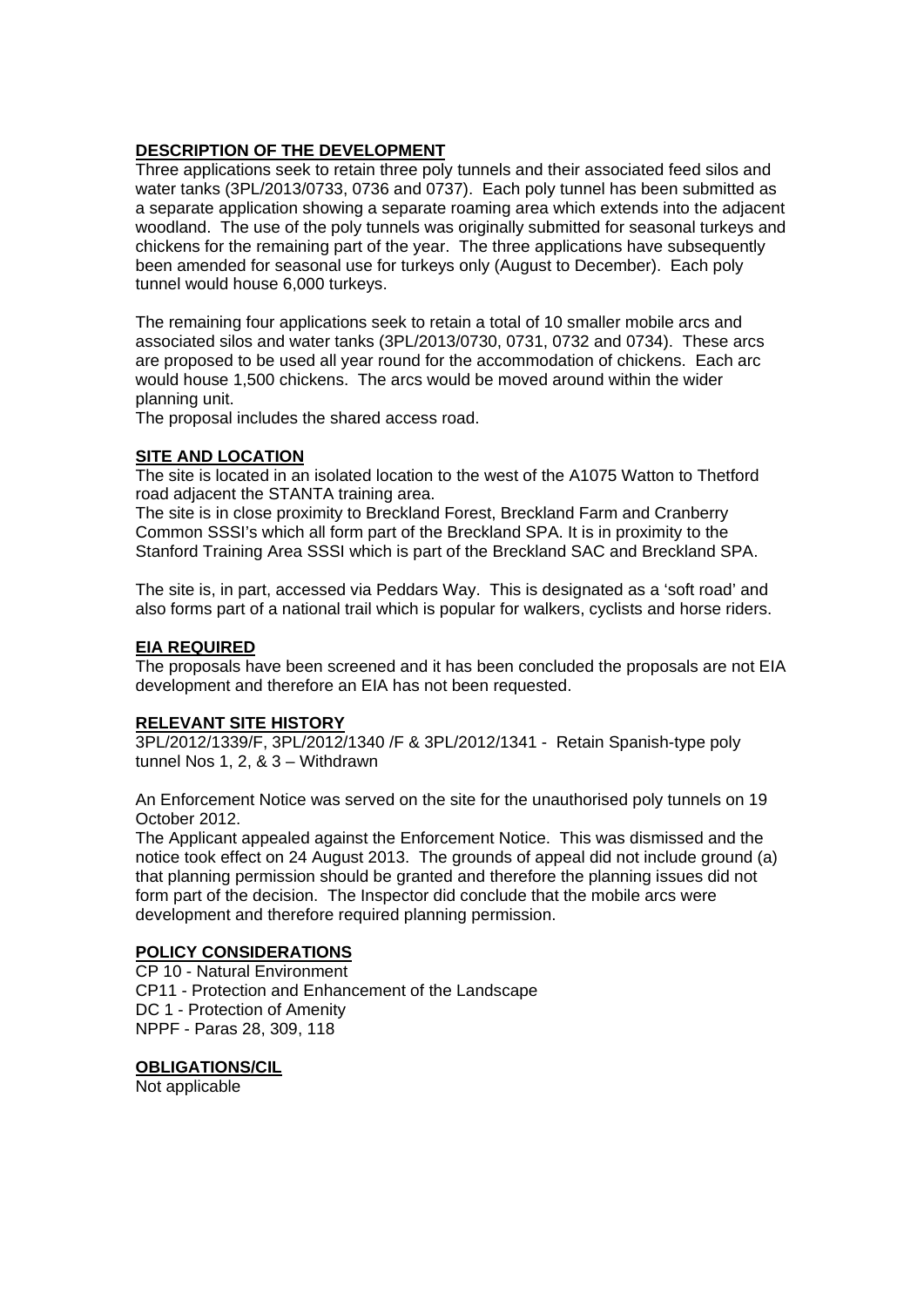# **CONSULTATIONS**

# **STOW BEDON AND BRECKLES PARISH COUNCIL**

This response applies to all seven applications, as this is in effect one unauthorised development.

1. Summary

1.1 My Council objects in the strongest possible terms.

1.2 Whilst my council is used to chicken farms and has no objection to them as such, this one surrounded by SSSIs, SPAs and SACs, and wholly containing a County Wildlife Site, directly adjacent to the Peddars Way National Trail is not the right location. 1.3 Access is only available via Peddars Way itself, from either one of two minor roads which have already been severely degraded by the vehicles coming to this site over the past 20 months. One of these is Woodcock Road, which bears Peddars Way, joining the A1075 at Wretham at an already dangerous junction. The other passes over a narrow railway bridge (the railway is disused) past the Puddledock Farm Camping & Caravanning site, emerging onto the A1075 next to the Hockham Woods picnic area. Both these minor roads are extensively used by walkers, cyclists and riders, many of whom are tourists to Breckland, and will have come specifically to enjoy Peddars Way. 1.4 The Ecological Assessment Report. Aspect Ecology, the author, completely belittles the fact that it is a County Wildlife Site, failed to notice the barbed wire fence the applicant has placed alongside the Peddars Way highway, spotted no invertebrates of note (hardly surprising, given the site has been occupied by 40,000 chickens for 18 months) although a survey of an adjacent site found over 60 different species, found only one animal and two birds on the whole site (presumably this excludes chickens), talks about the risk of overhead predation from foxes, etc.

1.5 The applicant has understated the vehicle movements by 100% in both the Supporting Statement and the Ecological Assessment.

1.6 The applicant has been on this site for approximately 20 months, and has used every possible device to delay and circumvent the planning process. My Council asks that permission is refused.

(For further comments on background, ecological assessment report and precedent, see web site)

10. Conclusion. My Council believes that this is a simple matter of commercial greed versus the delicate and valuable environment of the Brecks. Commerce will always find an alternative way to prosper. Once this environment (from which the Planning Authority has derived its very name) is destroyed, it will be very difficult to get it back. My Council is very disappointed that, after expending considerable effort and cost to successfully defend its Enforcement Order, Breckland Council did not have the courage to use the powers given by its Enforcement Order, Breckland did not have the courage to use the powers given it by the Government and refuse to accept these applications. It hopes that Breckland will now support the wildlife, Parish Councils and people affected and refuse permission, if necessary fighting for what it must know is right throughout the appeal process.

### **GREAT HOCKHAM PARISH COUNCIL**

Hockham Parish Council STRONGLY OBJECT to these Applications. Whilst this development is outside our parish, Hockham Parish Council fully support the comments made by Stow Bedon & Breckles Parish Council in whose parish the unauthorised development is situated.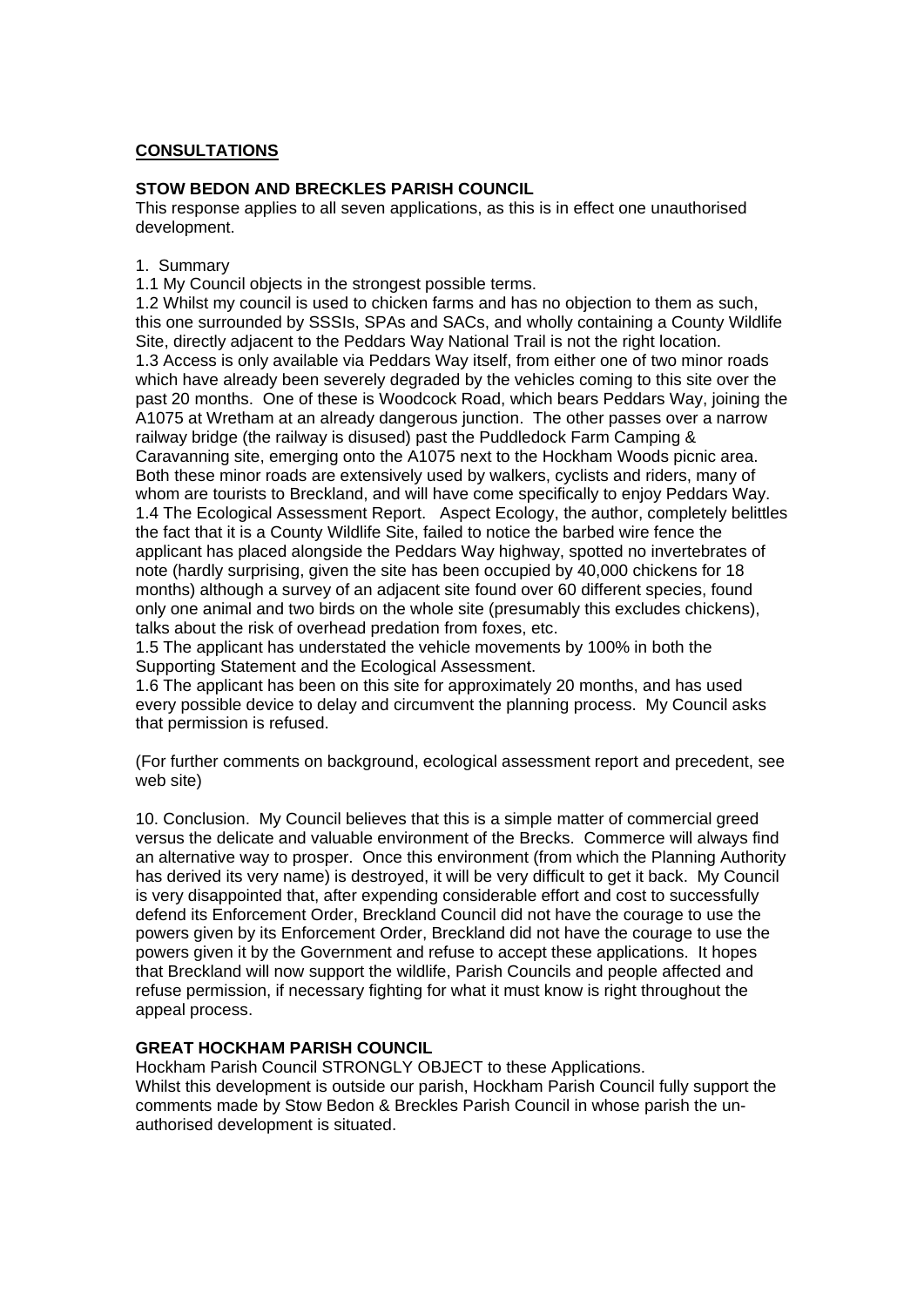The applicants traffic assessment states that typical vehicle movements are  $\sim$  30 per week, however they have only counted the vehicles in one direction, so the true figure is at least 60 vehicle movements per week, over what are totally inadequate single track roads.

It should be remembered that the access to the site is via the Peddars Way, a National Trail which has been strongly promoted by both Norfolk County Council and Breckland Council for use by the public on foot, cycle or horse. This is an un-metalled track and since operations started at the Breckles Farm site some 18 months ago much of this part of the Peddars Way has become heavily rutted, often making it impassable.

Furthermore the road leading from the Peddars Way over the disused railway bridge to the A1075, known locally as the Tottington Road has suffered major damage caused by the number of large HGVs and tractor and trailer combinations that now travel up and down it daily, breaking the edge of the narrow road into the verges and opening up large potholes.

The 4 star Puddledock Farm Camping & Caravanning site is at the eastern end of the Tottington Road, near the Hockham Woods Picnic Area and the junction with the A1075. The camp site used to attract over 40,000 visitors per year to the area, the principal attraction being walking and cycling in Thetford Forest and along the Peddars Way, however since the development of the poultry site visitor numbers have fallen and they have received several complaints about massive tractors pulling long trailers that make no attempt to slow down for other users, drivers often having a mobile phone pressed to their ear!

Much of the traffic to and from the site already passes through the centre of Great Hockham en-route to TNPs plant in Shropham. This increase in the agricultural traffic through the village is already causing problems as the large tractors and trailers have damaged road verges and sometimes strike parked cars.

Like other rural parishes in Breckland we are well used to chicken, turkey and duck farms and have no objection to them in principal, but this poultry site development is simply in the wrong place and we would ask that these applications are refused. Great Hockham Parish Council

### **WRETHAM PARISH COUNCIL**

This response applies to all seven applications, as this is in effect one unauthorised development. My Council objects in the strongest possible terms to these retrospective applications. My Council is in complete agreement with the objections submitted by Stow Bedon & Breckles Parish Council in their letter dated 25 August 2013, and with the additional objections (especially relating to the impact of traffic movements) made by Hockham Parish Council in their email dated 2 September 2013. In addition, my Council would like to cast further doubt on the figures for vehicle movements quoted in both the Supporting Statement and the Ecological Assessment which accompanied these applications. Unless the poultry being reared on this site for the past 18 months are extremely unusual, there must be some need for water for the birds involved. There was no natural source of water on the site before TNP started their development. No mention is made of any water being brought in as part of the detailed vehicle movements submitted (which, as you know, are in themselves severely questionable). And no mention is made of a borehole having been sunk on the site. So what do the birds drink?. It may, of course, be that a borehole has been sunk, but in that event my Council wonders whether TNP has been through the tiresome process of applying for a licence from the Environment Agency. The Environment Agency has not yet commented in detail on the applications, and no doubt, if they do not happen to mention providing a licence for a borehole you will ask them about this. Sadly, the experience Breckland Council has of TNP adhering to the proper processes regarding planning procedures makes it more than possible that they will not have bothered with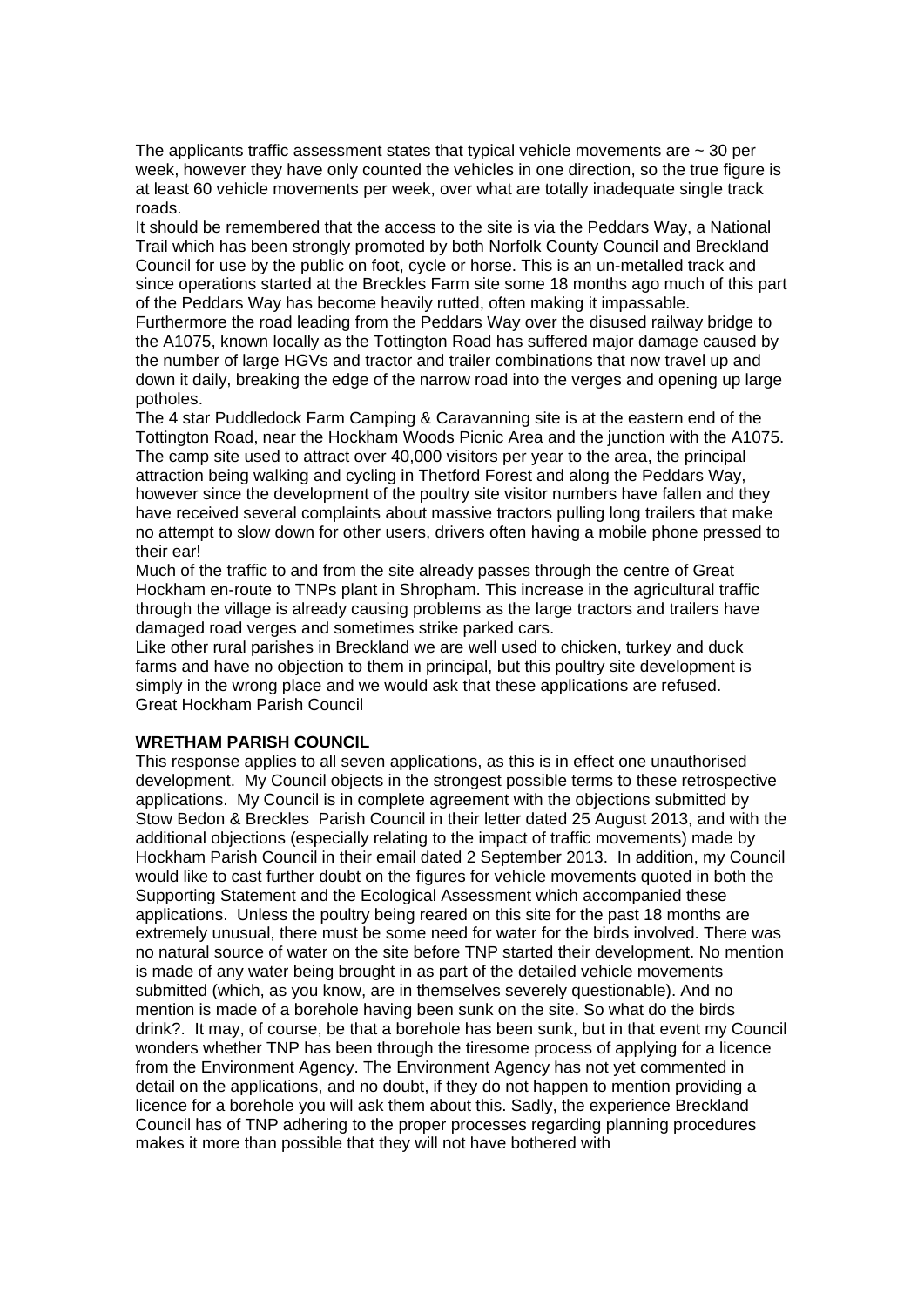this technicality. My Council also notes that no mention is made in the application of how dead birds will be stored or disposed of. The applicant makes a great show of the humane method of rearing they use, but surely they are not claiming that there will be no fatalities among 40,000 birds. Indeed, there have already been reports of dead birds in the surrounding area, presumably the result of predation. How are these (and other carcases) being hygienically stored until removal, and how is this removal taking place without any vehicle movements. The most casual visitor to Wretham will appreciate that this Council is well used to having poultry farms within its boundaries. However, before now, none of these have been constructed in such proximity to the many special areas of habitat by developers who totally disregard the niceties of the planning process that all others have to follow. My Council hopes that Breckland Planning Committee will have the courage to do what its Officers have singularly failed to do, and turn down these applications, requiring the land to be returned to the use for which it has permission. Then, my Council hopes, in time the damage to the landscape, fauna and flora will have a chance to be reversed.

### Comments on amended plans

It must always be remembered that these are retrospective applications, and so describe what is actually happening, rather than what is planned to happen. Therefore the impact which has been made on the environment and highway remains largely the same. The applicant is just describing it differently (and, one hopes, more accurately).

- 1. **Vehicle movements**. This is now the third attempt at providing accurate figures. In none of the tries so far has the total ever been shown, meaning that everybody who looks at the applications has to try to work it out for himself. The applicant's agent now says that the newest figures "clearly demonstrate the significant reductions in traffic movements these attachments to our proposals create." Yet if my Council has done the math correctly, this is not true. The original application gave figures for traffic movements in paragraph 9.2 of the Supporting Statement. This appears to give an annual total of 1,565 movements. The latest figures (if my Council's calculation is correct) come to 2,152 movements, an increase of nearly 40%
- 2. **Highways**. My Council agrees completely with the applicant's views that the other unauthorised development further north on Peddars Way, Watering Farm, shares responsibility for the damage done to the highways, and shares the concern that Breckland Council has not taken any enforcement action to halt this abuse of the planning system. Mind you, my Council is aware that Breckland did take action against TNP, but this has done nothing to prevent its similar abuse. This view does, though, represent a change of approach by TNT, as it is said locally that they were at one stage in discussion with the owner of Watering Farm about the possibility of exchanging sites, as a device to further delay any enforcement action that Breckland might have pursued.
- 3. **Number of chickens**. While the Council welcomed the proposed reduction in total number of birds, it felt that, from the point of view of the invertebrates that used to live on this site before the development took place, it makes little difference whether there are 40,000 chicken beaks trying to eat you, or those of 15,000 chickens and 18,000 turkeys (or, for that matter, just 15,000 chickens).
- 4. **County Wildlife Site**. The applicant has now pointed out that a small section of the County Wildlife site is fenced off and not accessed by birds. It is believed (but not stated) that this is not a change - the fence was always there. It should be noted that the newly submitted plans (drawings numbered 1-3, 2-3 and 3-3) inaccurately bear the descriptive label 'County Wildlife Site fenced off from roaming areas'. In truth, only a small part of the CWS is fenced off. The remainder, as the agent's email to Viv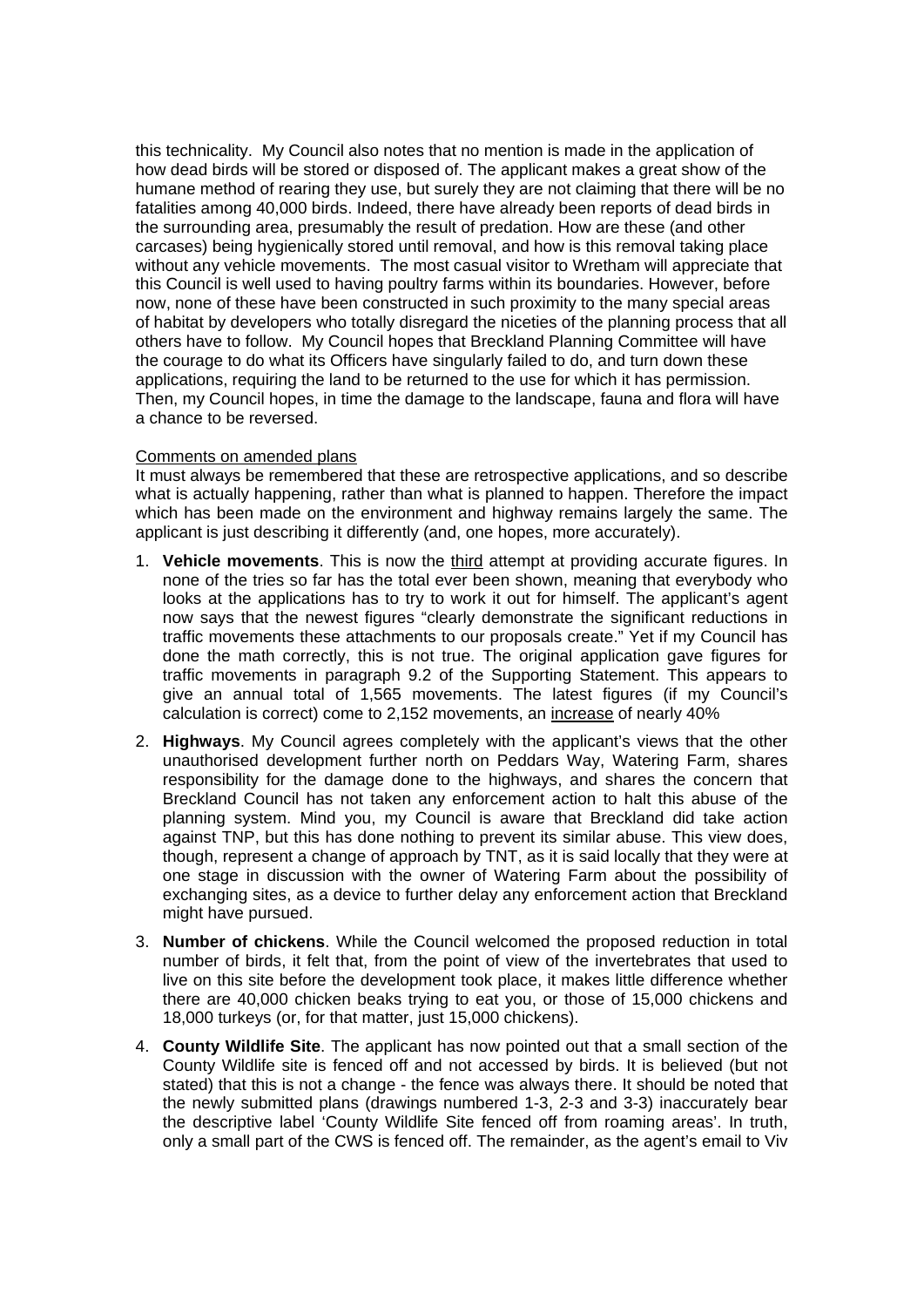Bebbington dated 10 October does make clear, will continue to be a foraging area, albeit only for four months of the year.

5. **Woodland Brand chickens**? Much of the application goes on about the added quality provided by the chickens being able to forage freely in woodland areas. If the chickens were actually to be excluded from the woodland areas, as now proposed, does that not devalue the fundamental idea of the brand, and thus reduce the chickens produced to the free-range standard product? In which case, is there not an impact on the validity of this whole project, which might lead, should initial permission be regrettably given, to a later application saying that it is financially essential to the business that the permanent polytunnels should not remain unused for eight months of the year?

In conclusion, my Council would repeat that there is nothing at all wrong with this development. It is just the location that is wrong. It has been noticed that the number of walkers passing through Stonebridge on the Peddars Way this year has been well down on the last few years, although the weather this summer has been much better, and this reduced number can only be as a result of the developments on Peddars Way.

My Council asks Breckland to refuse permission, and to reinstate the Enforcement order it fought so hard to uphold so recently.

#### **NATURAL ENGLAND**

No objection – The proposal is not likely to have a significant effect on the interest features of the Breckland SAC, Breckland SPA or the Norfolk Valley Fens SAC. The proposed mitigation measures would reduce the visibility of the development to users of Peddars Way.

#### **ENVIRONMENT AGENCY**

No objection subject to a condition regarding surface water disposal and information for the applicant.

#### **NORFOLK WILDLIFE TRUST**

Objection – Adverse impact on the County Wildlife Site and likely disturbance to Nightjar. Free range poultry are likely to impact on the woodland floor and woodland invertebrate.

#### **RSPB**

No comments received.

### **RAMBLERS ASSOCIATION**

No objection in principle but concerned about the additional vehicle movements and the boundary of the site adjacent Peddars Way in terms of conflict with pedestrians, increase in noise and visual impact of warning signs.

#### **HISTORIC ENVIRONMENT OFFICER**

No objection

### **NORFOLK COUNTY COUNCIL HIGHWAYS**

Objection - the unclassified roads serving the site, Peddars Way, Woodcock Road and Great Hockham Road are considered to be inadequate to serve the development proposed by reason of its poor alignment/ restricted width/ lack of passing provision/ substandard construction.

The development is likely to result in additional vehicular/ pedestrian conflict on Peddars Way, a National Trail.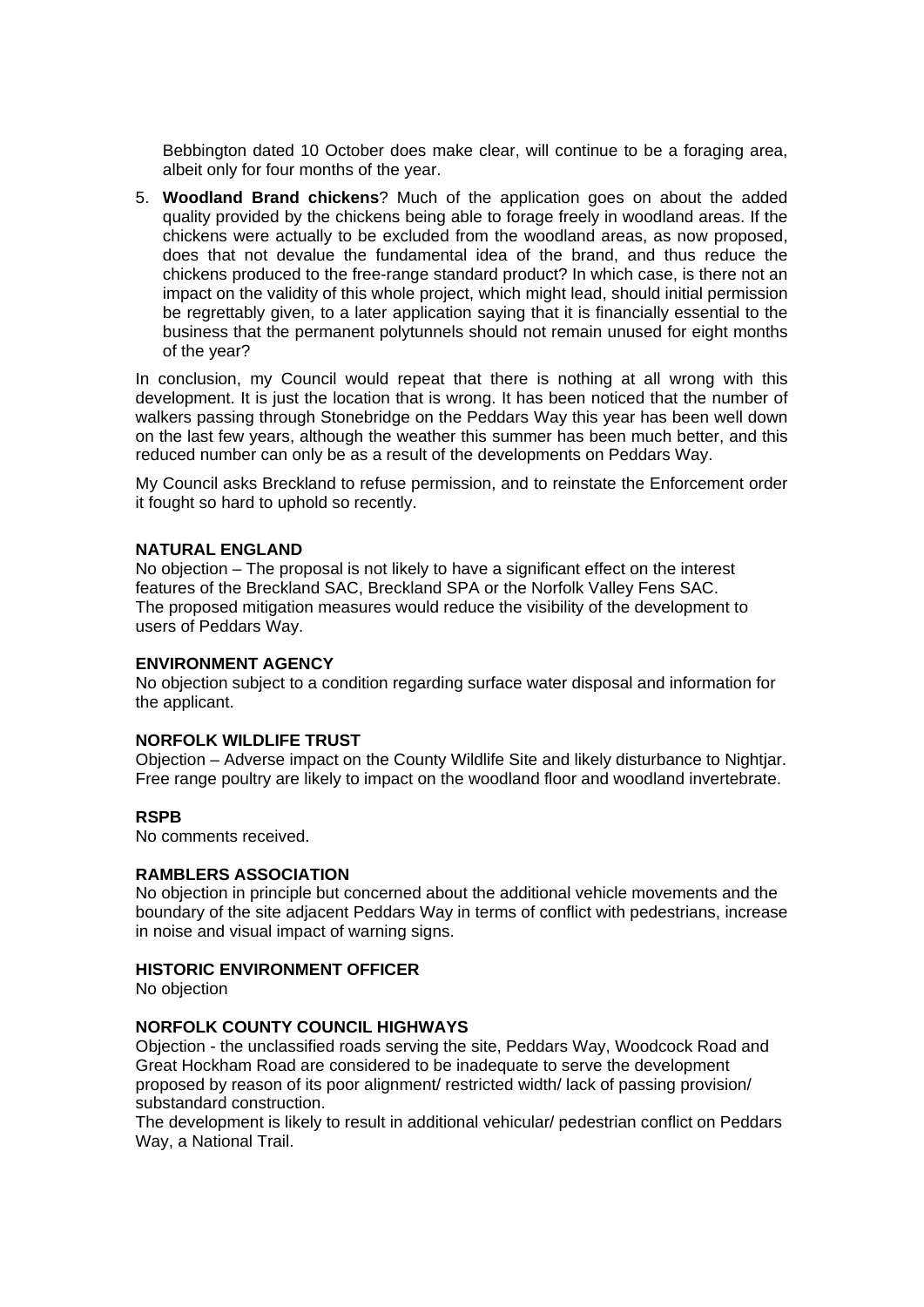### **TREE AND COUNTRYSIDE CONSULTANT**

The proposal is unlikely to have a significant impact on the stone curlew special interest feature of the SPA however it would be prudent to condition an independent scheme for monitoring of the effectiveness of pest control as this has the greatest potential to harm to the citation ground nesting birds. No lighting should be introduced without the written consent of the LPA. Concern was also raised regarding foraging birds in the CWS.

#### **AIR QUALITY OFFICER**

No objection

#### **WARD REPRESENTATIVE - Philip Cowen**

The applications numbers above relate to the 7 retrospective planning applications made by TNP in respect of the unauthorised development in the forest (part of which is a county wildlife site) alongside the Peddars Way and adjacent the Thompson Water SSSI and the Breckland SPA. Since this applicant commenced unauthorised development in 2011 there has been considerable disquiet in the three parishes affected. Stow Bedon and Breckles, Wretham and Hockham and all three have voiced their objections most strongly to previous applications which were subsequently withdrawn by the applicant. New objections will be raised by the three parishes concerned I attended a meeting with all three yesterday evening.

Given the cumulative scale that the seven retrospective applications represent and the long chequered history attached to the unauthorised developments at the site I assume that they will be taken to committee as a major application. If not then in the interests of transparency and the serious planning aspects notably the impact on the local environment and the inadequate highway network along which traffic must travel to access the site, I would ask that the applications be placed before members for determination provided that the officer recommendation is one of approval. If the officers recommend refusal then for the avoidance of doubt I do not see the need for any of the applications to go to committee.

#### **OBLIGATIONS/CIL**

Not applicable

### **REPRESENTATIONS**

Letters of support have been received from companies associated with the poultry production business.

Letter of objection has been received raising concern regarding the retrospective nature of the development, the impact on wildlife and the inappropriate location.

# **ASSESSMENT**

The applications are referred to Planning Committee as 3 of the 7 are major applications.

#### **Principle**

\* The National Planning Policy Framework seeks to promote and support the development of agricultural businesses and, as such, the principle of the proposal is consistent with policy.

Impact on the SPA/ SAC and County Wildlife Site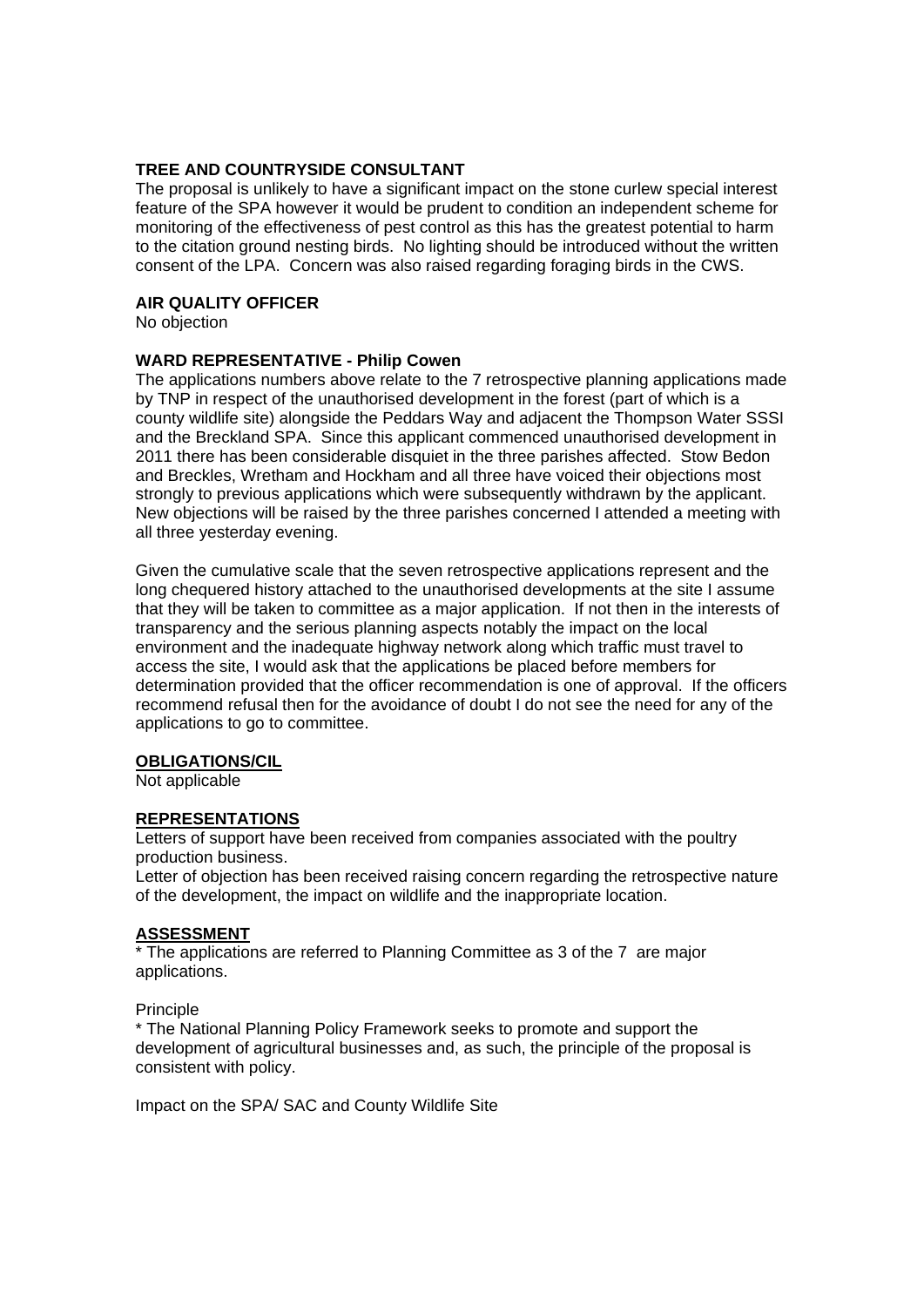\* Natural England has not raised any objection to the retention of the 3 poly tunnels or the poultry arcs and has advised that the proposals are not likely to have a significant effect on the interest features for which the SAC and SPAs were classified. \* The roaming areas for each of the 3 poly tunnels extend into the adjacent woodland which has been designated as a County Wildlife Site. Concern has been raised by Norfolk Wildlife Trust that the use would have an adverse impact on the woodland floor. The applicant has since clarified that the roaming areas are not as extensive as originally indicated and do not extend to the full extent of the land owned by the applicant. Part of the CWS is out of the roaming area and unaffected by the development. The roaming areas are fenced off internally 20m from Peddars Way and 45m from the southern boundary. A condition can be imposed to prevent the future enlargement of the roaming areas. The seasonal use by turkeys from August to December would also be at a time when the undergrowth is dying back and when the roaming area is not used between January to July it would allow for flora and fauna to flourish. On this basis it is considered that the impact on the CWS would be less than originally envisages and is not significant and it has been concluded not to raise an objection to the proposal on these grounds..

\* On this basis of not objection from Natural England and the concerns by NMT being addresses it has been concluded not to raise an objection to the proposal on the grounds of impact on the SPA/SAC and CWS.

#### Impact on visual amenity

\* The site is surrounded by woodland and therefore there are no long distance views into the site. However it is sited adjacent the Peddars Way which does afford short distance views into the site. Additional planting is proposed on the boundary with Peddars Way to minimise visual impact and conditions can be imposed to require such landscaping to be implemented and maintained. The applicant has also agreed to remove the barbed wire fencing and signage which has been erected on this boundary. The proposal is unlikely to have a significant visual impact from Peddars Way.

\* The use of the site has, however, had a detrimental impact on Peddars Way itself. The increase in traffic using Peddars Way for vehicle access has resulted in the visual deterioration of the road. The nature of the road has changed. The surface has deteriorated and the verges/banks have been eroded resulting in the surface becoming wider than it previously was. It is acknowledged that Breckles Farm is not the only agricultural unit accessed by Peddars Way which has contributed to its recent deterioration.

\* On this basis it is considered that the proposals have had an inappropriate visual impact upon the Peddars Way.

#### Highway issues

\* The site is accessed in part by either Woodcock Lane or Great Hocham Road and Peddars Way. Both of the unclassified roads and Peddars Way are limited in width and insufficient to allow a car and HGV to pass. This has resulted in the deterioration of the verges and damage to the carriageway edges. The Highway Authority has also raised concern regarding the increased vehicular/pedestrian conflict as the Peddars Way and Great Hockham Road are popular with walkers/cyclists.

\* Whilst it is accepted that the site is classified as agricultural land and therefore could be used for other agricultural purposes without the need for planning permission, it is considered that the unauthorised activities that the applicant is seeking to regularise are more intensive than crop growing and, as such, likely to generate a higher number of vehicle movements.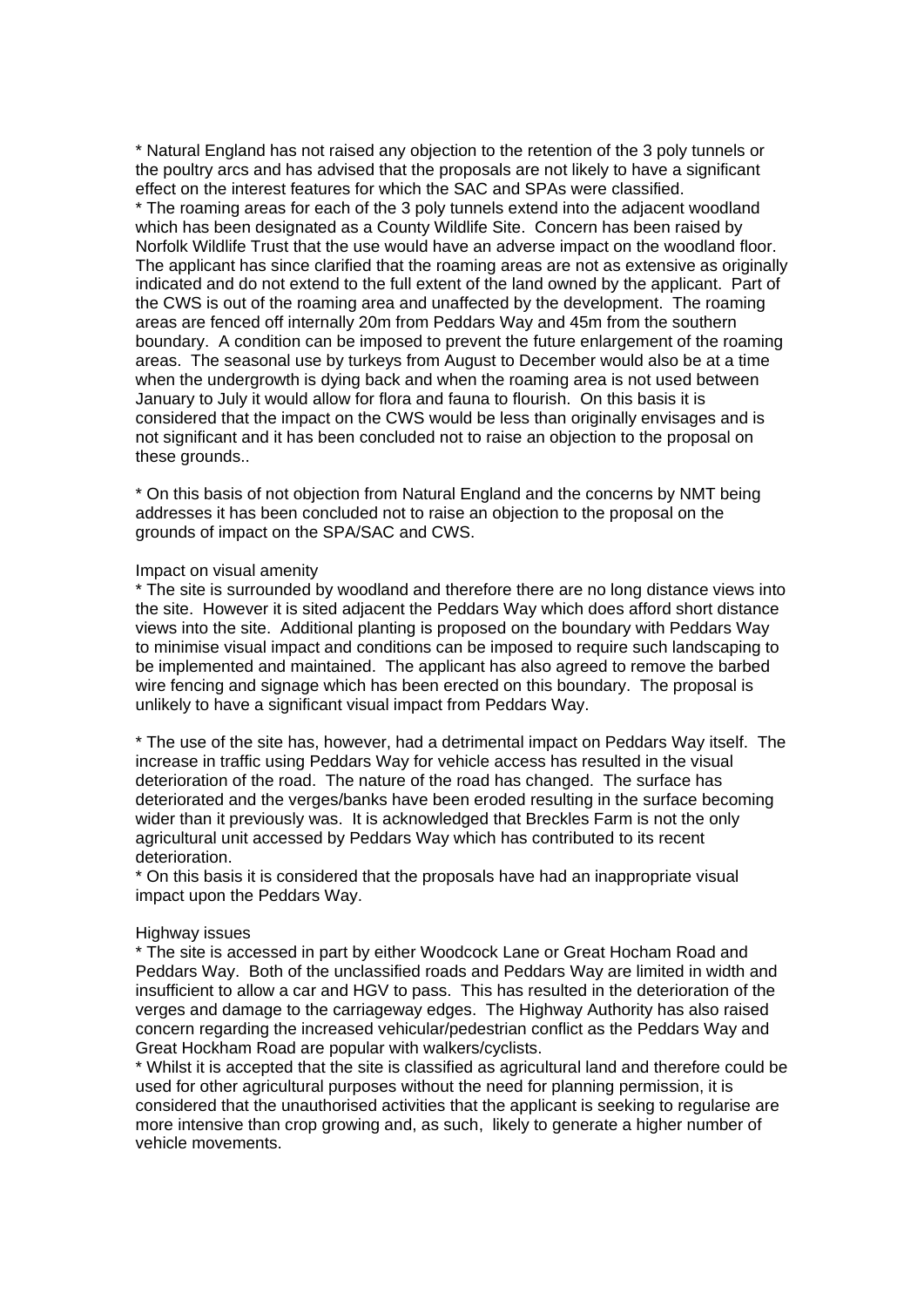\* The Highway Authority has been advised of the proposed amendment to use the poly tunnels for the seasonal use of turkeys only and the resulting reduction in traffic movements. Their comments will be reported verbally at the meeting.

# **RECOMMENDATION**

Refusal on the grounds of inadequate highway network to serve the site, increase in vehicular /pedestrian conflict and contrary to CP 10 in terms of the detrimental visual impact the increase in traffic has had on Peddars Way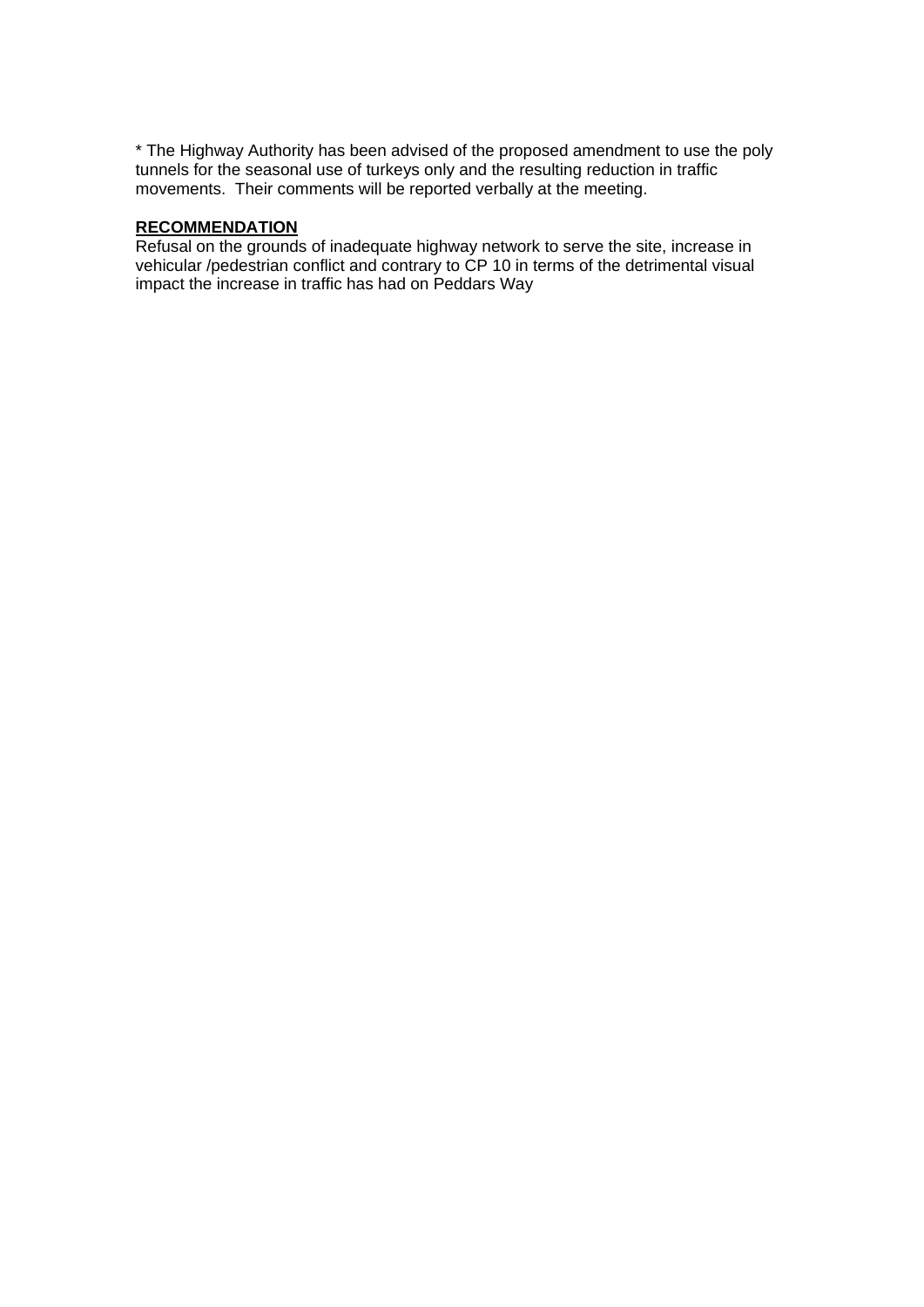| <b>ITEM</b>      | 10                                                                                                                  |  | <b>RECOMMENDATION: APPROVAL</b>     |                            |      |   |
|------------------|---------------------------------------------------------------------------------------------------------------------|--|-------------------------------------|----------------------------|------|---|
| <b>REF NO:</b>   | 3PL/2013/0735/F                                                                                                     |  | <b>CASE OFFICER:</b> Viv Bebbington |                            |      |   |
| <b>LOCATION:</b> | <b>HARLING</b>                                                                                                      |  | <b>APPN TYPE:</b>                   | - Full                     |      |   |
|                  | Thorpe Woodlands<br><b>West Harling Road</b>                                                                        |  | <b>POLICY:</b>                      | <b>Out Settlemnt Bndry</b> |      |   |
|                  |                                                                                                                     |  | <b>ALLOCATION: No Allocation</b>    |                            |      |   |
|                  |                                                                                                                     |  | <b>CONS AREA:</b>                   | N.                         | TPO: | N |
|                  | <b>APPLICANT: Forest Holidays LLP</b><br>c/o agent                                                                  |  | LB GRADE: Adjacent Grade 2          |                            |      |   |
| <b>AGENT:</b>    | <b>Concept Town Planning Limited</b>                                                                                |  |                                     |                            |      |   |
|                  | Sambrook Hall Noble Street                                                                                          |  |                                     |                            |      |   |
| <b>PROPOSAL:</b> | Replacement of camping & caravanning with 70 no. timber cabins & assoc.<br>buildings to be used for holiday accomm. |  |                                     |                            |      |   |

#### **KEY ISSUES**

Principle Impact upon SPA, SSSI Impact on landscape Impact on neighbouring amenity Impact on trees Impact on historic environment Highway/ access issues

### **DESCRIPTION OF DEVELOPMENT**

The proposal seeks to redevelop an existing camping and caravanning site with 70 log cabins within a 19.8Ha woodland site. The proposal includes a central building which provides a reception area, shop/ café, laundry and toilet, a maintenance area which includes 3 management static caravans, staff amenity facilities, laundry room, tractor storage, boiler plant storage, refuse area and workshop, and a cycle store.

The log cabins provide a mix of accommodation ranging from 1 bedroom units to 5 bedroom units. In total there are eight 1 bed units, twenty six 2 bed units, twenty five 3 bed units, nine 4 bed units (two storey unit) and two 5 bedroom units (two storey 4 bed unit with additional tree house). At full capacity with every bed space used there would be a maximum of 364 people occupying the cabins.

The site is divided into two distinct character areas which are divided by the access track. To the western part of the site is a wooded area with an existing internal forest road which currently serves approximately 51 formal caravan pitches set in clearings within the woodland. The proposal provides for 48 cabins in this area. To the north of this area is an open area of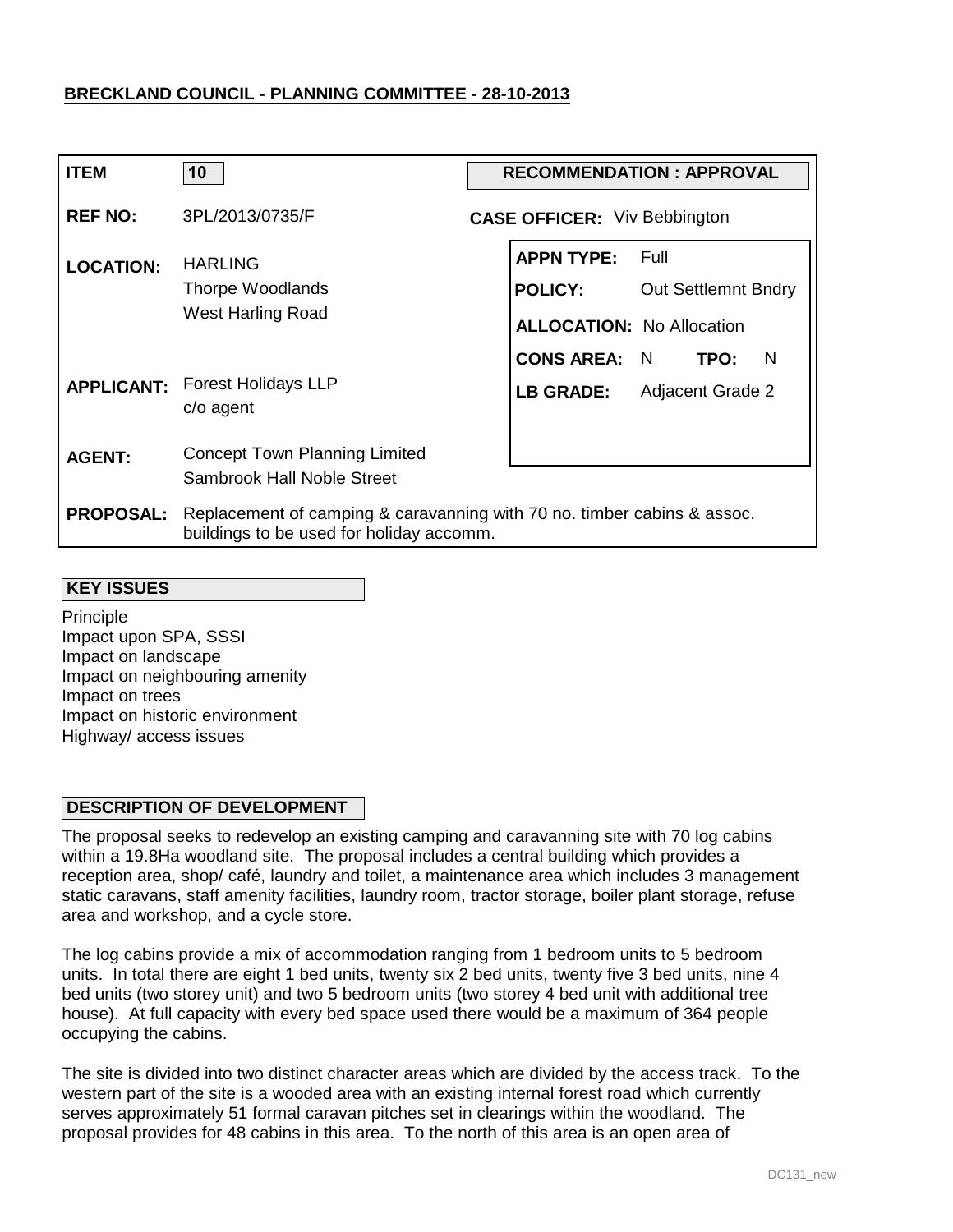grassland which extends up to the River Thet. This is referred to as the rally field. The proposal retains this open area. The eastern area of the site is mainly open grassland and is the main camping/ caravan area. The proposal provides for 22 cabins in this area.

Each unit has a clay tile roof and timber clad walls with outside deck and hot tub. The units are suspended off the forest floor on steel piles.

#### **SITE AND LOCATION**

The site is located to the north of the A1066 Thetford to Diss road approximately 7 miles from Thetford and 2 miles from East Harling. The site is within a woodland setting. It is open all year round for camping and caravanning including both seasonal and tourist caravans. Access to the site is via a private track off West Harling Road. The access also serves an adventure centre which is adjacent the site to the south and several residential properties which are located to the north-east of the site. The closest neighbouring property, Thorpe Farm, immediately adjacent the site, is a Listed Building. The site adjoins an Ancient Monument. Peddars Way is to the west of the site.

The site is within the Stone Curlew Buffer Zone. The site is also partly within the Breckland Forest SSSI and Breckland SPA with the remainder of the site being immediately adjacent to the SSSI and SPA.

The northern part of the site is within Flood Zones 2 & 3 with the remainder in Flood Zone 3.

#### **EIA REQUIRED**

No. Prior to the submission of the application the applicant requested a screening opinion which concluded that an EIA was not required for the proposal.

#### **RELEVANT SITE HISTORY**

No relevant site history

#### **POLICY CONSIDERATIONS**

The following policies of the adopted Breckland Core Strategy and Development Control Policies and the adopted Site Specific Policies and Proposals Document, including the Proposals Maps, have been taken into consideration in the determination of this application. The provisions of the National Planning Policy Framework have also been taken into account, where appropriate

- CP.10 Natural Environment
- CP.11 Protection and Enhancement of the Landscape
- DC.01 Protection of Amenity
- DC.08 Tourism Related Development
- DC.12 Trees and Landscape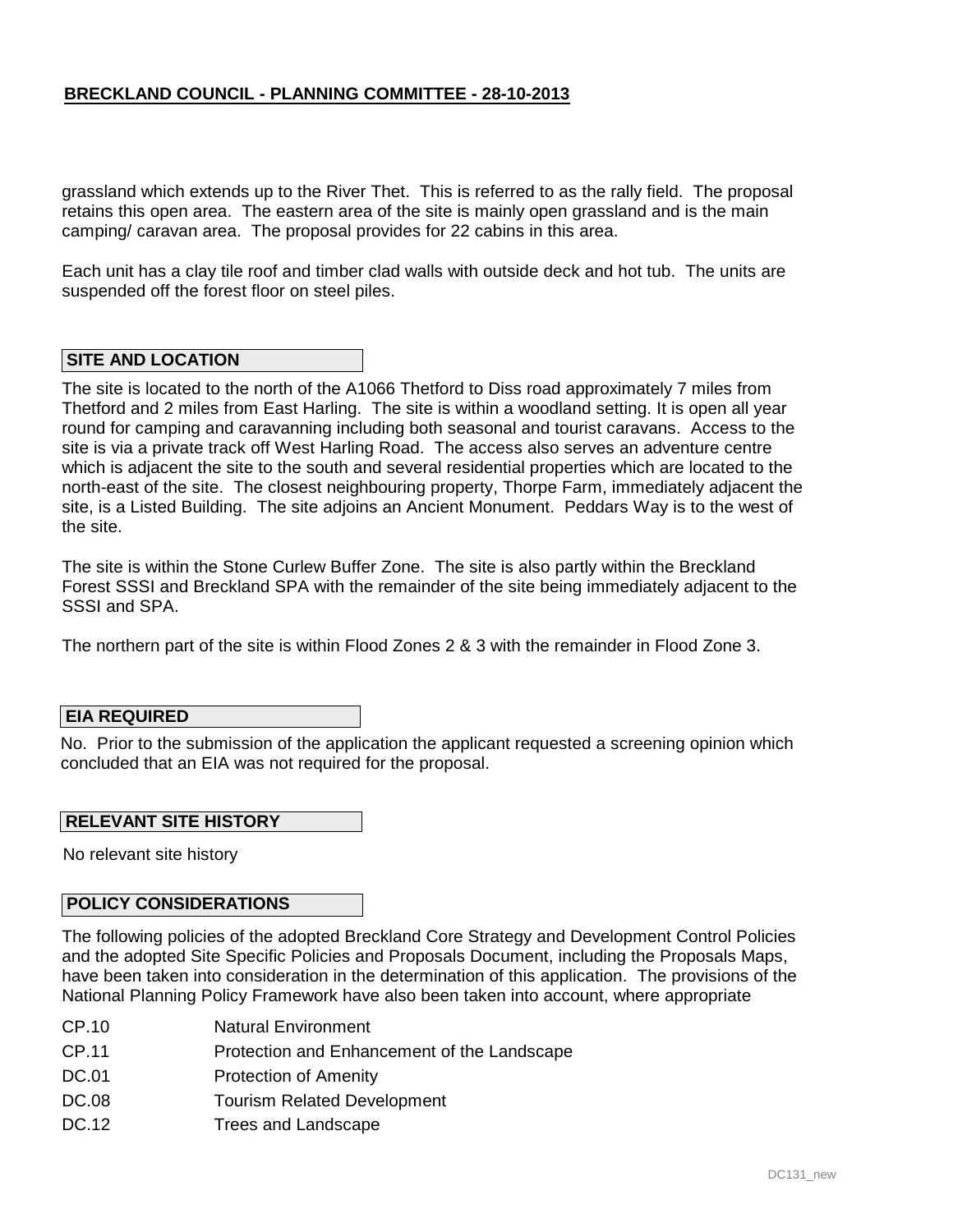| DC.13       | <b>Flood Risk</b>                        |
|-------------|------------------------------------------|
| DC.16       | Design                                   |
| DC.17       | <b>Historic Environment</b>              |
| <b>NPPF</b> | With particular regard to paras 28 & 118 |

# **CIL / OBLIGATIONS**

Not Applicable

### **CONSULTATIONS**

### **HARLING P C -**

Only comments are that it appears to be a shame for long term users of this site that ALL camping and caravan pitches will be lost. Can not a small amount of pitches be kept?

#### **BRIDGHAM P C -**

Whilst Bridgham Parish Council have No Objections the Council feel it is a shame to lose affordable holidaying facilities and hope there is a better management system put in place than is currently there.

#### **BRETTENHAM/KILVERSTONE P C -**

Brettenham and Kilverstone Parish Council has considered application 3PL/2013/0735/F - Replacement Holiday Accommodation and decided to make no comment.

### **ENVIRONMENT AGENCY**

No objection subject to conditions in respect of surface and foul water drainage

### **NATIONAL GRID**

Advice given to applicant

#### **ENGLISH HERITAGE**

No objections

### **RAMBLERS ASSOCIATION: NORFOLK AREA**

No objection subject to conditions

# **NATURAL ENGLAND**

No objection subject to the imposition of conditions in respect of the timing of construction work, appropriate boundary treatment, minimalistic lighting and a management plan in respect of site operation and mitigation and biodiversity works.

### **PUBLIC RIGHTS OF WAY OFFICER**

While I would not object to the proposal on rights of way grounds, I would make reference to the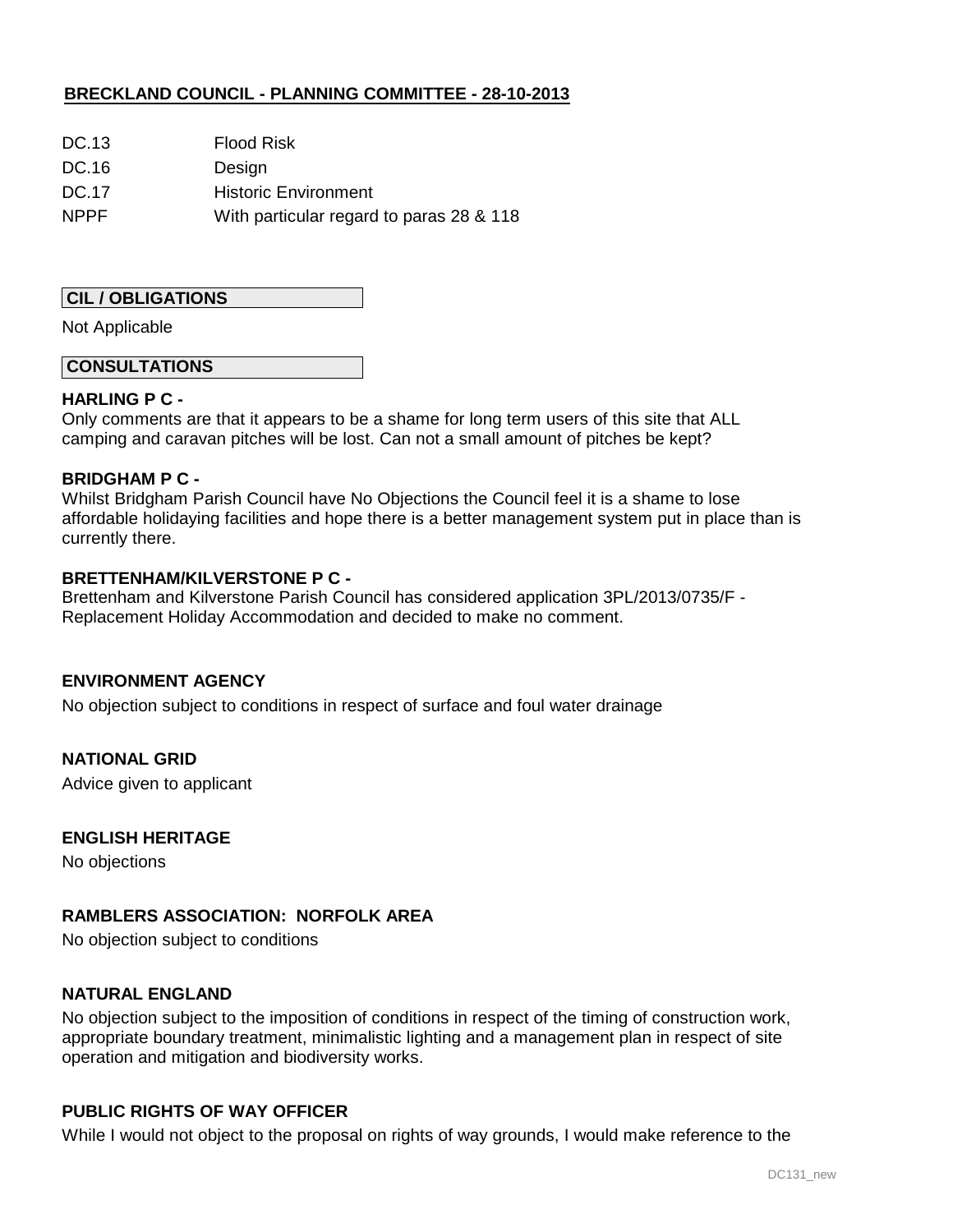existence of Footpath No12 Harling that runs along the perimeter of part of the site and along the main access track. Any upgrading of the track will remain the responsibility of the owners/applicants to maintain at the higher standard.

# **NORFOLK COUNTY COUNCIL HIGHWAYS**

No objection subject to conditions

# **R S P B**

Objection - Disagree that an Appropriate Assessment under the Habitat Regulations is not required.

Whilst raising concern that the proposal may impact on the Stone Curlew feature of the SPA, they are pleased to see mitigation measures incorporated into site design to avoid impacts on nesting woodlark and nightjar.

### **HISTORIC BUILDINGS CONSULTANT**

No comment.

### **TREE & COUNTRYSIDE CONSULTANT**

In relation to trees, the proposed access to plots 40 - 49 presents some conflicts with 'A' category trees - veteran or near veteran oaks. In the wider landscape context it must be said that the loss of a limited number of trees, save the older oaks, would not be very significant.

It is unlikely that the proposal would have a significant adverse effect on the stone curlew special interest feature. The immediate SPA is potentially capable of supporting woodlark and nightjar and these birds are both ground nesting and have been shown to be affected by human activities at least to a distance of 400m from occupied buildings. Principal adverse effects might arise from night time lighting, noise, human disturbance on foot, rodents and disturbance by free ranging pets.

Further information is requested in respect of protection of veteran trees, water supply, foul water treatment, lighting, site management and pets policy.

### **ENVIRONMENTAL HEALTH OFFICERS**

No objection subject to conditions in relation to working hours and noise levels during construction, noise levels after construction, lighting

### **HISTORIC ENVIRONMENT OFFICER**

No objection subject to amending the application to remove planting and scrapes to the NW of the site and a condition requiring the monitoring of works under under archaeological supervision.

### **CHIEF FIRE OFFICER**

Request condition in respect of fire hydrants or alternative source of water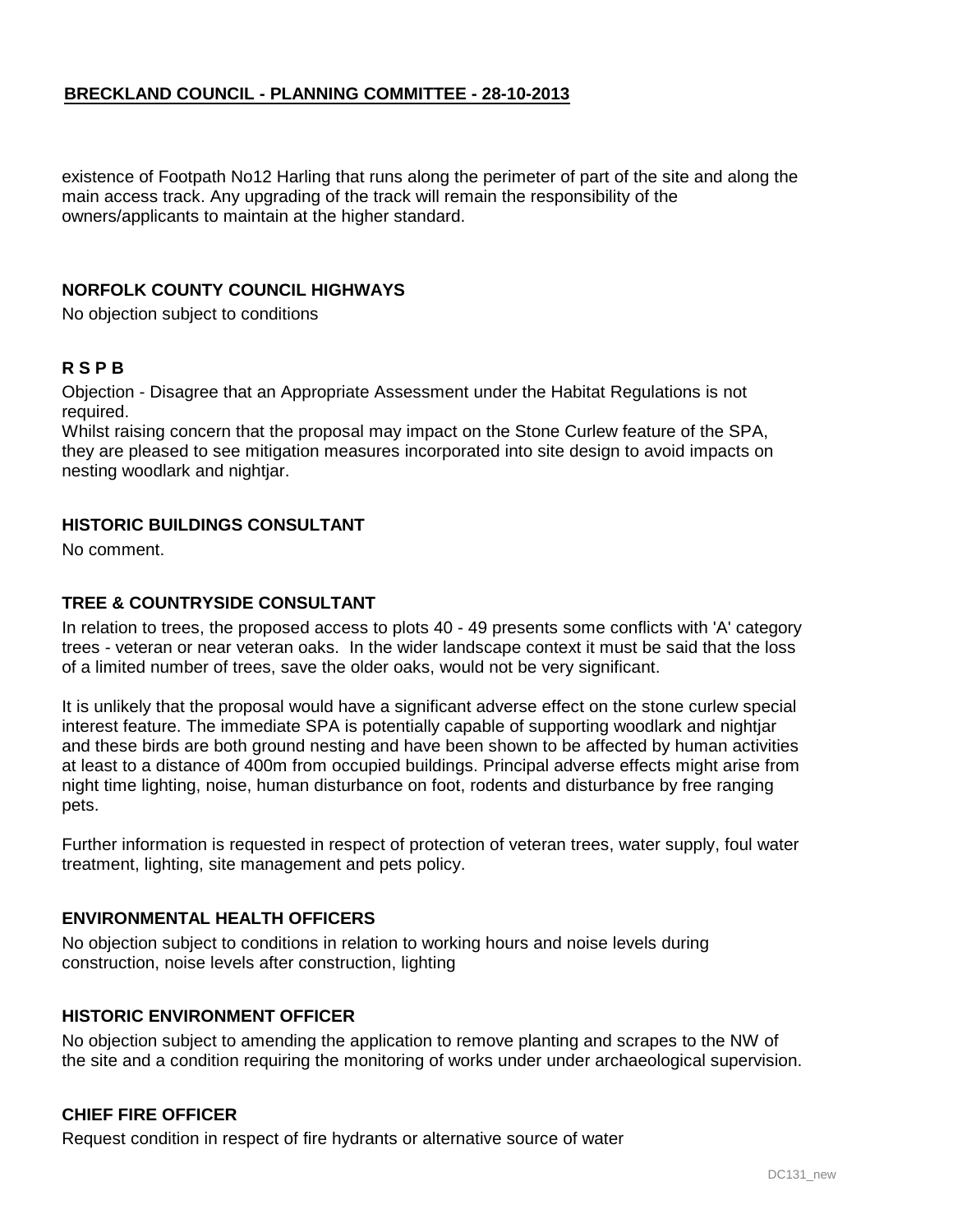### **NORFOLK RIVERS INTERNAL DRAINAGE BOARD - No Comments Received**

**NORFOLK WILDLIFE TRUST - No Comments Received** 

**GPSS - No Comments Received** 

**ECONOMIC DEVELOPMENT - No Comments Received** 

# **PRINCIPAL PLANNER MINERAL & WASTE POLICY - No Comments Received**

# **REPRESENTATIONS**

The following is a summary of representations received:-

- Loss of affordable camping /caravanning facility
- Sensitive area, SSSI and SPA impact on flora and fauna and protective species
- Increase in cars
- Increase in water usage, capacity of existing borehole
- Inadequate width of access
- Concern re emergency access
- Increase in noise
- Impact on archaeology/ ancient monument
- Flooding
- Position of sewerage treatment and substation not shown
- Current site has less pitches than stated
- Occupancy figures stated contradictory, current usage less than stated
- Proposal would result in an intensification of use not reduction
- Loss of trees.
- Connections with the adventure centre
- Staff wages
- Accuracy of traffic survey
- Smell from sewerage treatment plant

### **ASSESSMENT NOTES**

\* The application is referred to the Planning Committee as it is a major application.

#### Principle of the development

\* The proposal seeks to redevelop an existing caravan and camping site and construct 70 holiday cabins with associated administrative building and maintenance building with management accommodation. The use of the land remains the same, namely tourist accommodation, although the nature of accommodation will change. Policy DC 8 does not distinguish between different types of tourist accommodation. It is considered that the principle is in accordance with policy.

#### Impact upon SPA, SSSI

\* The site is surrounded by elements of the SPA which is cited for the special interest features of nightjar, woodlark and stone curlew. The site is sufficient distance from habitat supporting or capable of supporting Stone Curlew and therefore it is unlikely that the development would have a significant adverse impact on Stone Curlew.

\* The immediate SPA is potentially capable of supporting woodlark and nightjar and these birds are both ground nesting and have been shown to be affected by human activities at least to a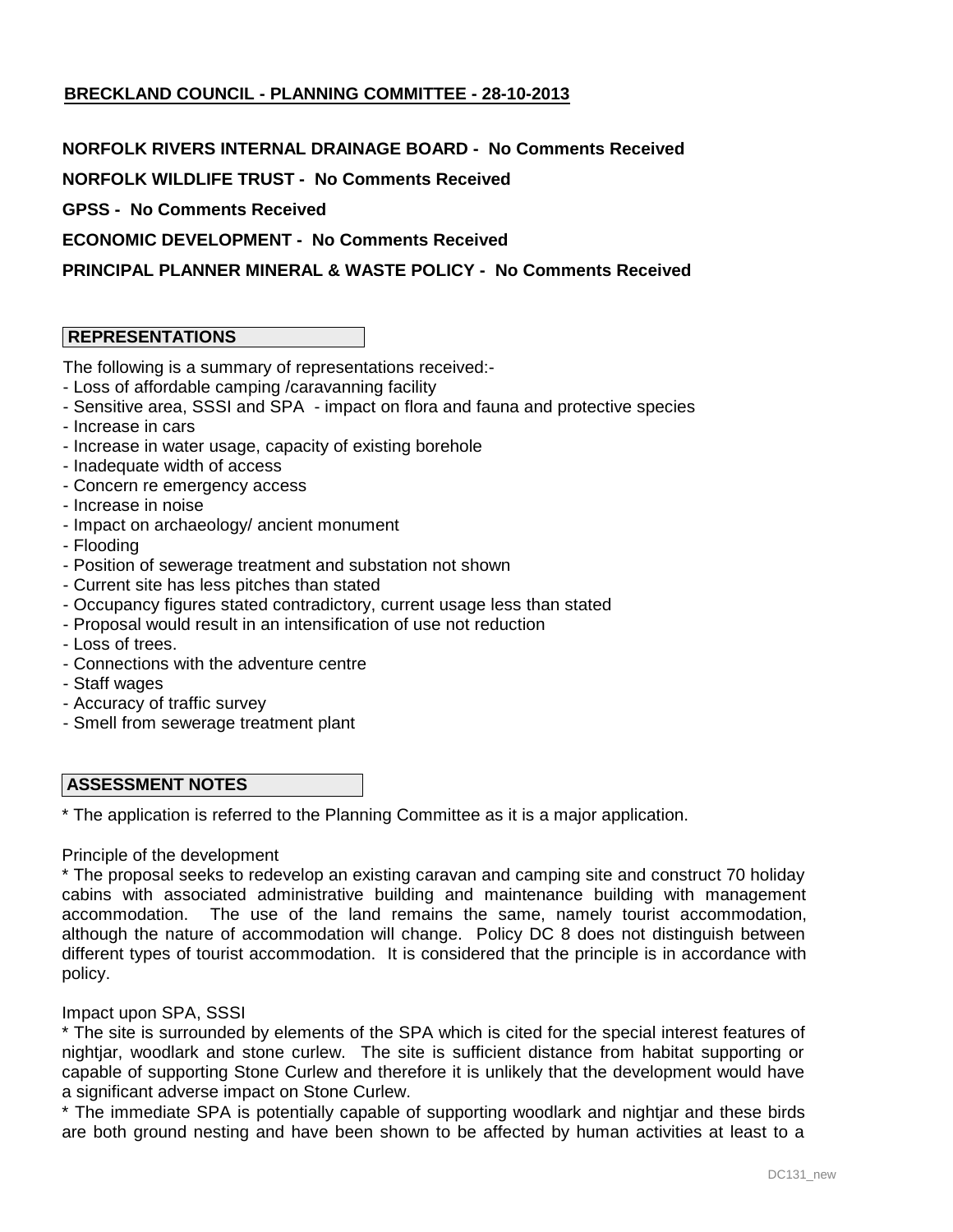distance of 400m from occupied buildings. Future clear felling within 400m of the site would create a suitable habitat for woodlark from 0 to 7 years after clear felling has taken place. Further information in respect of proposed forest clear felling, lighting, site management and pet policy has been submitted.

\* Natural England has considered the additional information including the Forestry Commission's clear fell plan. They have concluded that there is the potential for adverse effects to arise on the interest features of the Breckland SPA through visitors (and dogs) walking out of the development and into the forest particularly during woodlark nesting season, however these effects could be avoided by construction outside woodlark breading season, appropriate boundary treatment, minimalistic lighting, hygienic management of the site and recreational activities in and around the site being designed to avoid impacts. They have recommended a Management Plan should be drawn up and agreed with the Forestry Commission. Appropriate conditions have been imposed to address all of these issues

#### Impact on neighbouring amenity

\* The amenities of the existing residents are already impacted to a certain degree by the existing use of the site. It is not considered that the proposed change in the nature of accommodation would result in a significant adverse impact.

\* A noise level condition has been imposed to protect residential amenity.

\* The use of the adjacent borehole which is positioned on neighbouring land is not a planning matter.

#### Impact on trees and landscape

\* The layout has been amended to avoid conflict with several veteran oaks. It is considered that given the wider landscape context the loss of a limited number of trees would not be very significant. The proposal provides for the retention of existing planting and additional tree planting. Given the site's woodland setting it is considered that the proposal is unlikely to have a significant visual impact on the landscape

#### Impact on Historic Environment

\* The proposal has been amended in accordance with comments from the Historic Building Services in respect of archaeology and a condition requiring a programme of archaeological work (monitoring of ground works under archaeological supervision and control) has been imposed.

\* English Heritage has raised no objection in respect of the Scheduled Ancient Monument.

\* The Historic Buildings Officer has raised no objection in respect of the impact on the setting of the Listed Building

\* The proposal is unlikely to have a significant adverse impact on historic environment.

\* The details of existing planting adjacent Thorpe House and in the north eastern area have been amended to reflect more accurately existing planting. A condition has been added to ensure that all existing planting shown to be retained is retained.

#### Highway/ access issues

\* The Highway Authority has raised no objection to the proposal and submitted traffic information subject to a condition. Concern has been raised locally regarding the adequacy in width of the existing access track from the highway to serve the development. Whilst this access currently serves the existing caravan site, the applicant has agreed a condition to provide passing bays.

#### **Water**

\* The applicant intends to use the existing borehole which is located within the curtilage of the adjacent property, Thorpe Farm, and connect to the main supply located on West Harling Road,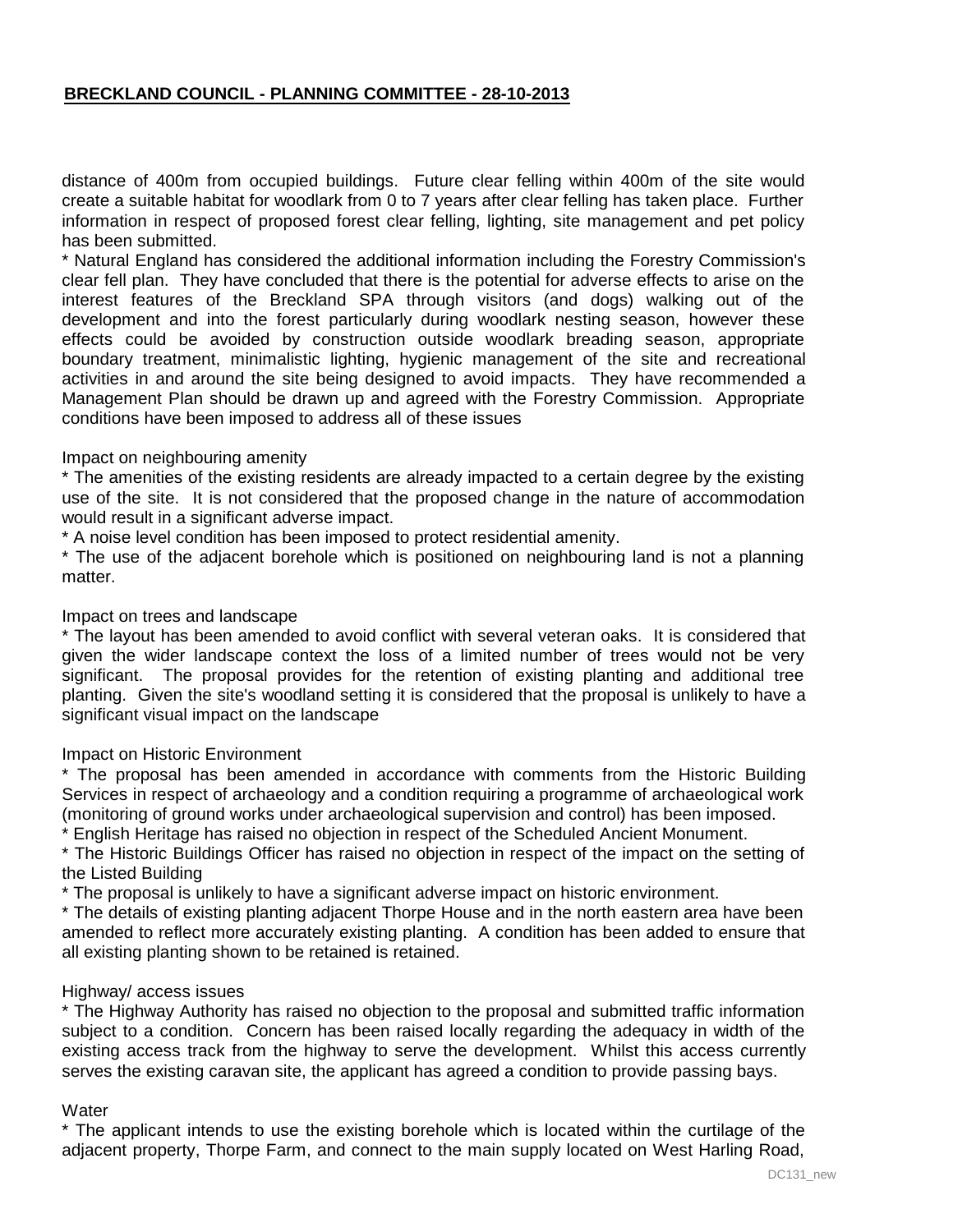including backing up to a water storage tank. Although the applicant has confirmed he has full rights to use this borehole, its use is a private matter. The capacity of the existing borehole to serve the development is not a significant planning issue as alternative measures would be available to the applicant.

### **Drainage**

\* The applicant has indicated that a treatment plant will be positioned within the former rally field to the north of the development and will be connected to the exiting outfall from the Adventure Centre. The plant would be positioned over 55m from the adjacent residential property. The applicant has also confirmed that there is no surface water collection on the site. The conditions requested by the Environment Agency have been imposed to ensure the proposed treatment plant has sufficient capacity to cope with the development and avoid an adverse impact on the environment and the amenities of the adjacent resident.

# Capacity/ occupancy figures

\* The applicant has indicated that the site has provision for 460 pitches accommodating caravans and tents and therefore the redevelopment of the site for 70 cabins would significantly reduce the number of people accommodated on the site at any one time: The development would result in a maximum occupancy of 364 whereas maximum occupancy of the camp site would be 1,840 (assuming 4 people per pitch).

\* Concern by current users of the site has indicated that the number stated is incorrect and there are currently between 130 & 170 formal pitches with little use of the rally field.

\* The applicant has confirmed that their figure is correct and is based on the potential maximum capacity of the site should it be managed and advertised to its full potential.

\* It should be noted that the maximum existing capacity of the campsite, based on 150 pitches and between 3 & 4 people per pitch, could be between 450 and 600 persons. It therefore can be concluded that at the height of the camping season, which also coincides with the bird breeding season, the development would not result in an increase in visitors using the site.

\* Concern has also been raised regarding the planning permission/ site licence for the existing site. The site has established by the Forestry Commission under 'Crown Immunity' and therefore did not need planning permission. There was no requirement for the site to require planning permission when the regulations were revised. The site is an exempted site and does not require a site licence by the Council.

### Other issues

\* A condition has been imposed to ensure the cabins are used as holiday accommodation and not for permanent residential occupation.

\* A condition requiring the provision of fire hydrants or alternative water supply has been imposed at the request of the Norfolk Fire and Rescue Service

\* Conditions in respect of noise level restrictions both during and post construction have been imposed at the request of the Environmental Health Officers.

\* The built development is all within Flood Zone 1. The Environment Agency has not raised any concerns in respect of flooding.

\* Issues raised regarding staff wages and contracts are not planning issues.

### **Conclusion**

\* The site is currently used for tourist accommodation and therefore, in land use terms, there is no objection in principle to the use of the site. It is considered that, subject to the imposition of the outlined mitigation measures and management plan, both during and post construction which can be secured through the use of conditions, the proposal is unlikely to have a significant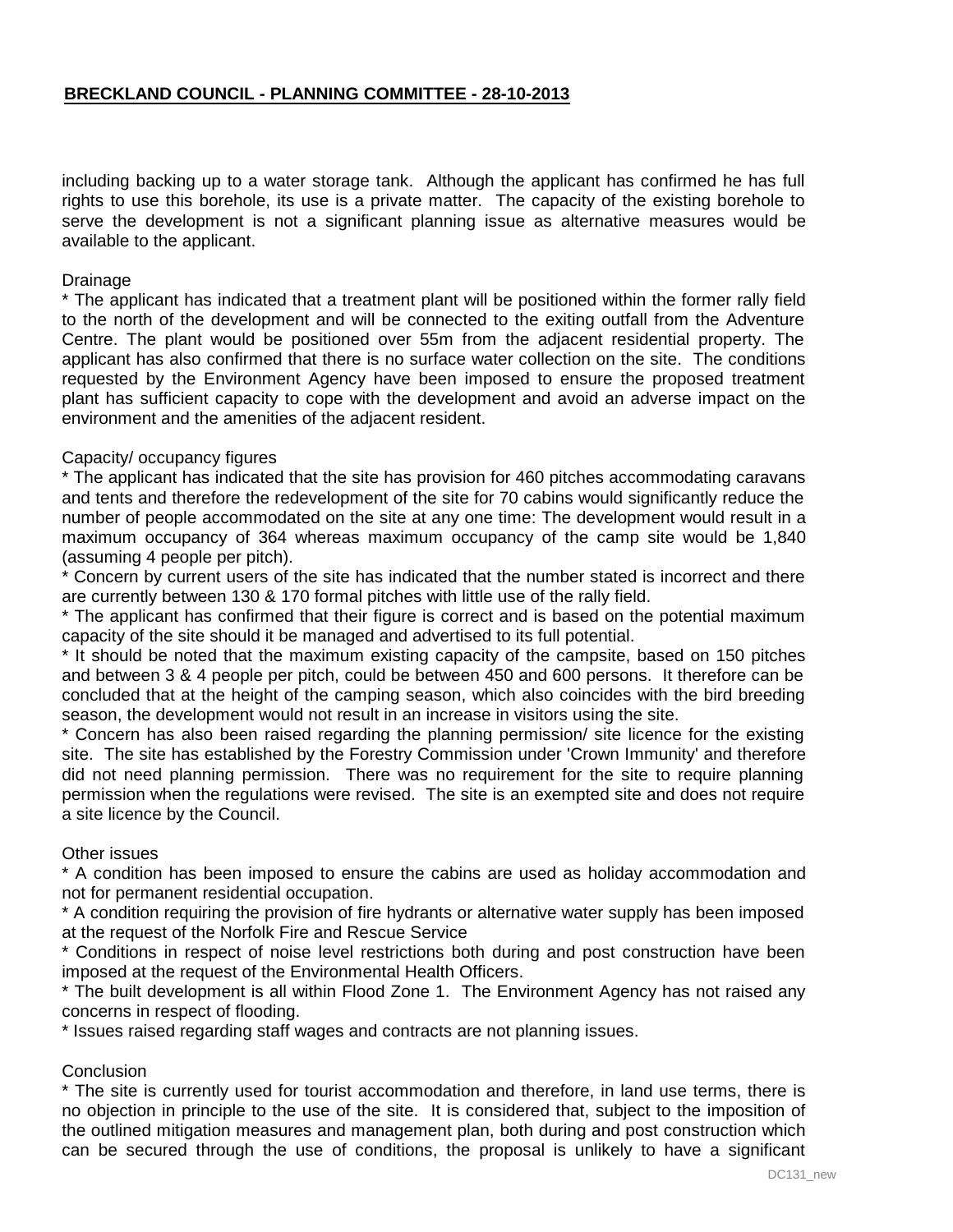adverse impact on the SPA. The proposal does not raise any adverse landscape, highway or drainage issues. The application is, therefore, recommended for approval.

# **RECOMMENDATION**

#### **Planning Permission**

### **CONDITIONS**

- **3007** Full Permission Time Limit (3 years)
- **3048** In accordance with submitted
- **3920** Non-standard drainage condition - surface water
- **3920** Non-standard drainage condition - foul drainage scheme
- **3920** Non-standard drainage condition - unexpected contamination
- **3920** Non-standard highway condition - wheel cleaning
- **3920** Provision of passing bays
- **9850** Non-std NOTE re public right of way
- **3545** Use for holiday accommodation only
- **3543** Use as staff accommodation only
- **3920** Site clearance and construction timing restriction
- **3920** EHO condition - noise levels during construction
- **3920** EHO condition - noise levels post construction
- **3413** Indicated landscaping to be implemented
- **3412** Trees/hedges to be retained
- **3402** Boundary screening to be agreed
- **3920** Non-standard condition re fire hydrants
- **3920** Non-standard archaeology condition
- **3920** Management plan to be provided
- **3920** Non-standard lighting condition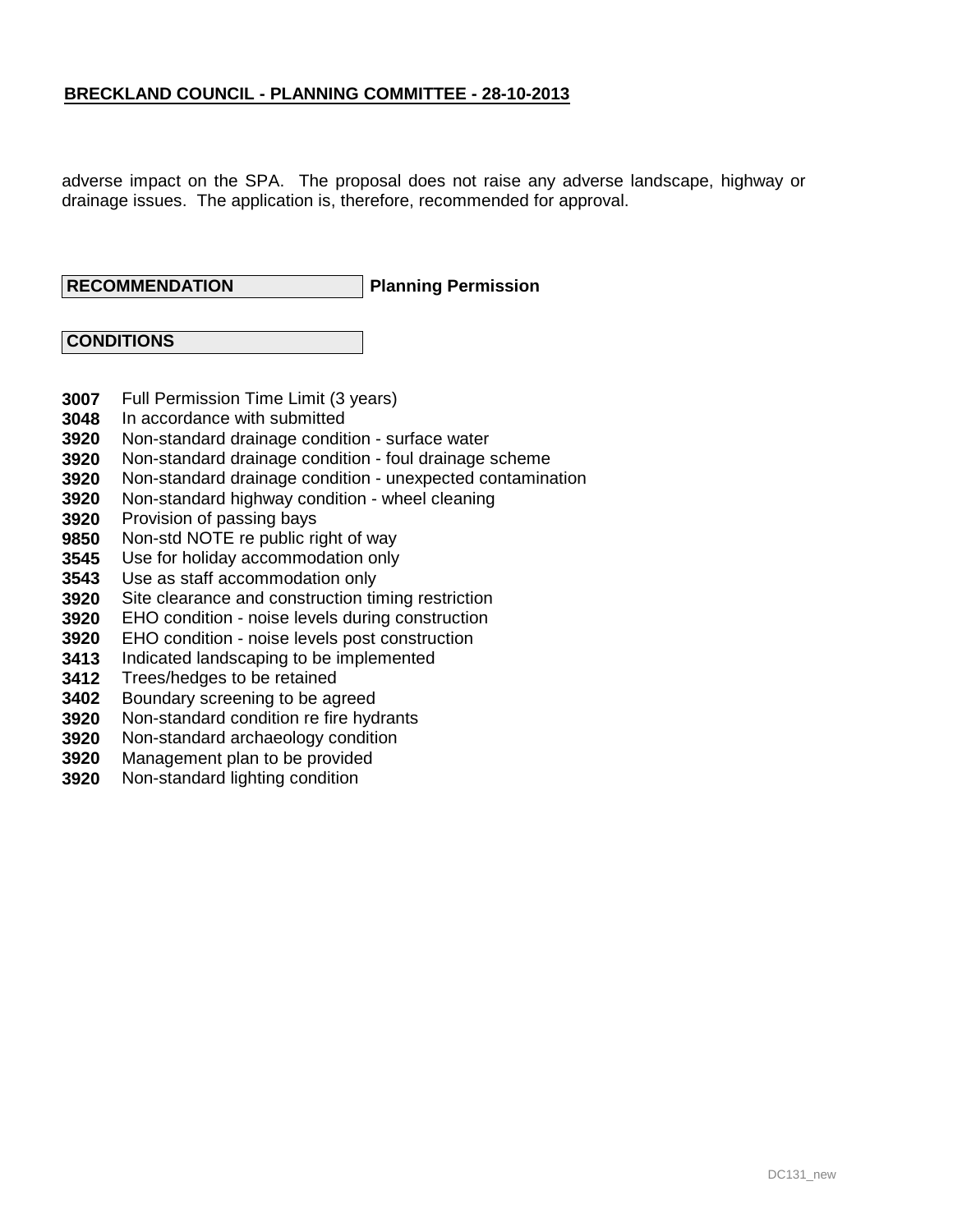| <b>ITEM</b>      | 11                                                                             | <b>RECOMMENDATION: REFUSAL</b> |                                                           |                                      |  |
|------------------|--------------------------------------------------------------------------------|--------------------------------|-----------------------------------------------------------|--------------------------------------|--|
| <b>REF NO:</b>   | 3PL/2013/0741/F                                                                |                                | <b>CASE OFFICER: Liz Starling</b>                         |                                      |  |
| <b>LOCATION:</b> | <b>BLO' NORTON</b><br>Evangeline<br>The Banks                                  |                                | <b>APPN TYPE:</b><br><b>POLICY:</b><br><b>ALLOCATION:</b> | – Full<br><b>Out Settlemnt Bndry</b> |  |
|                  | <b>APPLICANT:</b> Mr & Mrs J Hewitt<br>Evangeline, The Banks Blo Norton        |                                | <b>CONS AREA: N</b><br><b>LB GRADE:</b>                   | TPO:<br>N<br><sup>N</sup>            |  |
| <b>AGENT:</b>    | Guildsman Limited<br>58 The Parade Pontypridd                                  |                                |                                                           |                                      |  |
|                  | <b>PROPOSAL:</b> Erection of two single-storey, self-catering, holiday chalets |                                |                                                           |                                      |  |

### **KEY ISSUES**

Principle/need for tourist related development Design, scale and landscape impact Impact upon residential amenity Drainage Highway safety

### **DESCRIPTION OF DEVELOPMENT**

This application seeks full planning permission for the construction of two single-storey detached wooden holiday lodges on land opposite the applicants property known as Evangeline on Fen Road in Blo Norton.

The cabins would provide self-catering accommodation and would comprise of two bedrooms, kitchen/diner, lounge and bathrooms. Each cabin would be surrounded on three sides by a wooden terrace.

Access to the site would be via a shared access off Fen Road. One parking space has been provided to serve each cabin.

# **SITE AND LOCATION**

The site lies in Blo Norton, outside any designated Settlement Boundary in a rural location. The site is set close to a small cluster of residential properties to the south of Fen Road, with lakes to the north west.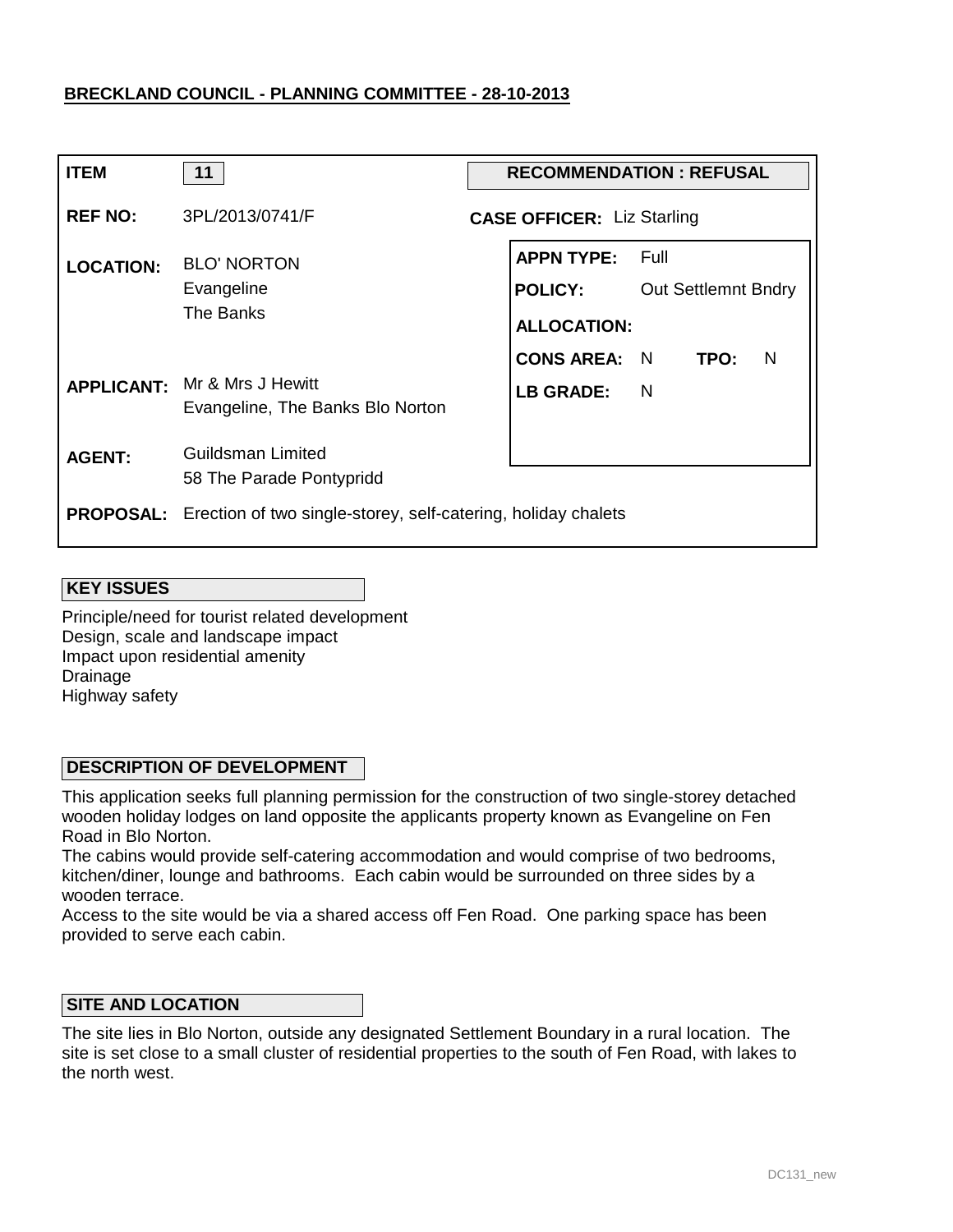### **EIA REQUIRED**

No

### **RELEVANT SITE HISTORY**

3PL/1989/1940/CU - Excavation of lakes for personal amenity - Approved on 30th January 1990.

#### **POLICY CONSIDERATIONS**

The following policies of the adopted Breckland Core Strategy and Development Control Policies and the adopted Site Specific Policies and Proposals Document, including the Proposals Maps, have been taken into consideration in the determination of this application. The provisions of the National Planning Policy Framework have also been taken into account, where appropriate

- CP.11 Protection and Enhancement of the Landscape
- CP.14 Sustainable Rural Communities
- DC.01 Protection of Amenity
- DC.12 Trees and Landscape
- DC.13 Flood Risk
- DC.16 **Design**
- DC.19 Parking Provision
- NPPF With particular regard to paras. 28, 32, 109

### **CIL / OBLIGATIONS**

Not applicable

### **CONSULTATIONS**

### **BLO' NORTON P C -**

Blo Norton Parish Council is pleased to support this application and the following concerns were raised and observed by the Councillors at a recent site visit:

The road is very narrow and it was suggested that whilst the applicants had made provision for one parking space for each holiday property, it should be extended to two parking spaces per property as this would then ensure cars did not need to park in the road and cause any obstruction.

The Parish Council would encourage Highways department to put slow down signs near to the entrance of the proposed build to remind those that use this road regularly that there is a new entrance and those driving around this area may not be as familiar with the road as those who use it every day.

### **ENVIRONMENT AGENCY**

No objection in principle to use of a cesspool unless the loading upon the system is so large that emptying them frequently enough is impractical. Cesspools are a least sustainable option. Provided the proposed cesspool/s meet the minimum standards required by Building Regulations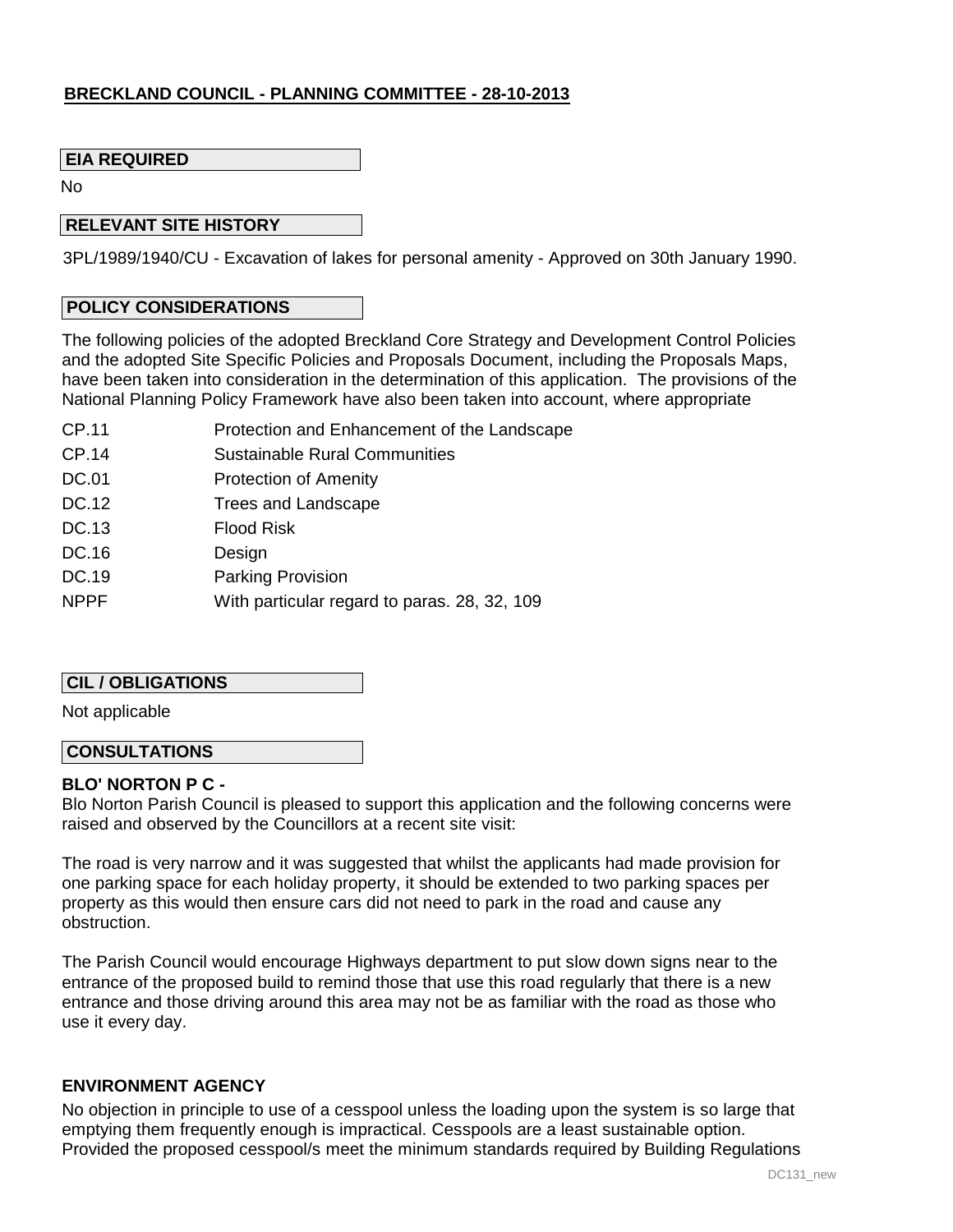for the total maximum number of potential occupants of the two chalets we have no objection.

If an alternative solution is chosen that necessitates a discharge to the environment then any need for an Environmental Permit will need to be considered. Given the proximity of Blo' Norton & Thelnetham Fen (SSSI) it is borderline whether or not an exemption or standard rules permit for any discharge to surface water would be allowed.

#### **ENVIRONMENTAL HEALTH OFFICERS**

Concerns raised and additional information requested in respect of the use the proposed foul drainage method (cesspools) due to the sensitive location, close to a lake and Fen and confirmation obtained from the Environment Agency that they are happy with such drainage being used in such a location.

### **TREE & COUNTRYSIDE CONSULTANT**

No objection - The upper Lt. Ouse valley is an area of high landscape and conservation value features which the applicant is keen to take advantage of in their proposed tourist venture. It is primarily a wetland environment and its particular quality is very dependent on it remaining pollution free. I can only echo the concerns raised by Environmental Health regarding the lack of detail about arrangements for foul drainage. These must be resolved before any consent.

The Ecological Appraisal dated June 2013 by Mill House Ecology is accepted and makes some sensible recommendations which should be conditioned to any consent and acted upon. Comments in respect of exotic and invasive species in the area.

### **NORFOLK COUNTY COUNCIL HIGHWAYS**

Objection on the grounds of highway safety due to the unsuitabiltiy of the surrounding road network to cater for the development due to its restricted width, poor alignment, poor visibility, lack of passing provision and inadequate on-site parking and turning.

# **HINDERCLAY PARISH CLERK - No Comments Received**

#### **REDGRAVE PARISH CLERK - No Comments Received**

# **REPRESENTATIONS**

Letters of objection have been received from local residents on the grounds of the substandard nature of the rural road and consequences for highway safety; additional demand on local resources; unsuitability of the terrain to cater for new development; setting an undesirable precedent for further/future development; drainage issues in the locality; detrimental impact on rural landscape and wildlife and the impact on the residential amenities of existing residents in terms of loss of privacy, noise, disturbance, outlook and security.

#### **ASSESSMENT NOTES**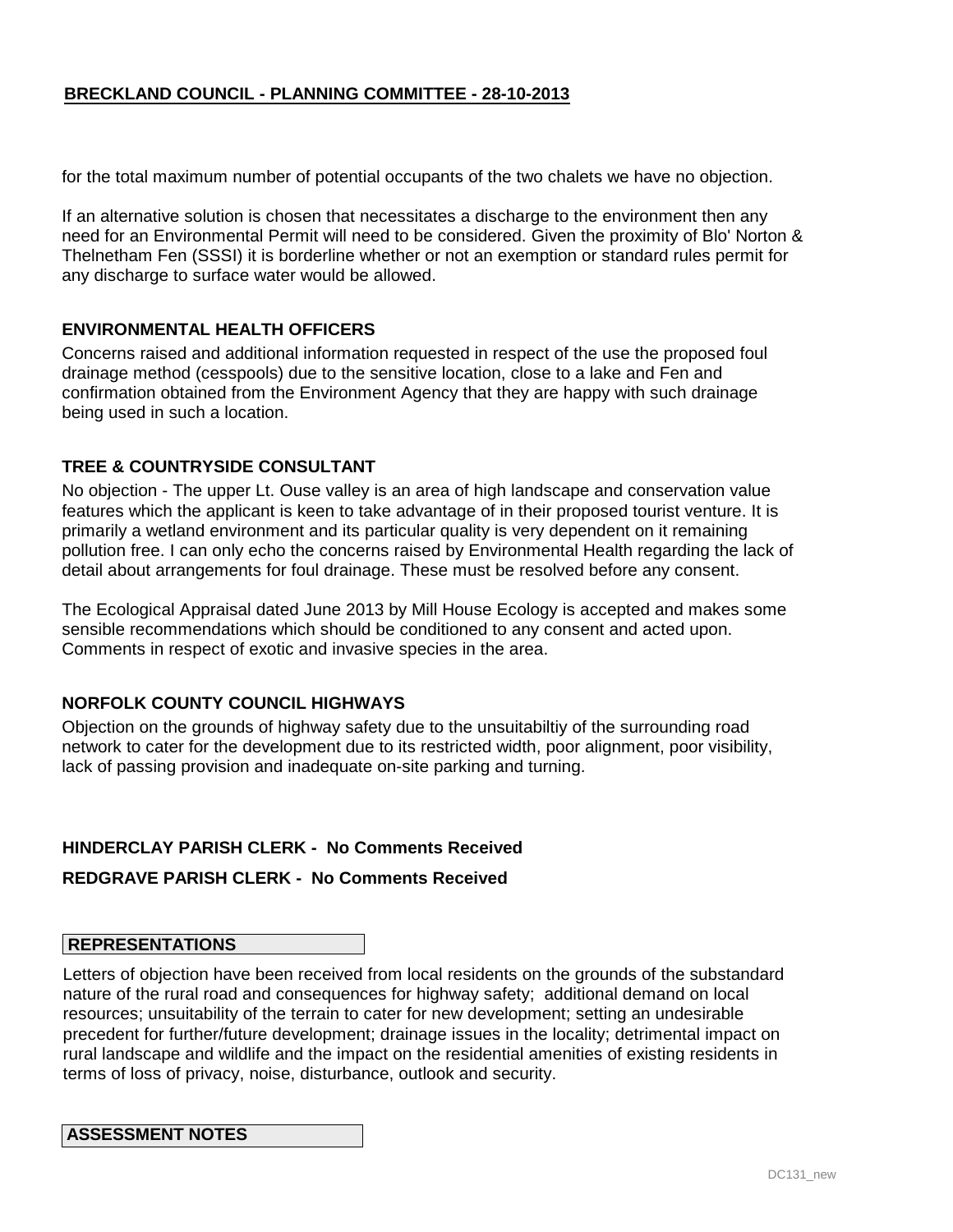\* The application is referred to the Planning Committee at the request of the Ward Representative having regard to local support.

#### Principle/need for tourist related development

\* Whilst the site lies outside any designated Settlement Boundary, Policy DC8 of the Breckland Core Strategy permits new tourist accommodation where it meets a range of criteria to justify its location and need. In this case, the proposal is for a modest level of new self-catering accommodation where it is considered that sufficient justification has been provided in support of the application in respect of its location, need and the attractions which it would support. As such, it is considered that the scheme would comply with Policy DC8, subject to a condition being attached in respect of restricting its use to holiday accommodation.

### Design, scale and landscape impact

\* Concerns have been raised by local residents on the grounds that the proposed development would be inappropriate for the location and would cause detriment to the local landscape and wildlife.

\* However, the proposed cabins are considered acceptable in terms of their location, scale and design and, whilst relatively large, would be well screened within the surrounding landscape.

\* The scheme has been assessed by the Tree and Countryside Consultant who has raised no objection on the grounds of its impact on trees, wildlife or landscape.

\* As such, it is considered that the scheme would accord with Policies DC12 and DC16 of the Breckland Core Strategy.

### Impact upon residential amenity

\* Local concerns have also been raised in respect on the impact of the development on the amenities currently enjoyed by local residents.

\* Whilst the cabins would be located in close proximity to existing residential properties, it is considered that the scale of the development, combined with the design and positioning of the cabins, would not result in significant impact on the residential amenities of neighbouring properties in terms of privacy, light or noise and disturbance.

\* As such, it is considered that the scheme would accord with Policy DC1 of the Breckland Core Strategy.

#### Drainage

\* Whilst concerns were raised by the Council's Environmental Health Officer and the Environment Agency in respect of the drainage proposed, (cesspool) the agent has confirmed that the applicant would agree to the installation of a private treatment plant. Whilst this is a more sustainable and appropriate option, the Environment Agency highlights the possible requirement for an Environmental Permit in respect of discharge from such an alternative solution. The Environment Agency cannot confirm that such a permit will be granted given the proximity of Blo Norton and Thelnetham Fen. In the event of a positive recommendation, a condition to agree a method of foul water drainage including management could be satisfactorily used.

### Highway safety

\* Notwithstanding the above, the application has been assessed by the Highway Authority who have raised objection to the scheme on the grounds that the surrounding network is unsuitable to cater for further development due to its restricted width, poor alignment and visibility, lack of passing bays and inadequate on site parking provision.

#### **Conclusion**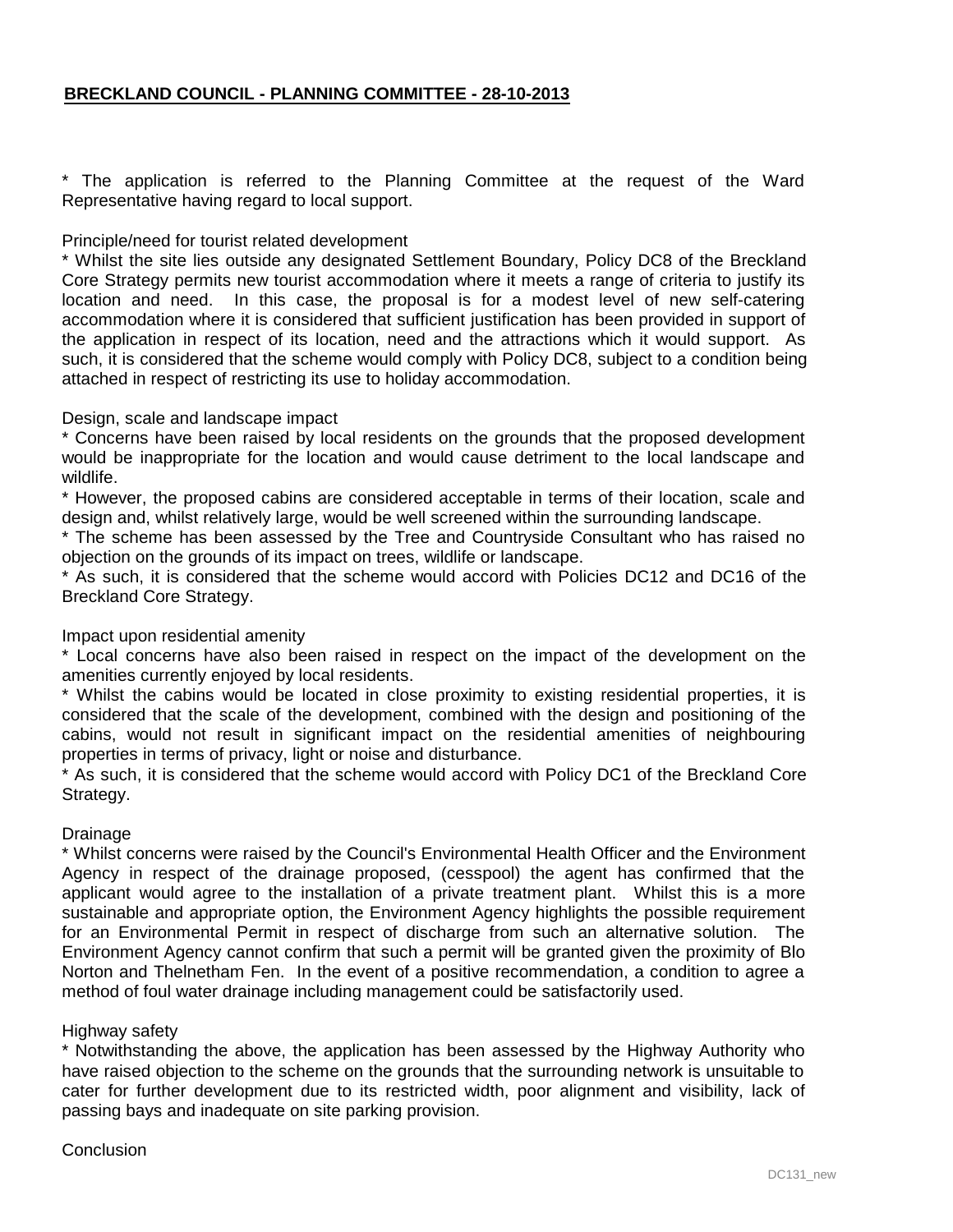\* In conclusion, due to the highway objection raised, particularly in respect of the unsuitability of the surrounding road network to cater for further development, the application is recommended for refusal on the grounds of being detrimental to highway safety.

**Refusal of Planning Permission RECOMMENDATION**

# **REASON(S) FOR REFUSAL**

- **9900** Highways refusal - inadequate road
- **9900** Parking refusal - inadequate parking
- **2002** Application Refused Following Discussion - No Way Forward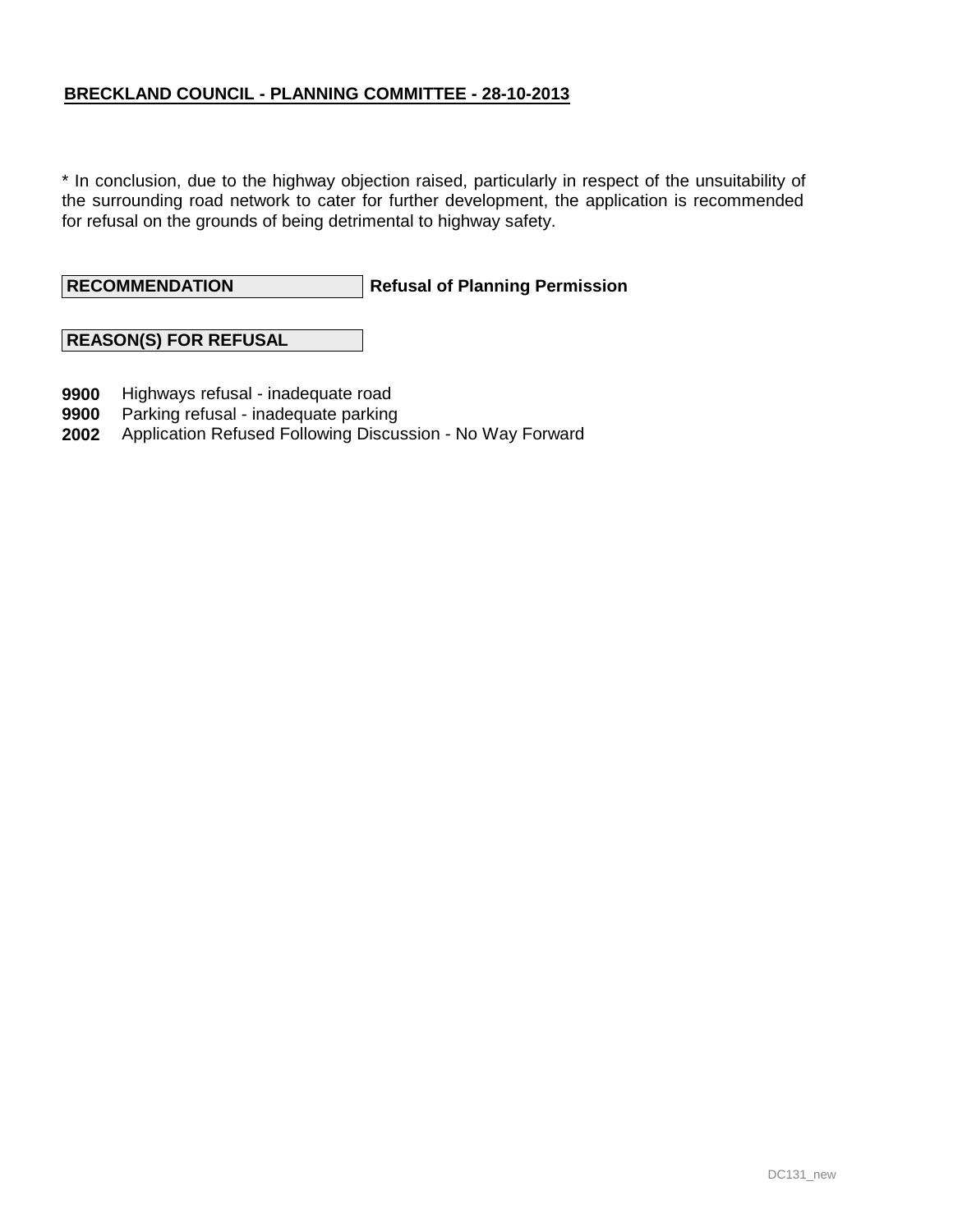| <b>ITEM</b>      | 12 <sup>°</sup>                                                                                                           | <b>RECOMMENDATION: APPROVAL</b>      |  |  |  |
|------------------|---------------------------------------------------------------------------------------------------------------------------|--------------------------------------|--|--|--|
| <b>REF NO:</b>   | 3PL/2013/0754/F                                                                                                           | <b>CASE OFFICER: Jemima Dean</b>     |  |  |  |
| <b>LOCATION:</b> | <b>CARBROOKE</b>                                                                                                          | <b>APPN TYPE: Full</b>               |  |  |  |
|                  | Beaufort Park, RAF Watton                                                                                                 | <b>POLICY:</b><br>In Settlemnt Bndry |  |  |  |
|                  | Phase 2C                                                                                                                  | <b>ALLOCATION: No Allocation</b>     |  |  |  |
|                  |                                                                                                                           | <b>CONS AREA: N</b><br>TPO:<br>- Y   |  |  |  |
|                  | <b>APPLICANT:</b> Taylor Wimpey East Anglia<br>Tartan House Etna Road                                                     | <b>LB GRADE:</b><br>$\blacksquare$   |  |  |  |
| <b>AGENT:</b>    | Taylor Wimpey East Anglia                                                                                                 |                                      |  |  |  |
|                  | Tartan House Etna Road                                                                                                    |                                      |  |  |  |
|                  | <b>PROPOSAL:</b> Re-plan and substitution of revised house types to plots 50 to 68 from<br>3PL/2009/0118/D (30 dwellings) |                                      |  |  |  |

#### **KEY ISSUES**

Principle of development Visual impact Neighbour amenity Highway safety **Contributions** 

### **DESCRIPTION OF DEVELOPMENT**

The application seeks planning approval for the re-plan and substitute of revised house types plots 1 to 30 (formally plots 50 to 68) to the previously approved residential development for dwellings with associated access, car parking and open space under planning reference 3PL/2009/0118/D.

The reduced size of the proposed revised house type would allow for the provision of an additional 11 dwellings which would be incorporated into the proposal. The alignment of roads/cycle ways through the site, the location and quantity of open space and play areas would remain as approved. To a large extent the proposal follows the scale, massing and appearance of the approved application. The proposed development aims to improve the mix of dwelling types across the site and provide a scheme which is appropriate to purchasers. A total of 60 car parking spaces have been provided at a ratio of 2 spaces per dwelling.

#### **SITE AND LOCATION**

The application site comprises an irregular shaped parcel of land currently being developed for residential housing, located to the south of Norwich Road, Watton. The application site falls within a larger residential development known as Beaufort Park, located on the former RAF Watton site.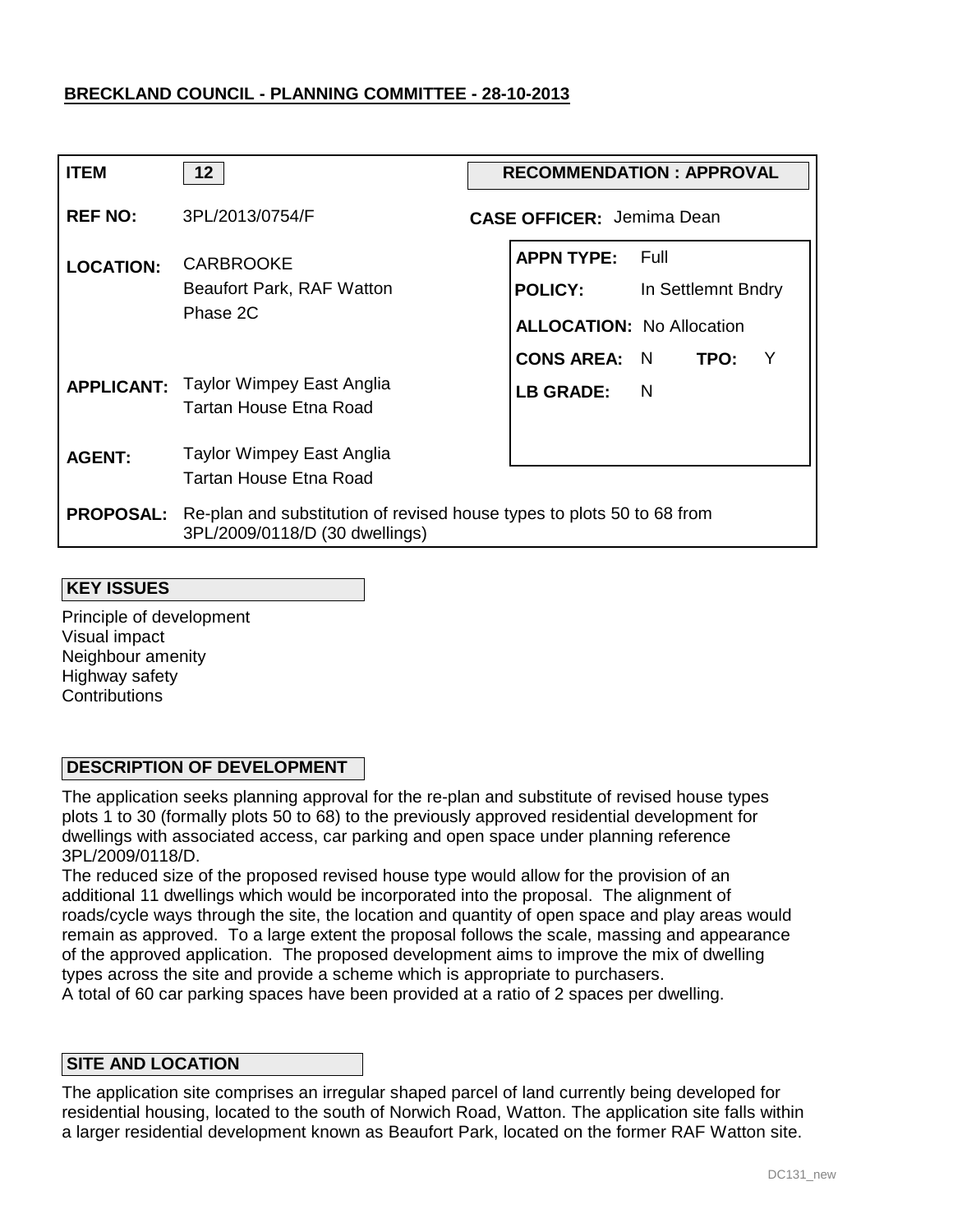### **EIA REQUIRED**

No

#### **RELEVANT SITE HISTORY**

3PL/2005/0476/F - Full planning for residential granted 2006 3PL/2005/0477/O - Outline permission for residential granted 2006 3PL/2009/0118/D - Reserved matters application granted 2009

#### **POLICY CONSIDERATIONS**

The following policies of the adopted Breckland Core Strategy and Development Control Policies and the adopted Site Specific Policies and Proposals Document, including the Proposals Maps, have been taken into consideration in the determination of this application. The provisions of the National Planning Policy Framework have also been taken into account, where appropriate

CP.01 CP.14 DC.01 DC.02 DC.04 DC.16 NPPF Housing Sustainable Rural Communities Protection of Amenity Principles of New Housing Affordable Housing Principles Design With particular regard to para. 55

### **CIL / OBLIGATIONS**

Affordable housing provision is secured through S106 to meet local affordable housing needs. The Council requires the applicant to enter into Planning Obligations to provide necessary local infrastructure requirements on development sites. This could include, where necessary, for development to deliver site specific open space, connection to utility services (as required by legislation), habitat protection/ mitigation, transport improvements and archaeology. In relation to open space, the Council has identified a shortfall of outdoor sports provision and children's play space across the district. The evidence for this shortfall is found in the Council's Open Space assessment. Therefore, to remedy the identified shortfall, the Council seeks Unilateral Undertakings to provide contributions towards open space improvements under the provisions of adopted Policy DC11 where developments would not meet the threshold for on-site provision. In light of the evidenced shortfall of open space, the Council considers that these contributions are demonstrably improving open space provision in areas of evidenced shortfall and therefore comply with Regulation 122 of the CIL Regulations.

The Council is intending to implement CIL in 2014. As such, the payment of CIL and S106 obligations will be used for different requirements, and developments will not be charged for the same items of infrastructure through both obligations and the levy. Once adopted, CIL funds will replace contributions towards off-site infrastructure.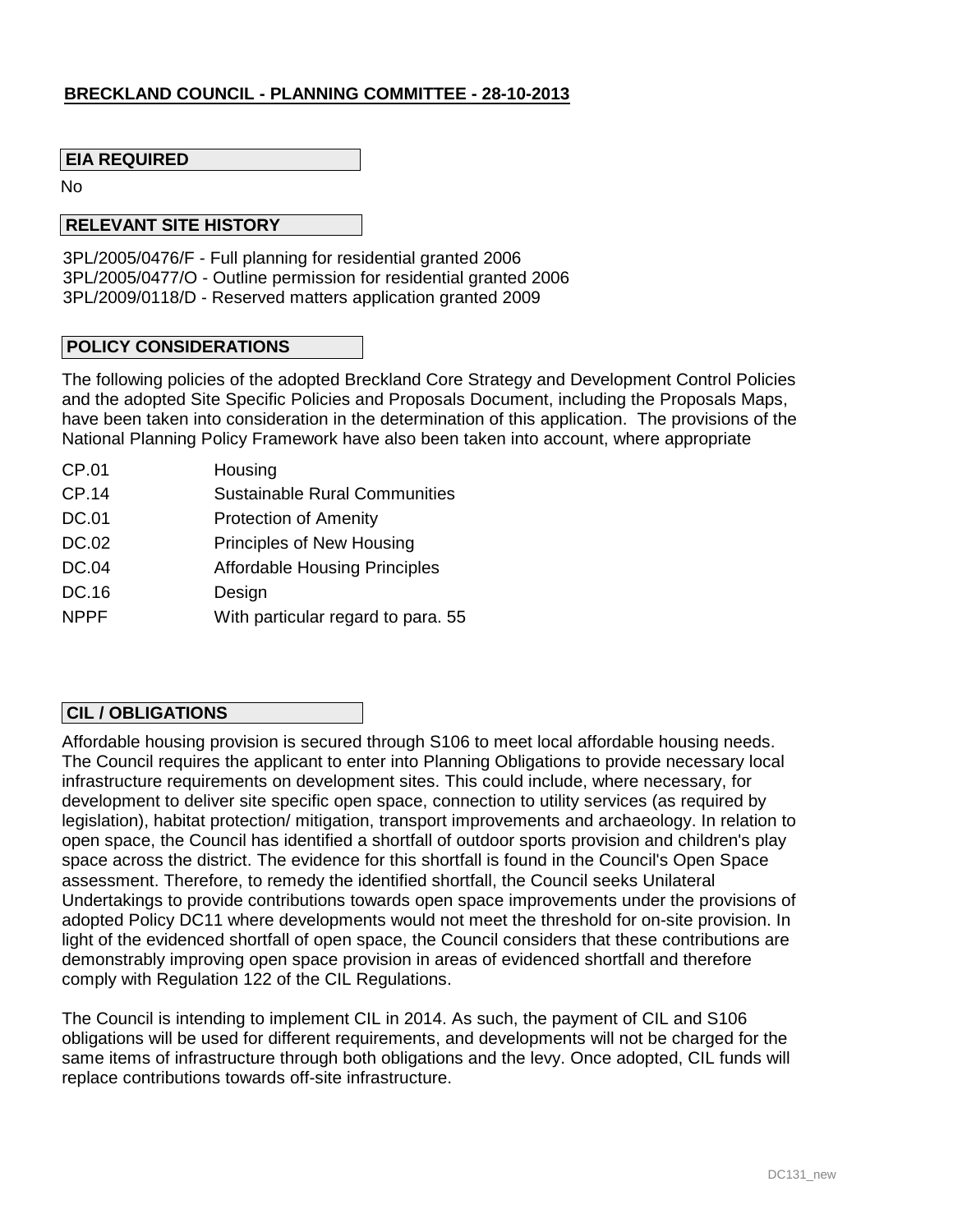#### **CONSULTATIONS**

# **GRISTON P C - No Comments Received WATTON TOWN CLERK - No Comments Received**

#### **CARBROOKE P C -**

Carbrooke Parish Council object for the following reasons:

1. The proposed 30 houses will make the area very congested.

2. If the 30 houses are built this would make for poor access to Elworthy Close.

3. Any increase in house numbers would increase pressure on the site's infrastructure such as parking and the proposed play area.

4. Any increase in house numbers means that there are Health & Safety considerations in making sure there is access for emergency services.

### **NORFOLK COUNTY COUNCIL HIGHWAYS**

No objection to scheme as amended subject to conditions

### **CONTAMINATED LAND OFFICER**

Conditions and informatives recommended

### **TREE & COUNTRYSIDE CONSULTANT**

No objection

# **CRIME REDUCTION/ARCHITECTURAL LIAISON OFFICER - No Comments Received**

### **REPRESENTATIONS**

None

#### **ASSESSMENT NOTES**

The application is referred to the Planning Committee as it is a major application.

### Principle of Development

\* It is evident that the site lies within the Settlement Boundary and, as such, the principle of residential development is acceptable in this instance, as demonstrated by the extant permission for the site 3PL/2009/0118/D.

#### Visual Impact

\* The revised layout to the previously approved scheme results in an additional 11 dwellings being provided on this phase of the wider residential development. However, it is evident that the revised layout is consistent with the other phases within the vicinity and has a sufficiently spacious feel and arrangement so as to not be detrimental to its surroundings.

\* Furthermore, the house types proposed are entirely consistent with the wider residential estate in terms of design and external materials and an area of open space at the front of the site is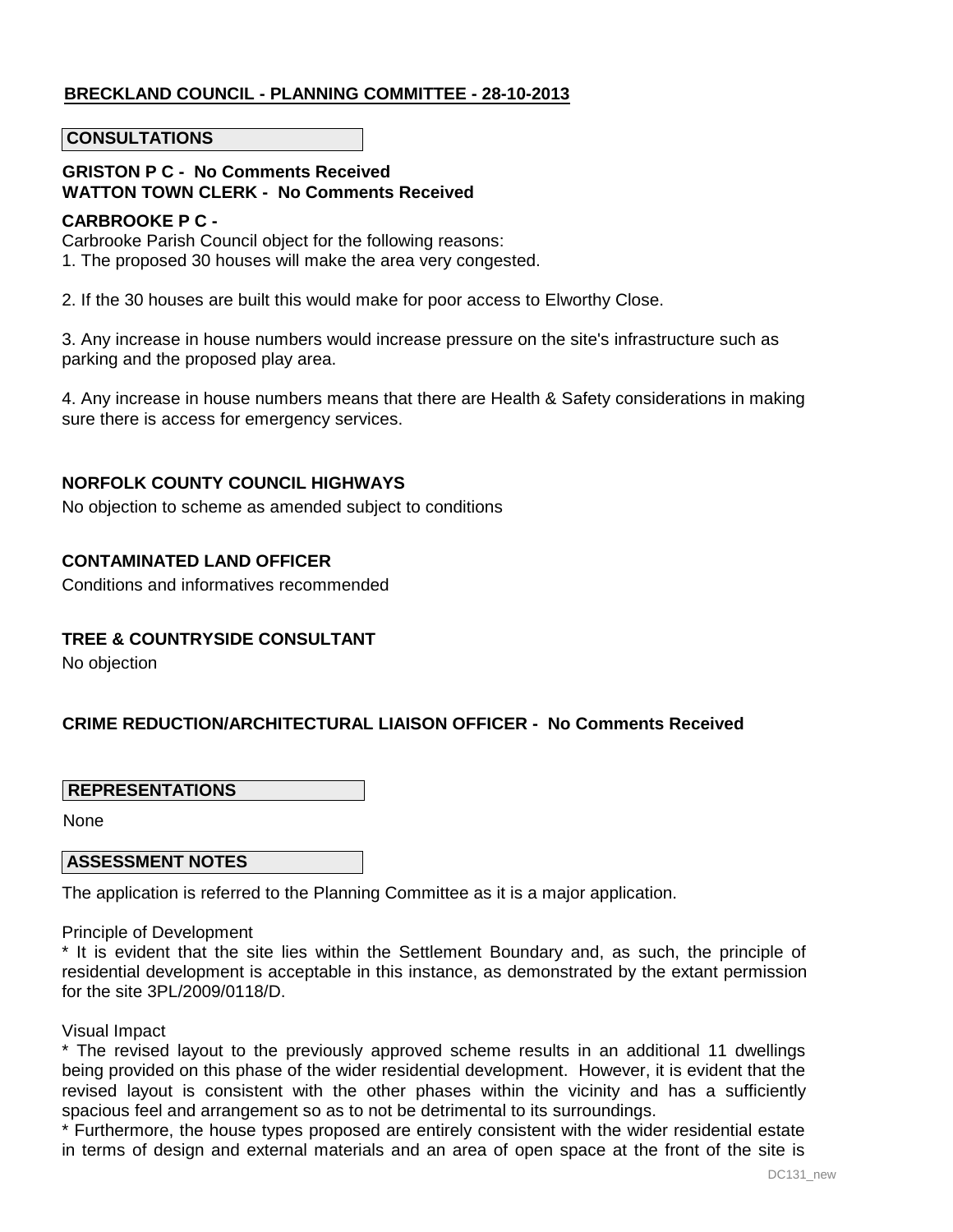retained from the previously agreed scheme. \* In summary, it is felt that the revised layout, including an increase in numbers, does not result in a scheme which has a harmful effect on its surroundings.

#### Neighbour amenity

\* The revised layout retains sufficient separation distances from existing neighbouring properties so as to not result in any significant loss of light, outlook or privacy. Equally, the relationships between the proposed dwellings within the scheme are such that the amenities of future occupiers of any dwellings on site would not be compromised.

#### Highway safety

\* The Highway Authority has confirmed that it has no objection to the increase in dwellings on the site.

### **Contributions**

\* Given the number of dwellings proposed, it is evident that affordable housing contributions need to be considered. Discussions are ongoing regarding this issue. It should be noted that the discussions are only in relation to the net increase in dwellings (11). Members will be updated on these issues at the meeting.

\* In terms of the public open space, there is an on-site provision at the front of the site which is one of a number of public open spaces throughout the wider development, including a large provision immediately adjacent to this site. This is consistent with that provided on the previously agreed scheme and, as such, is acceptable. It is necessary to ensure that this is provided as shown and subsequently managed and maintained. This will be dealt with via a suitably worded legal agreement or planning condition.

#### Conclusion

\* The revised layout adequately relates to its surroundings and would safeguard both neighbour amenity and highway safety. For these reasons the scheme is considered to be acceptable in planning terms and is, therefore, recommended for approval.

**Planning Permission RECOMMENDATION**

#### **CONDITIONS**

- **3007** Full Permission Time Limit (3 years)
- **3048** In accordance with submitted
- **3920** External materials
- **3920** Boundary treatments
- **3920** 10% renewable/decentralised energy
- **3920 Highways**
- **3920** Public open space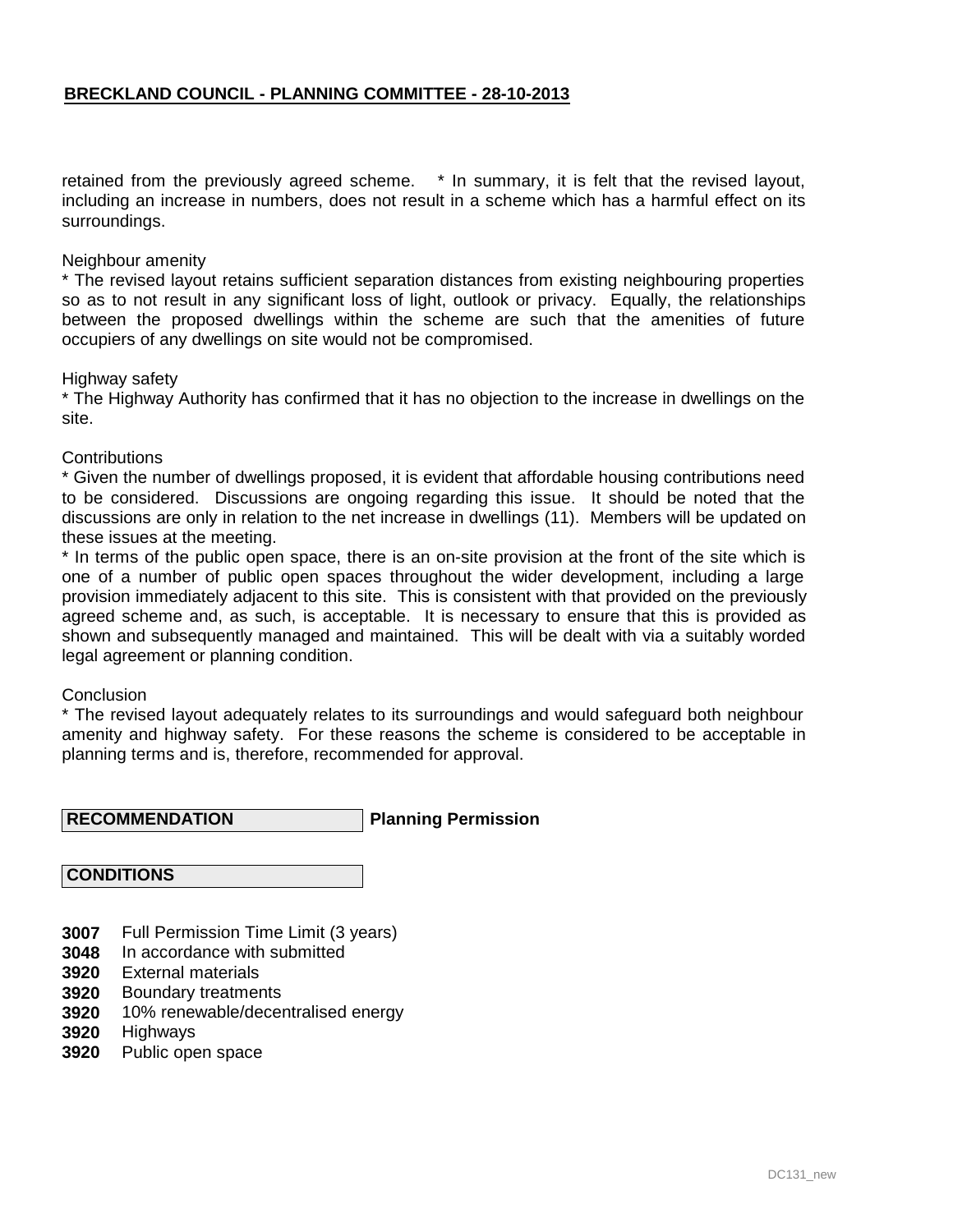| <b>ITEM</b>      | 13                                                                                                         | <b>RECOMMENDATION: APPROVAL</b> |                                     |                    |  |
|------------------|------------------------------------------------------------------------------------------------------------|---------------------------------|-------------------------------------|--------------------|--|
| <b>REF NO:</b>   | 3PL/2013/0798/F                                                                                            |                                 | <b>CASE OFFICER:</b> Viv Bebbington |                    |  |
| <b>LOCATION:</b> | <b>WATTON</b>                                                                                              |                                 | <b>APPN TYPE:</b>                   | – Full             |  |
|                  | 119 Norwich Road                                                                                           |                                 | <b>POLICY:</b>                      | In Settlemnt Bndry |  |
|                  |                                                                                                            |                                 | <b>ALLOCATION: No Allocation</b>    |                    |  |
|                  |                                                                                                            |                                 | <b>CONS AREA:</b>                   | N<br>- N<br>TPO:   |  |
|                  | <b>APPLICANT:</b> S & A Jones Developments<br>c/o Agent                                                    |                                 | <b>LB GRADE:</b>                    | <b>N</b>           |  |
| <b>AGENT:</b>    | David Futter Asssociates Ltd                                                                               |                                 |                                     |                    |  |
|                  | Arkitech House 35 Whiffler Road                                                                            |                                 |                                     |                    |  |
|                  | <b>PROPOSAL:</b> Minor Material Amendment in respect of road changed from block paving to<br>tarmac finish |                                 |                                     |                    |  |

#### **KEY ISSUES**

Comparison with previous Impact on amenity of area

### **DESCRIPTION OF DEVELOPMENT**

The proposal seeks an amendment to a previously approved scheme for the redevelopment of a site for residential development - 14 dwellings.

The revised plans indicate a change in road finish to the main access road from block paving to tarmac.

### **SITE AND LOCATION**

The site is located to the north of Norwich Road, Watton. The site adjoins residential development to the east, south and west

#### **EIA REQUIRED**

No

### **RELEVANT SITE HISTORY**

3PL/2009/1084/F - Demolition of existing bungalow and development of site with residential development and ancillary works- Approved 3DC/2010/0125/DOC - Discharge of conditions 3PL/2011/0415/F - Variation of conditions 2 & 6 on planning permission - Approved 3OB/2012/0004 - Variation of Section 106 agreement - Pending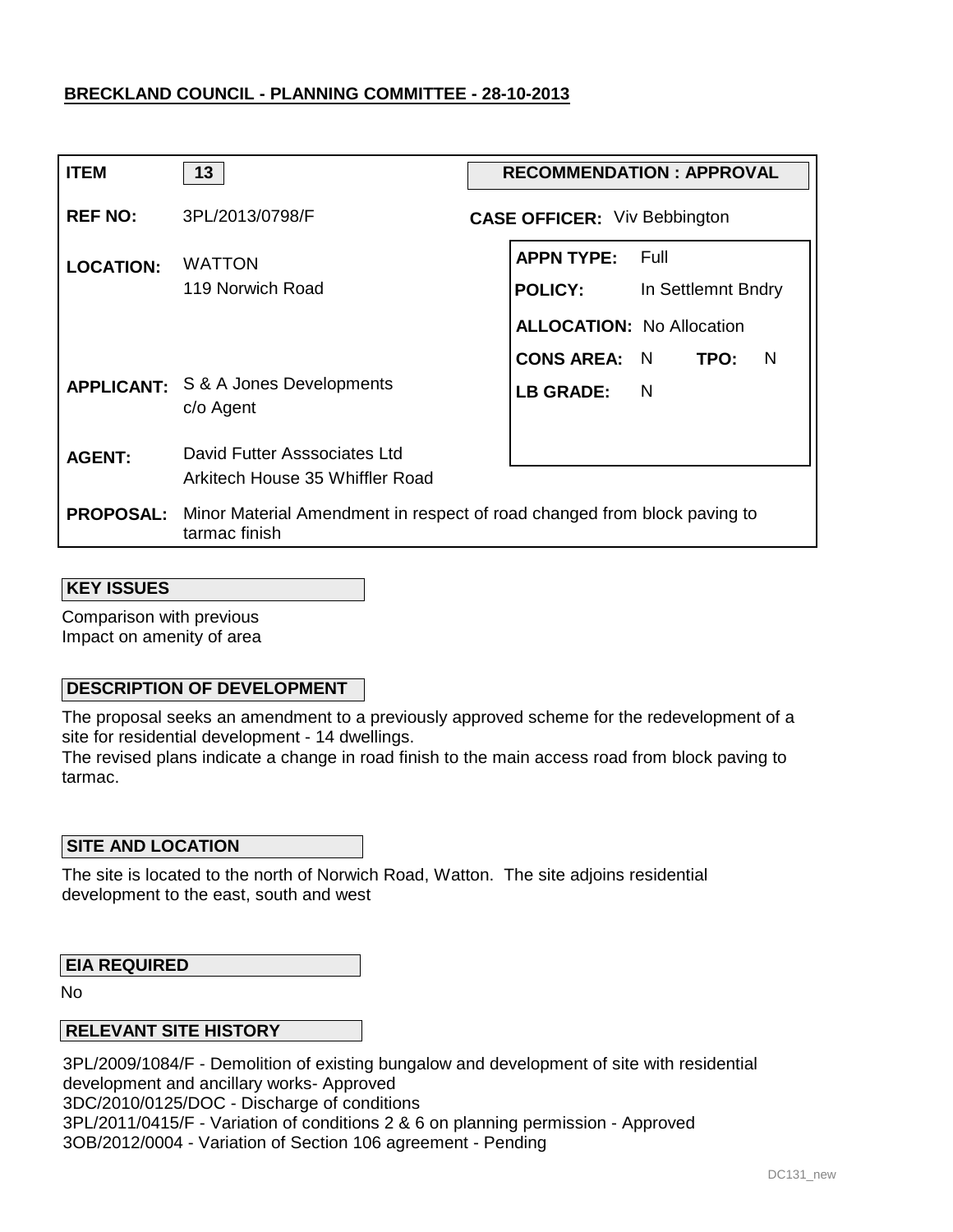### **POLICY CONSIDERATIONS**

The following policies of the adopted Breckland Core Strategy and Development Control Policies and the adopted Site Specific Policies and Proposals Document, including the Proposals Maps, have been taken into consideration in the determination of this application. The provisions of the National Planning Policy Framework have also been taken into account, where appropriate

| DC.01       | <b>Protection of Amenity</b>               |
|-------------|--------------------------------------------|
| DC.16       | Design                                     |
| <b>NPPF</b> | With particular regard to paras. 14 and 17 |

#### **CIL / OBLIGATIONS**

Affordable housing provision is secured through S106 to meet local affordable housing needs. The Council requires the applicant to enter into Planning Obligations to provide necessary local infrastructure requirements on development sites. This could include, where necessary, for development to deliver site specific open space, connection to utility services (as required by legislation), habitat protection/ mitigation, transport improvements and archaeology. In relation to open space, the Council has identified a shortfall of outdoor sports provision and children's play space across the district. The evidence for this shortfall is found in the Council's Open Space assessment. Therefore, to remedy the identified shortfall, the Council seeks Unilateral Undertakings to provide contributions towards open space improvements under the provisions of adopted Policy DC11 where developments would not meet the threshold for on-site provision. In light of the evidenced shortfall of open space, the Council considers that these contributions are demonstrably improving open space provision in areas of evidenced shortfall and therefore comply with Regulation 122 of the CIL Regulations.

The Council is intending to implement CIL in 2014. As such, the payment of CIL and S106 obligations will be used for different requirements, and developments will not be charged for the same items of infrastructure through both obligations and the levy. Once adopted, CIL funds will replace contributions towards off-site infrastructure.

#### **CONSULTATIONS**

**WATTON TOWN CLERK -**  The Council has no objection

**NORFOLK COUNTY COUNCIL HIGHWAYS** 

No objection

#### **REPRESENTATIONS**

None

### **ASSESSMENT NOTES**

\* The application is referred to Planning Committee as it is an amendment to a major application

\* The proposal seeks a material minor amendment to a previous permission.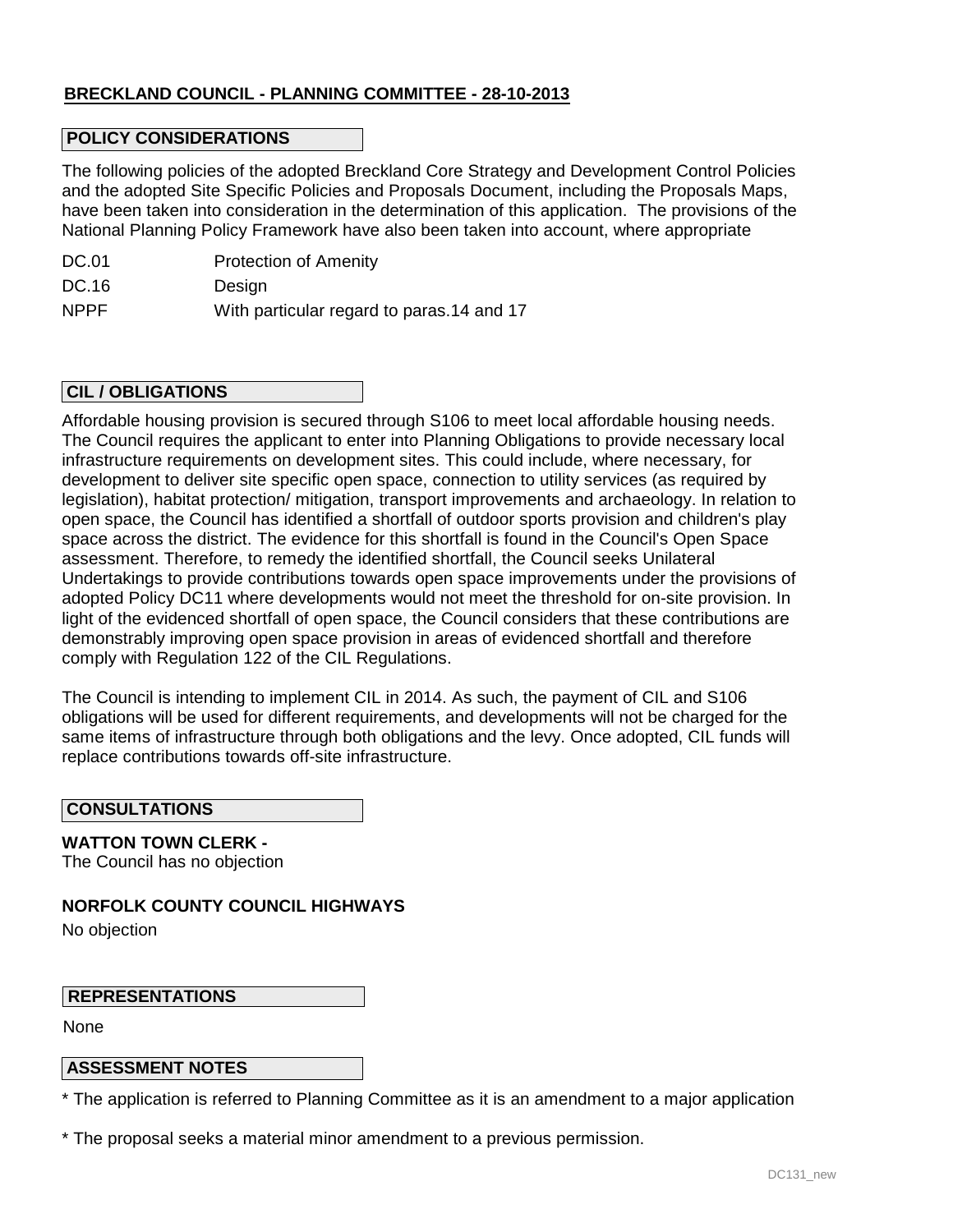\* The principle of the development has been established by the grant of permission. The proposal seeks a change in the road finish. All other matters remain unchanged.

\* The proposal is considered minor in nature and does not significantly change the appearance of the development. It is therefore considered appropriate to deal with the proposal as a material minor amendment.

\* The change of road surface proposed is from brick weave to tarmac finish to the adoptable section of the road. The private shared drive remains as brick weave. No objections have been raised by the Highway Authority. It is considered the change in material is acceptable and does not change the character and appearance of the development.

\* All previous conditions which have not previously been discharged have been re imposed

\* The proposal is considered acceptable and is recommended for approval

### **RECOMMENDATION**

### **Planning Permission**

#### **CONDITIONS**

- **3048** In accordance with submitted
- **3920** Screen fencing and walling
- **3920** Tree protection fencing
- **3920** Landscaping implementation
- **3920** Surface water scheme
- **3920** Off site highway works
- **3920** Road/footway to basecourse surface
- **3920** Visibility splay
- **3920** Parking and garaging
- **3920** Unidentified contamination
- **3920** Code Level 3
- **3994** NOTE: Section 106 agreement
- **4000** Variation of approved plans
- **3996** Note - Discharge of Conditions
- **2000** NOTE: Application Approved Without Amendment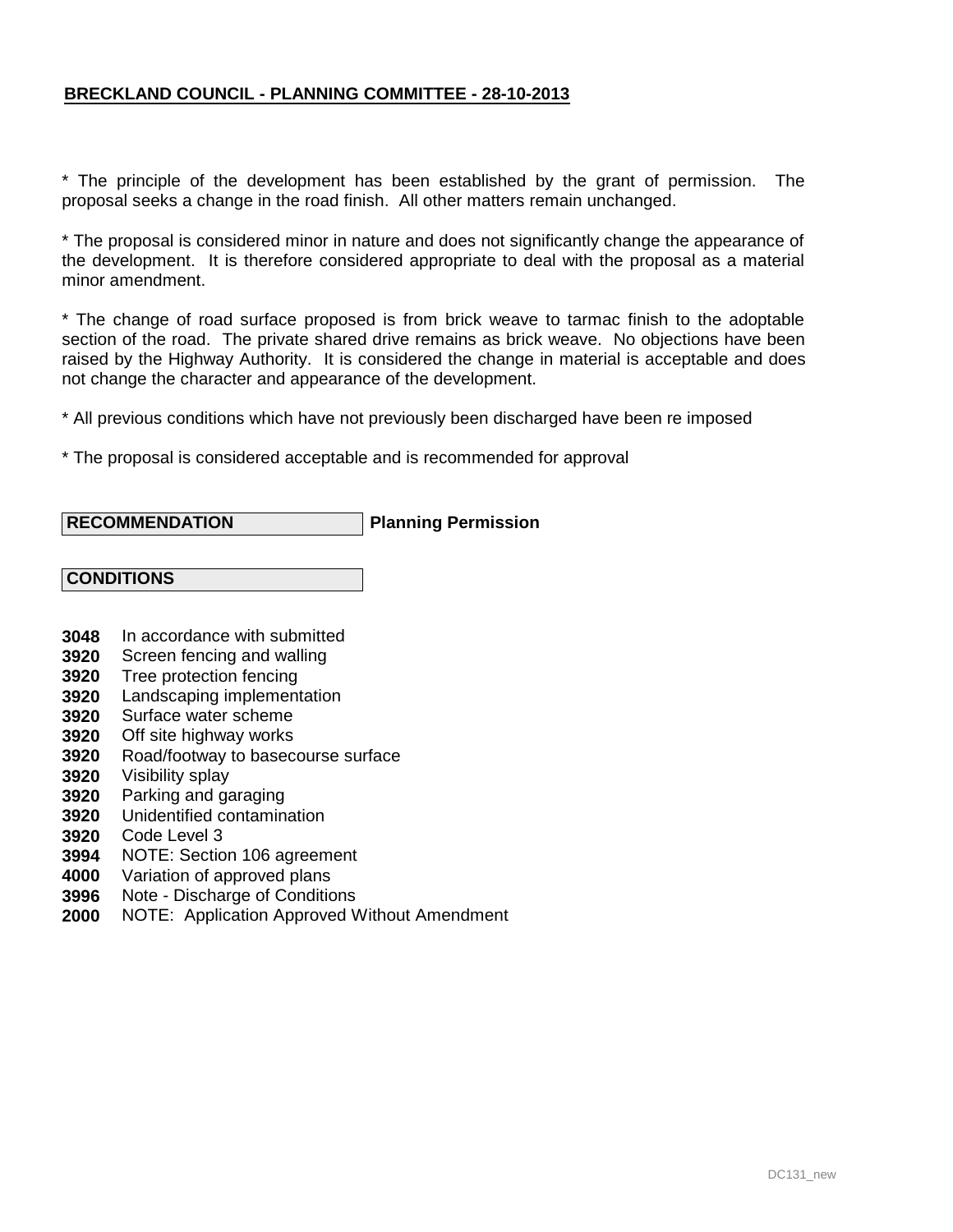| <b>ITEM</b>       | 14                                                                                                            | <b>RECOMMENDATION: APPROVAL</b> |                                    |                    |  |
|-------------------|---------------------------------------------------------------------------------------------------------------|---------------------------------|------------------------------------|--------------------|--|
| <b>REF NO:</b>    | 3PL/2013/0833/F                                                                                               |                                 | <b>CASE OFFICER: Nicolla Ellis</b> |                    |  |
| <b>LOCATION:</b>  | <b>WEETING</b>                                                                                                |                                 | <b>APPN TYPE: Full</b>             |                    |  |
|                   | 3 Angerstein Close                                                                                            |                                 | <b>POLICY:</b>                     | In Settlemnt Bndry |  |
|                   |                                                                                                               |                                 | <b>ALLOCATION: No Allocation</b>   |                    |  |
|                   |                                                                                                               |                                 | CONS AREA: N TPO:                  | - N                |  |
| <b>APPLICANT:</b> | Mr Robert Childerhouse<br>3 Angerstein Close Weeting                                                          |                                 | <b>LB GRADE:</b>                   | <b>N</b>           |  |
| <b>AGENT:</b>     | <b>Dream Haus Limited</b>                                                                                     |                                 |                                    |                    |  |
|                   | 103 Yew Drive Brandon                                                                                         |                                 |                                    |                    |  |
|                   | <b>PROPOSAL:</b> Rear extension, change of internal layout to include velux window roof vent &<br>front porch |                                 |                                    |                    |  |

#### **KEY ISSUES**

Principle of development Design Amenity Natural environment.

### **DESCRIPTION OF DEVELOPMENT**

The application relates to the erection of a single storey rear extension and a front porch to the existing bungalow. In addition, the application proposes to install two rooflight windows to the NE elevation of the original dwelling.

The rear extension will measure 9.3m in length to the rear of the proposed utility room, 8m in width and 4.7m in height. The extension will incorporate bi-folding doors to the SW elevation as well as rooflight glazing along the ridge of the development. It is proposed that the extension will be constructed using external materials to match the existing dwelling, with the exception of the utility room which will have a flat roof to match the existing garage.

The front porch will measure 1.2m in depth, 2.3m in width and will continue the ridge height of the existing front entrance. Again, the extension will be constructed using materials to match the existing dwelling.

### **SITE AND LOCATION**

3 Angerstein Close is a detached bungalow situated within the Settlement Boundary of Weeting and is within the Stone Curlew Buffer Zone. Adjacent properties lie to the East and West of the site with a small wooded area to the South. The boundaries of the site are screened with vegetation and fencing.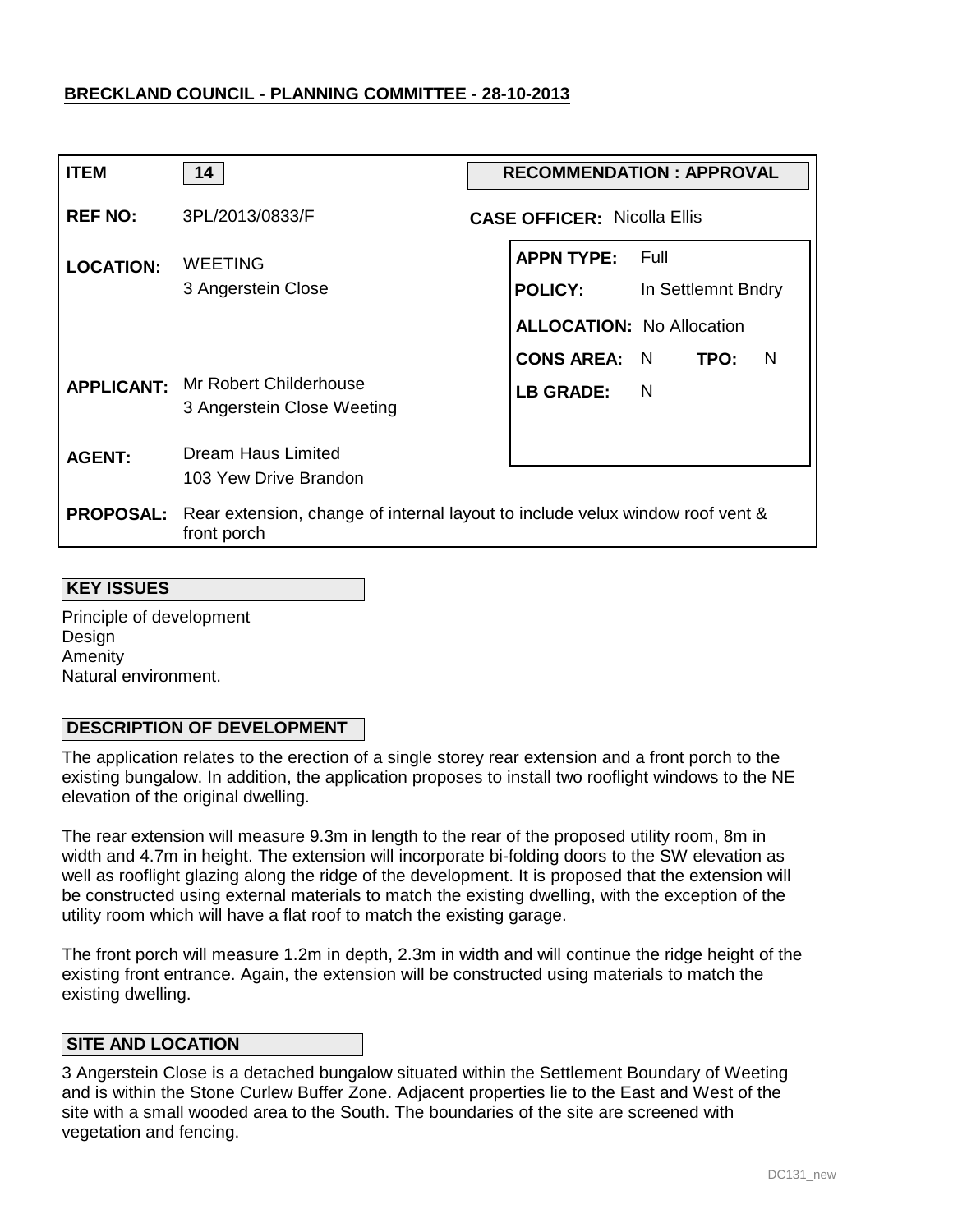The property lies within a cul-de-sac which is located off the main Angerstein Close; all the dwellings within this cul-de-sac are bungalows of a very similar character and height.

### **EIA REQUIRED**

No

### **RELEVANT SITE HISTORY**

Permission was refused for a two storey rear extension to the bungalow under application reference 3PL/2013/0245/F.

#### **POLICY CONSIDERATIONS**

The following policies of the adopted Breckland Core Strategy and Development Control Policies and the adopted Site Specific Policies and Proposals Document, including the Proposals Maps, have been taken into consideration in the determination of this application. The provisions of the National Planning Policy Framework have also been taken into account, where appropriate

CP.10 Natural Environment

DC.01 Protection of Amenity

DC.16 **Design** 

NPPF With particular regard to para.59.

#### **CONSULTATIONS**

### **WEETING P C -**

No objection.

### **TREE & COUNTRYSIDE CONSULTANT**

The proposal is below the threshold requiring a Habitats Regulations Assessment in respect of the Breckland Special Protection Area.

The plans are lacking recognition of adjacent trees as required by the 'local requirements' for Breckland.

#### **REPRESENTATIONS**

None

#### **ASSESSMENT NOTES**

\* The application is referred to Planning Committee as the applicant is a Member of the Council.

\* The application seeks consent for the erection of a single storey rear extension and the creation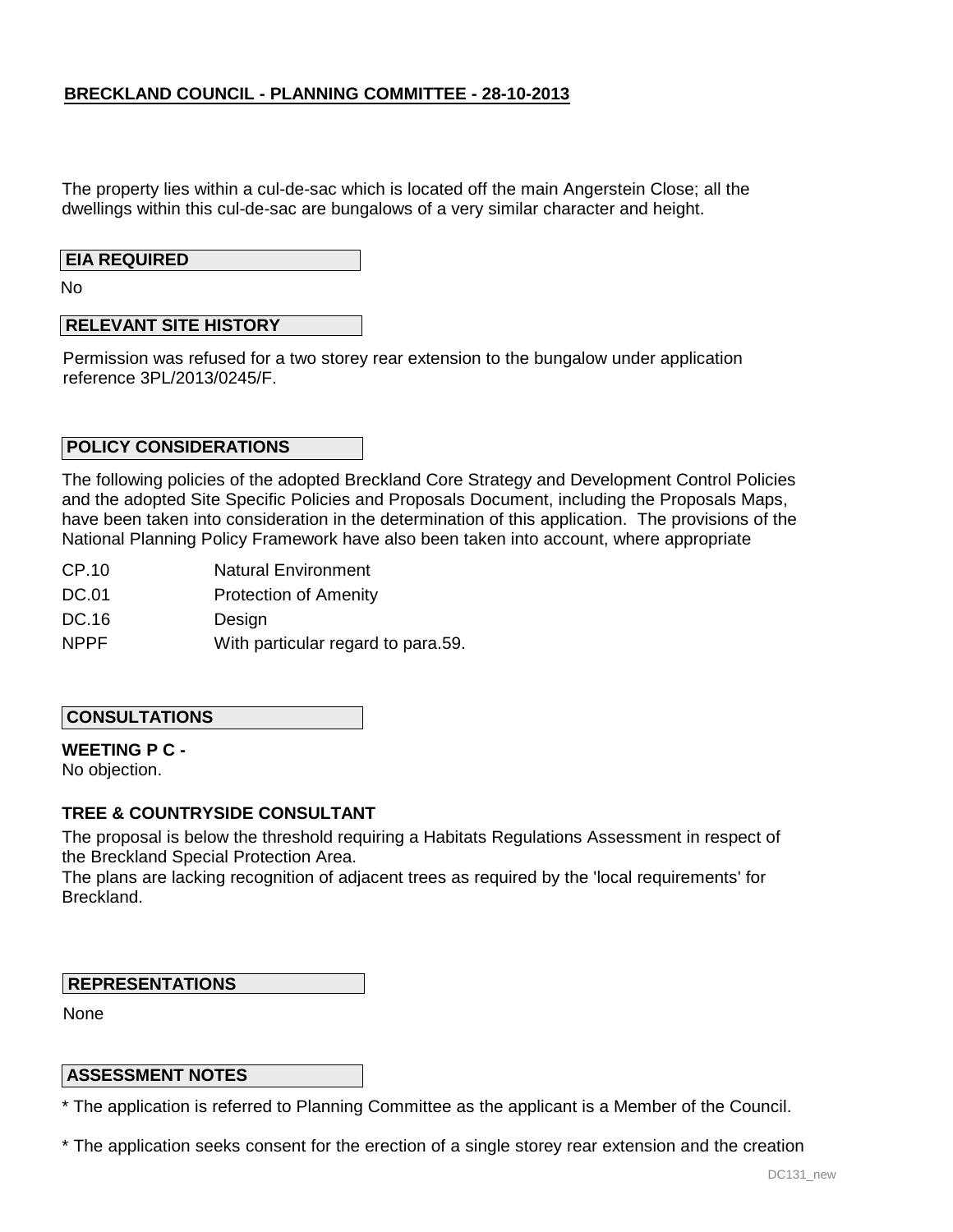of a front porch to an existing bungalow.

\* In order to assess the proposal, Policies CP10, DC1, DC16 and the NPPF must be considered. The following report assesses the application against these policies.

Principle of Development

\* DC16 of the Adopted Breckland Core Strategy requires proposals to take into consideration the shape and configuration of a building and their style, design and arrangement, along with scale, height and mass of development. The NPPF, paragraph 59, reiterates this, encouraging development to consider neighbouring buildings in terms of the scale, mass and height of proposals.

\* Policy DC1 requires development to have regard for residential amenity and the quality of the townscape. In addition, impact upon light, amenity and privacy of neighbouring properties needs to be considered.

\* The site lies within the Stone Curlew Buffer Zone and as such Policy CP10 of the Adopted Core Strategy must be considered. In accordance with this Policy, development will only be permitted where it will not adversely impact upon the integrity of the designated area.

\* The scheme proposed in this application is an amendment from that which was refused by the Planning Committee on 3rd June 2013 (application reference 3PL/2013/0245/F).

#### Design

\* It is noted that the proposed rear extension is of a considerable scale in comparison to the original bungalow, however given the recent changes to the allowances under Permitted Development for householder extensions, the length of the extension falls over the allowance by 1.3m and as such, this difference is not thought great enough to substantiate a refusal in terms of its increase in floor area.

\* Further to the above, the rear element of the proposal is set in from the side elevations of the main dwelling and although the ridge height will not be of a lower height to the bungalow, it is thought that the design of the extension will remain subservient and is considered to be the most appropriate design for the scheme, particularly given the low height of the bungalow.

\* Given that the dwelling is situated within a largish plot, the proposed rear extension is not thought to result in the overdevelopment of the site.

\* The proposed porch to the front of the dwelling is considered to be minor in scale and will be in keeping with the existing frontage to the dwelling and, as such, is not thought likely to be of detriment to the appearance of the dwelling or the street scene.

Amenity

\* The dwelling is situated within a corner plot, with the neighbouring property to the West set at an angle to the application site. As such, it is considered that this neighbour is unlikely to be able to see a large extent of the rear addition.

\* In terms of the neighbour to the East, the majority of the rear extension will be hidden from view by the existing garage. Furthermore, the extension is set back 4m from the Eastern boundary and 11m from the Western boundary of the site, reducing the ability to impact upon light, amenity and privacy.

\* The proposed front porch is thought to be a minor development and will not introduce any additional windows. Moreover, the neighbouring property to the East is set back from the application site, and whilst the front windows of this property will overlook the new porch, it is considered that the porch will not result in undue harm to this neighbour, particularly given that the porch will remain in keeping with the main dwelling and the existing entrance.